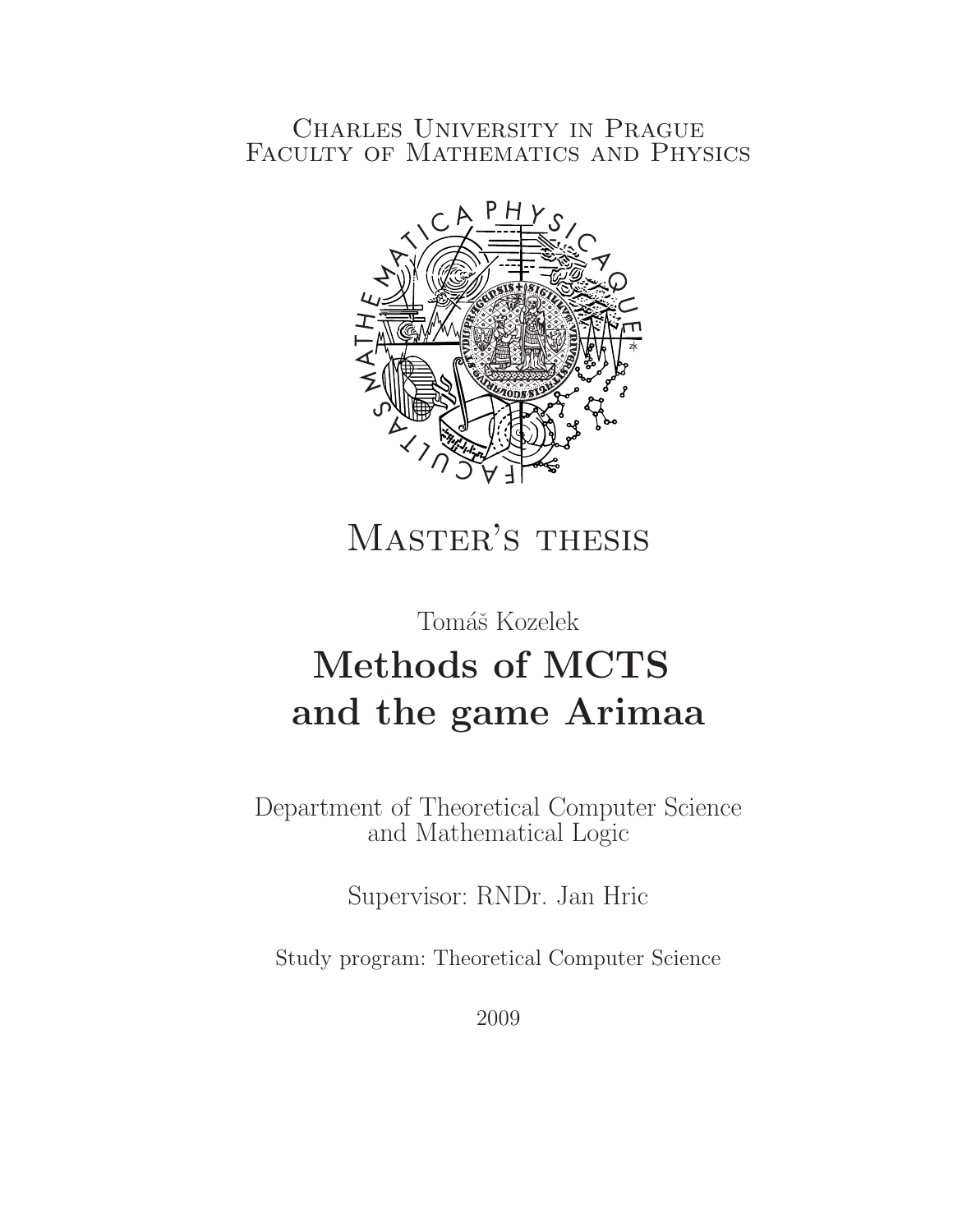On this place I would like to thank to the supervisor of my thesis for all the time spent at consultations, for relevant comments and for many corrections he did in the course of the work on the program and in the thesis itself. Also I would like to thank to all of my friends who gave me inspiring ideas and to my family for their support.

Prohlašuji, že jsem svou diplomovou práci napsal samostatně a výhradně s použitím citovaných pramenů. Souhlasím se zapůjčováním práce a jejím zveřejňováním.

V Praze dne 5. srpna 2009 Tomáš Kozelek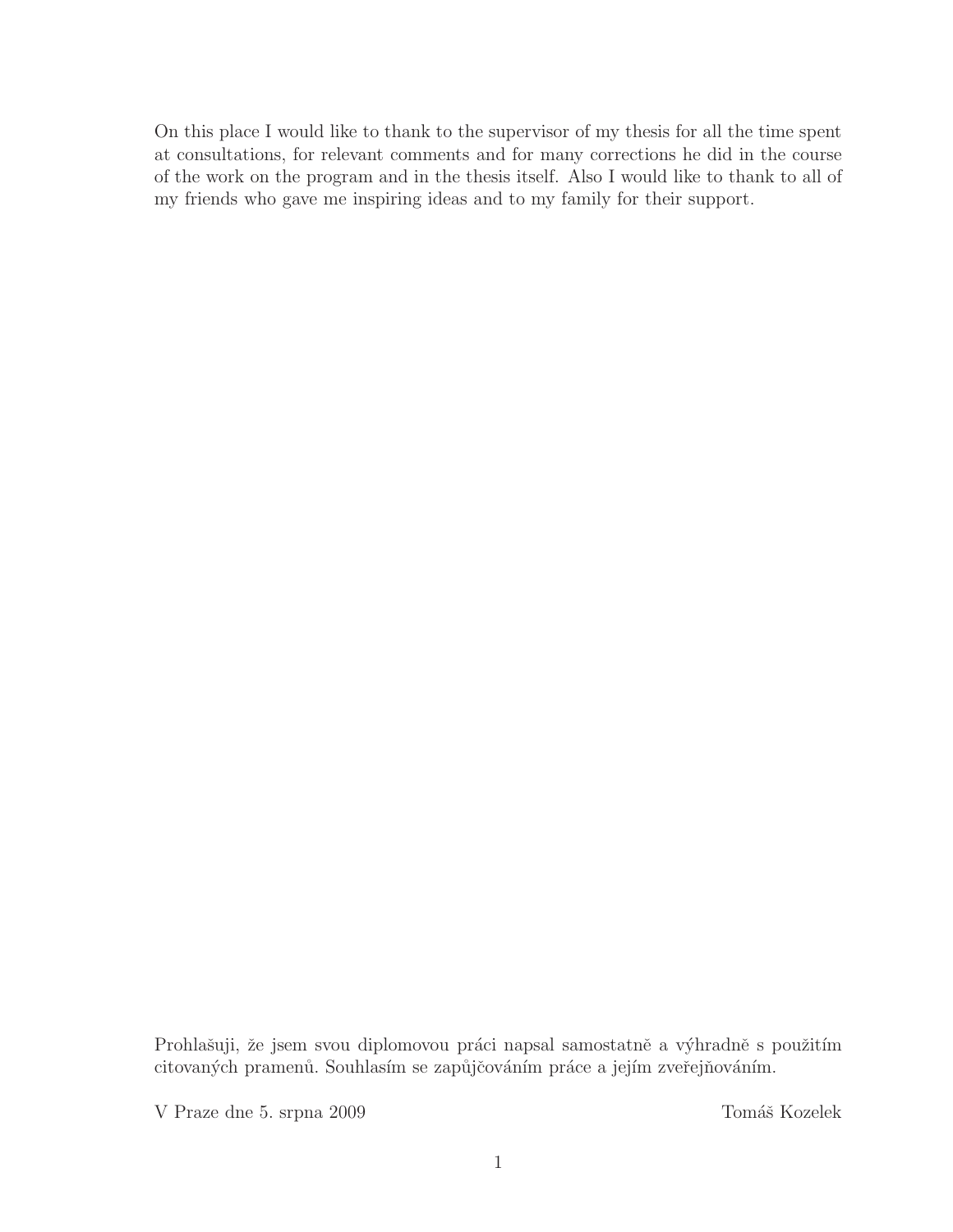## **Contents**

| Introduction<br>$\mathbf{1}$ |                              |                                                                                    |                 |  |  |  |  |  |  |  |
|------------------------------|------------------------------|------------------------------------------------------------------------------------|-----------------|--|--|--|--|--|--|--|
|                              | 1.1                          | $\overline{5}$<br>Thesis Preview                                                   |                 |  |  |  |  |  |  |  |
|                              | 1.2                          |                                                                                    |                 |  |  |  |  |  |  |  |
|                              | 1.3                          |                                                                                    | $6\phantom{.}6$ |  |  |  |  |  |  |  |
|                              | 1.4                          |                                                                                    | 8               |  |  |  |  |  |  |  |
|                              | $1.5\,$                      |                                                                                    | 8               |  |  |  |  |  |  |  |
|                              |                              | 1.5.1                                                                              | 8               |  |  |  |  |  |  |  |
|                              |                              | 1.5.2                                                                              | 9               |  |  |  |  |  |  |  |
|                              |                              | 1.5.3                                                                              | 9               |  |  |  |  |  |  |  |
| $\overline{2}$               |                              | AI in Arimaa<br>10                                                                 |                 |  |  |  |  |  |  |  |
|                              | 2.1                          |                                                                                    | 10              |  |  |  |  |  |  |  |
|                              | 2.2                          |                                                                                    | 11              |  |  |  |  |  |  |  |
|                              | 2.3                          |                                                                                    | 11              |  |  |  |  |  |  |  |
|                              | 2.4                          |                                                                                    | 12              |  |  |  |  |  |  |  |
|                              | 2.5                          |                                                                                    | 13              |  |  |  |  |  |  |  |
| 3                            | <b>MCTS</b><br>14            |                                                                                    |                 |  |  |  |  |  |  |  |
|                              | 3.1                          | Origin                                                                             | 14              |  |  |  |  |  |  |  |
|                              | 3.2                          |                                                                                    | 15              |  |  |  |  |  |  |  |
|                              | 3.3                          | Enhancements                                                                       | 17              |  |  |  |  |  |  |  |
|                              |                              | The notion of learning in UCT $\ldots \ldots \ldots \ldots \ldots \ldots$<br>3.3.1 | 18              |  |  |  |  |  |  |  |
|                              |                              | 3.3.2<br>Core algorithm improvements $\ldots \ldots \ldots \ldots \ldots \ldots$   | 18              |  |  |  |  |  |  |  |
|                              |                              | 3.3.3                                                                              | 19              |  |  |  |  |  |  |  |
|                              |                              | 3.3.4                                                                              | 20              |  |  |  |  |  |  |  |
|                              |                              | 3.3.5                                                                              | 22              |  |  |  |  |  |  |  |
|                              |                              | 3.3.6                                                                              | 23              |  |  |  |  |  |  |  |
|                              | 3.4                          |                                                                                    | 23              |  |  |  |  |  |  |  |
|                              | 3.5                          |                                                                                    | 24              |  |  |  |  |  |  |  |
| 4                            | <b>Akimot</b> Approach<br>26 |                                                                                    |                 |  |  |  |  |  |  |  |
| 4.1                          |                              |                                                                                    |                 |  |  |  |  |  |  |  |
|                              | 4.2                          |                                                                                    | 26<br>26        |  |  |  |  |  |  |  |
|                              | 4.3                          |                                                                                    | 28              |  |  |  |  |  |  |  |
|                              |                              | 4.3.1                                                                              | 28              |  |  |  |  |  |  |  |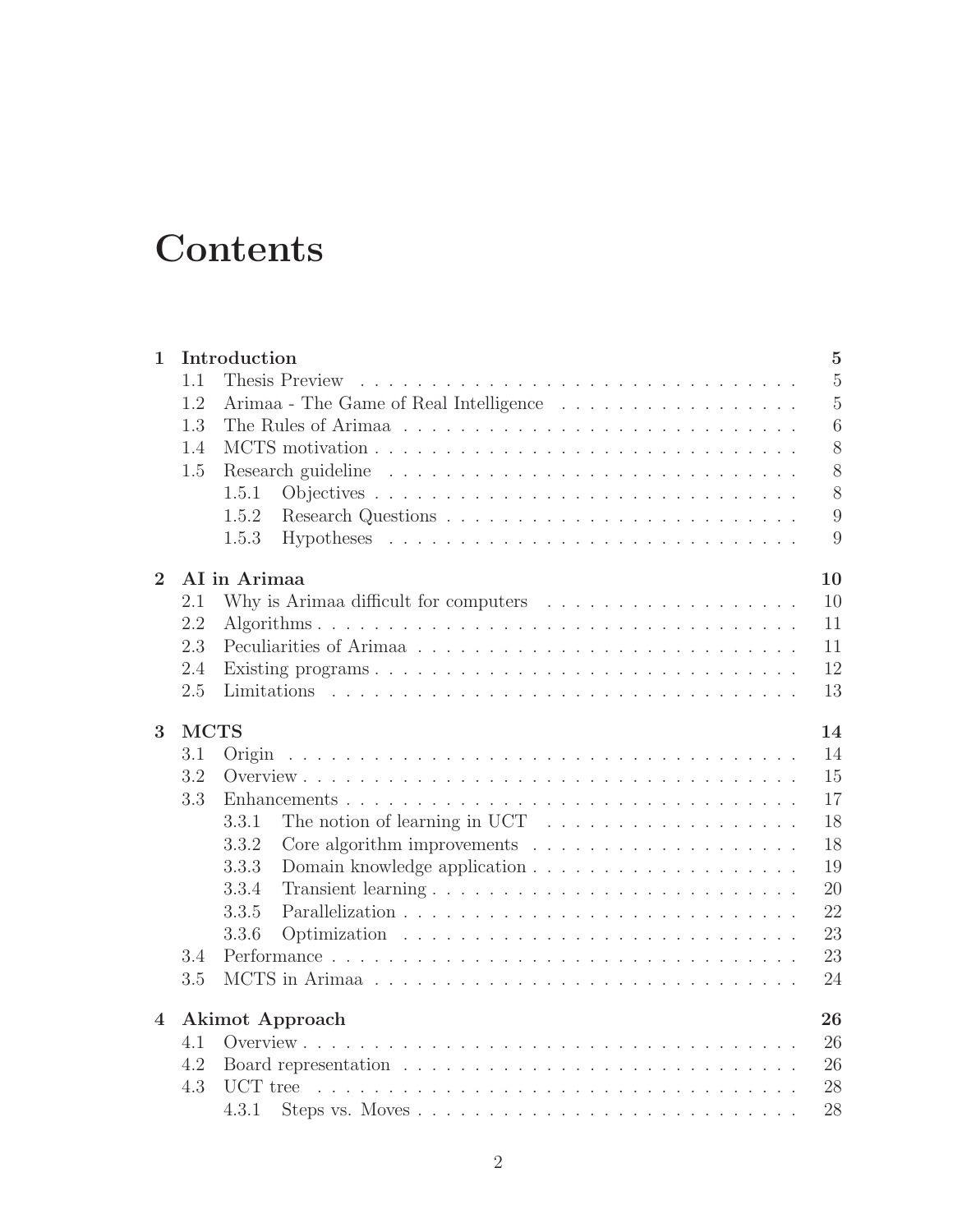|                 |                                   | 4.3.2         | Easy way effect $\dots \dots \dots \dots \dots \dots \dots \dots \dots \dots \dots$ | 29 |  |  |  |  |  |  |
|-----------------|-----------------------------------|---------------|-------------------------------------------------------------------------------------|----|--|--|--|--|--|--|
|                 |                                   | 4.3.3         |                                                                                     | 30 |  |  |  |  |  |  |
|                 |                                   | 4.3.4         |                                                                                     | 32 |  |  |  |  |  |  |
|                 | 4.4                               |               | 34                                                                                  |    |  |  |  |  |  |  |
|                 |                                   | 4.4.1         |                                                                                     | 34 |  |  |  |  |  |  |
|                 |                                   | 4.4.2         | Step generation and selection $\ldots \ldots \ldots \ldots \ldots \ldots$           | 34 |  |  |  |  |  |  |
|                 | 4.5                               |               |                                                                                     | 35 |  |  |  |  |  |  |
|                 |                                   | 4.5.1         |                                                                                     | 35 |  |  |  |  |  |  |
|                 |                                   | 4.5.2         |                                                                                     | 37 |  |  |  |  |  |  |
|                 | 4.6                               |               |                                                                                     | 38 |  |  |  |  |  |  |
|                 | 4.7                               |               | 38                                                                                  |    |  |  |  |  |  |  |
|                 |                                   | 4.7.1         |                                                                                     | 38 |  |  |  |  |  |  |
|                 |                                   | 4.7.2         |                                                                                     | 39 |  |  |  |  |  |  |
|                 |                                   | 4.7.3         |                                                                                     | 39 |  |  |  |  |  |  |
|                 | 4.8                               |               |                                                                                     | 41 |  |  |  |  |  |  |
|                 |                                   | 4.8.1         |                                                                                     | 41 |  |  |  |  |  |  |
|                 |                                   | 4.8.2         |                                                                                     | 42 |  |  |  |  |  |  |
| $5\overline{)}$ | 44<br>Performance and Experiments |               |                                                                                     |    |  |  |  |  |  |  |
|                 | 5.1                               |               |                                                                                     | 44 |  |  |  |  |  |  |
|                 | 5.2                               |               |                                                                                     | 45 |  |  |  |  |  |  |
|                 |                                   |               |                                                                                     |    |  |  |  |  |  |  |
| 6               | Conclusion<br>50                  |               |                                                                                     |    |  |  |  |  |  |  |
|                 | 6.1                               |               |                                                                                     | 50 |  |  |  |  |  |  |
|                 | 6.2                               |               |                                                                                     | 51 |  |  |  |  |  |  |
|                 |                                   | 6.2.1         |                                                                                     | 51 |  |  |  |  |  |  |
|                 |                                   | 6.2.2         |                                                                                     | 51 |  |  |  |  |  |  |
|                 |                                   | 6.2.3         |                                                                                     | 52 |  |  |  |  |  |  |
|                 | 6.3                               |               |                                                                                     | 52 |  |  |  |  |  |  |
|                 |                                   | A User manual |                                                                                     | 56 |  |  |  |  |  |  |
|                 |                                   |               |                                                                                     | 56 |  |  |  |  |  |  |
|                 | A.2                               |               |                                                                                     | 56 |  |  |  |  |  |  |
|                 | A.3                               | Installation  |                                                                                     | 57 |  |  |  |  |  |  |
|                 | A.4                               |               |                                                                                     | 58 |  |  |  |  |  |  |
|                 | A.5                               |               |                                                                                     | 59 |  |  |  |  |  |  |
|                 |                                   |               |                                                                                     | 61 |  |  |  |  |  |  |
|                 | A.6                               |               |                                                                                     | 62 |  |  |  |  |  |  |
|                 | A.7                               |               | Arimaa Test Suite                                                                   | 64 |  |  |  |  |  |  |
|                 | A.8                               |               |                                                                                     | 66 |  |  |  |  |  |  |
|                 | A.9                               |               |                                                                                     | 67 |  |  |  |  |  |  |
|                 |                                   |               |                                                                                     | 68 |  |  |  |  |  |  |
| $\mathbf{B}$    |                                   | Glossary      |                                                                                     | 69 |  |  |  |  |  |  |

|  | Glossary |
|--|----------|
|--|----------|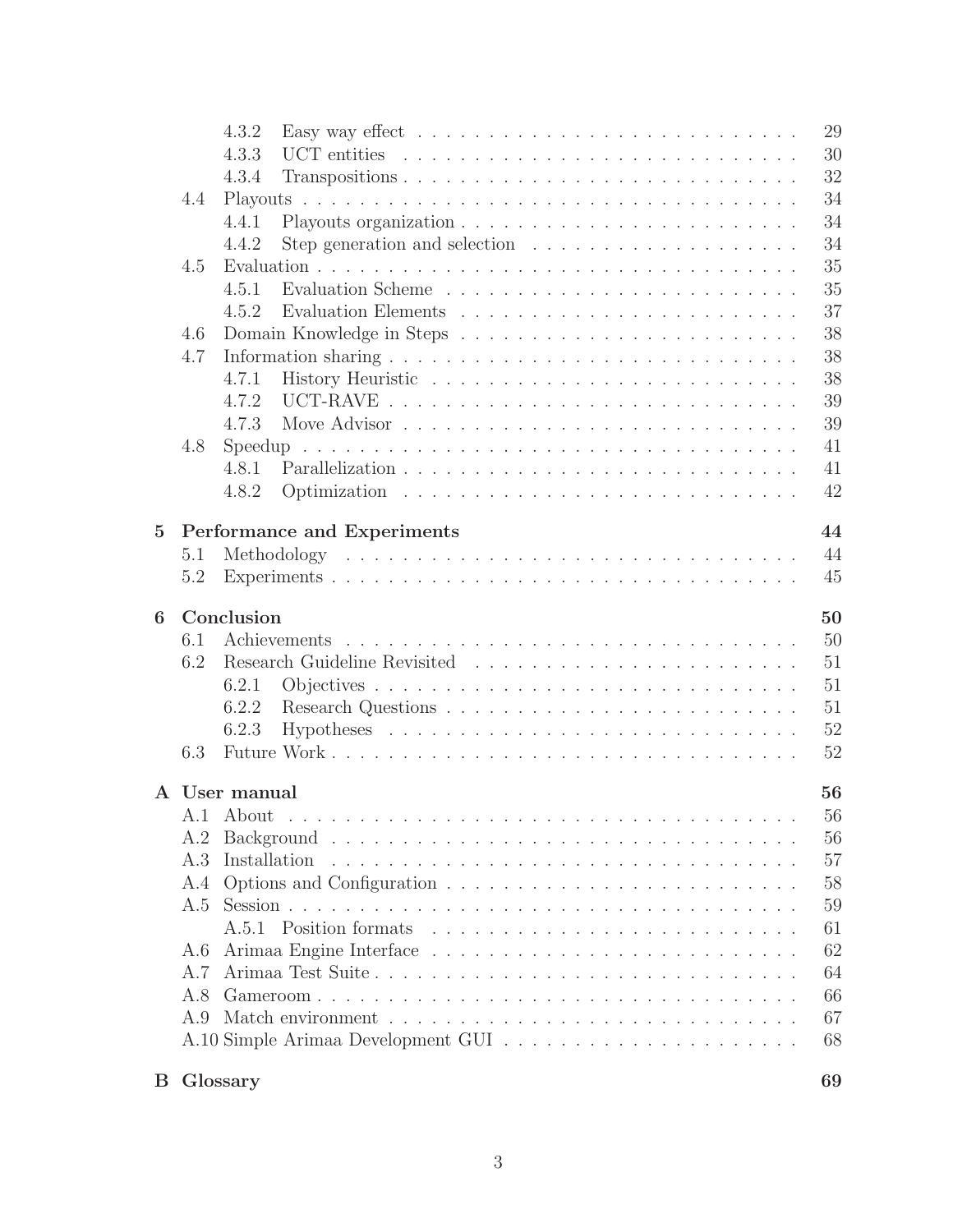Title : MCTS methods in the game of Arimaa Author: Tomáš Kozelek Department: Department of theoretical informatics and mathematical logic Supervisor: RNDr. Jan Hric Supervisor's e-mail address: jan.hric@mff.cuni.cz

#### Abstract:

Game of Arimaa is an artificially created strategic board game with the purpose to be difficult for computers. A vast majority of introduced computer engines for Arimaa are based on successful approaches from chess, namely the minimax algorithm with  $\alpha\beta$ pruning and further extensions. In this thesis we have analyzed the applicability of the so called MCTS methods in the game of Arimaa. MCTS methods are a state-of-the-art approach to the computer Go with bright prospects in other strategic games as well. We have implemented a MCTS based Arimaa engine called Akimot and adapted the MCTS techniques for the Arimaa environment. We have experimented with various MCTS enhancements known from computer Go and identified which are prospective in our setup. Moreover, we have proposed several new enhancements on ourselves. Performance experiments show that our MCTS approach is comparable to an average  $\alpha\beta$ engine.

Keywords: Arimaa, MCTS, Monte Carlo, UCT, Go

Název práce : MCTS techniky ve hře Arimaa Autor: Tomáš Kozelek Katedra (ústav): Katedra teoretické informatiky a matematické logiky Vedoucí diplomové práce: RNDr. Jan Hric e-mail vedoucího: jan.hric@mff.cuni.cz

#### Abstrakt:

Arimaa je strategická hra vytvořená za účelem být obzvláště těžká pro počítače. Většina existujících programů hrajících hru Arimaa je založena na ověřených postupech z problematiky počítačových šachů obzvláště pak na  $\alpha\beta$  prořezávání s rozšířeními. V této práci jsme se zaměřili na prostudování použitelnosti MCTS technik ve hře Arimaa. MCTS techniky jsou momentálně nejlepší známé algoritmy pro počítačové Go s dobrými vyhlídkami i v dalších strategických hrách. Naprogramovali jsme počítačového hráče založeného na MCTS, kterého jsme pojmenovali Akimot. V naší implementaci jsme přizpůsobili známé MCTS postupy pro prostředí hry Arimaa. Provedli jsme experimenty s různými vylepšeními známými z počítačového Go a určili jsme, které z nich jsou použitelné v naší implementaci. Navíc jsme navrhli a otestovali několik vlastních rozšíření. Experimenty ukázali, že náš MCTS program je srovnatelný s průměrným  $\alpha\beta$ programem.

Klíčová slova: Arimaa, MCTS, Monte Carlo, UCT, Go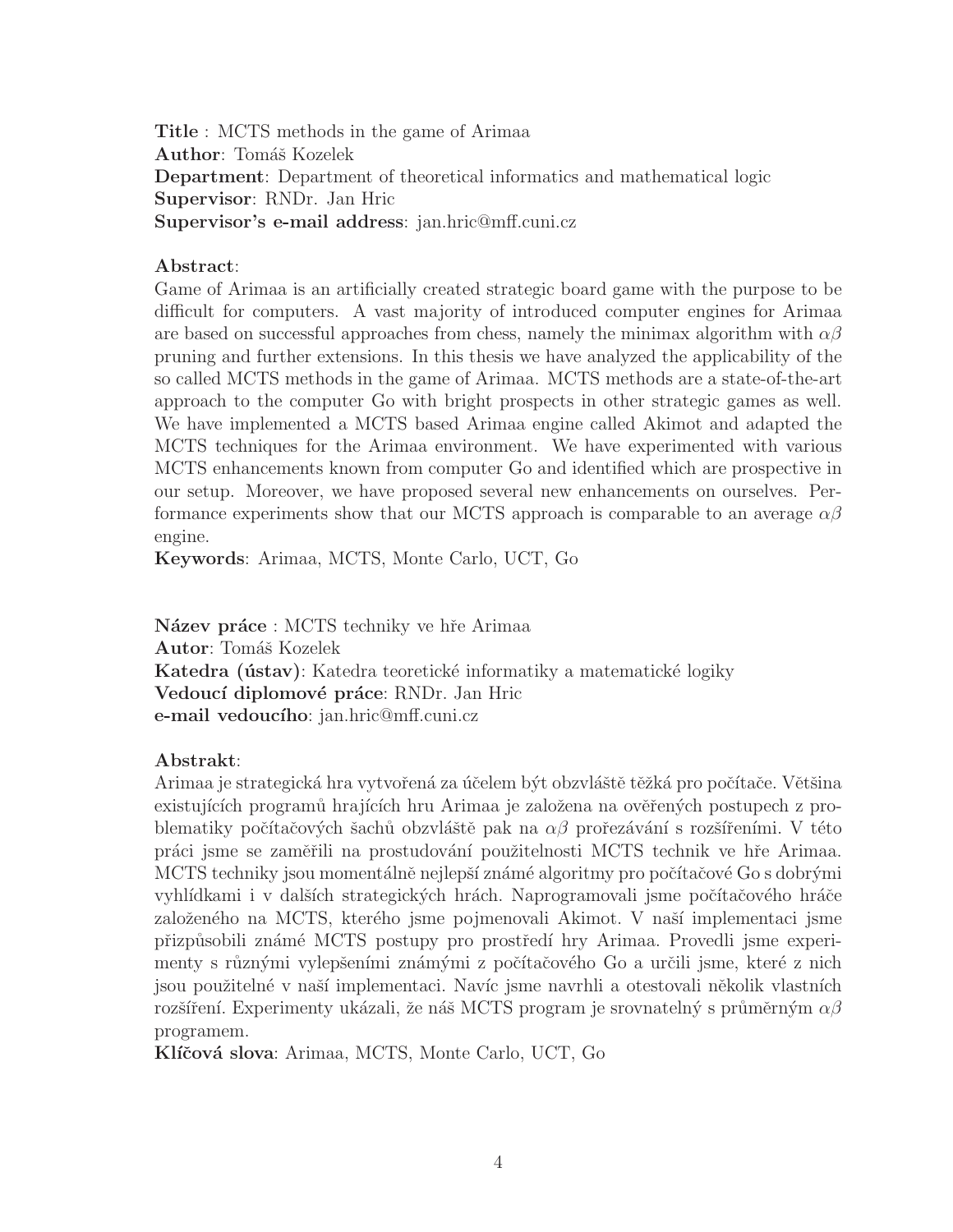# Chapter 1 Introduction

## 1.1 Thesis Preview

In this thesis, our goal is to apply  $MCTS<sup>1</sup>$  techniques in the game of Arimaa. These algorithms proved to be very successful in computer Go and we would like to check what potential they have in a different field.

- Chapter 1 provides an introduction to the game of Arimaa and MCTS techniques in general and presents the research guideline of the thesis.
- Chapter 2 outlines why Arimaa is difficult for computers and introduces existing approaches to the game, their (dis)advantages, their limitations and their success.
- Chapter 3 lays out basic principles of MCTS methods, mentions some known enhancements that have been proposed and tested mostly in the domain of computer Go and elaborates on their applicability in Arimaa.
- Chapter 4 explains how we have built up our MCTS engine for Arimaa and what enhancements we have used.
- Chapter 5 shows results of experiments we have performed.
- Chapter 6 discusses the achievements and future work.
- Appendix A gives the user documentation for the project
- Appendix B provides the glossary

## 1.2 Arimaa - The Game of Real Intelligence

The game of Arimaa was created in 1997 by Omar Syed and his son Aamir (Arimaa = A + reversed(Aamir)). The main impulse for Arimaa creation was the famous Kasparov - Deep blue match (see [1]). This was a triumph for computers in the field of chess

<sup>1</sup>Monte Carlo Tree Search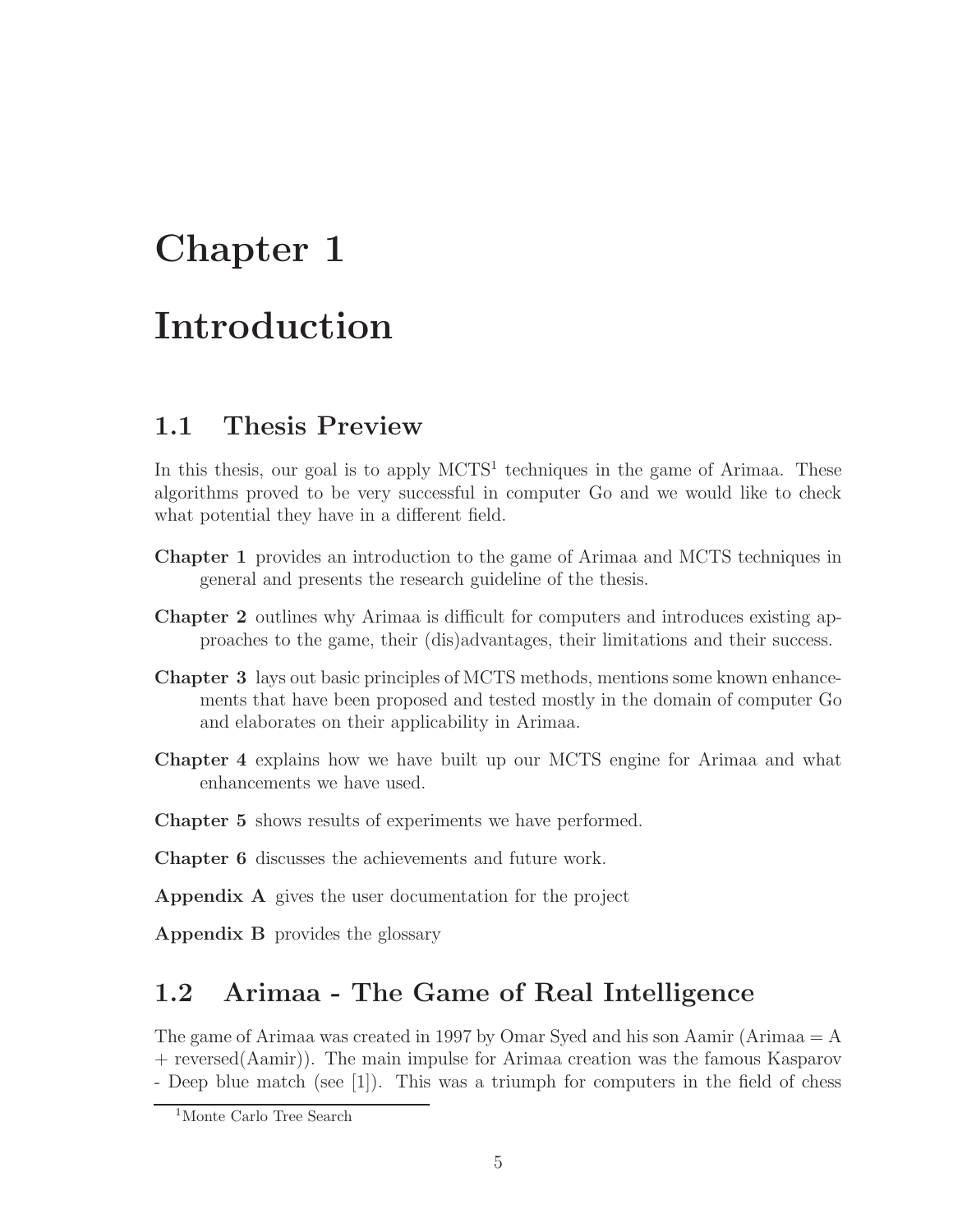programs, a huge milestone in the field of Artificial Intelligence. However, many computer scientists believe that brute-force approach combined with very capable hardware is far from what Artificial Intelligence should be about. Omar is one of them and he decided to prove his point by creating a game that might be played with a standard chess set and is easy to learn and play well for humans but which is far more difficult for computers than chess is (see [2]).

To boost the bot development Omar offered a financial prize of 10,000 USD for the first computer program to beat a human champion in an annual match. Even though this challenge has been held for 6 years now, the prize still hasn't been claimed. Time has proven that the game of Arimaa is not only deep, interesting game for humans but also a challenging problem for computers.

## 1.3 The Rules of Arimaa

Arimaa is a two player zero sum game with perfect information played on the 8x8 board. Players are called *Gold* and *Silver* and each of them possesses 16 pieces in the beginning of the game. These are (ordered from the strongest to the weakest): 1 x elephant (E),  $1 \times \text{camel } (M)$ ,  $2 \times \text{horse } (H)$ ,  $2 \times \text{dog } (D)$ ,  $2 \times \text{cat } (C)$ ,  $8 \times \text{rabbit } (R)$ . One letter shortcut expresses both piece and the color of the player - uppercase for the gold player and lowercase for the silver player.

The game starts by setting up the pieces in the player's two closest rows. The initial set up of the pieces is not prescribed. See Figure 1.1 for one possible initial setup. The goal of the game is to transport one of the 8 weakest pieces (rabbits) to the most distant row. The most elementary movement is called *the step*. All pieces are allowed to make the same steps: 1 square to the left, right, front or backwards. Only rabbits are not allowed to step backwards.

A player's *turn* (also called a move) in the game of Arimaa consists of up to 4 steps. These might be distributed among different pieces. There are three kinds of steps:

single step Move one piece to a neighboring square.

- push Push a weaker piece out of the way and move on its place. The player who is performing a push selects (an empty) intersection to which is the opponent's piece pushed.
- pull Move to a neighboring square and pull a weaker piece along.

Pushes and pulls count as 2 steps (both the opponent's and the friendly piece are moved). Pushing and pulling simultaneously is forbidden. When a piece is adjacent to a stronger opponent piece then it is *frozen* and it cannot move, unless it is also adjacent to a friendly piece (it is *supported*).

There are 4 special squares on the board. These are called *traps* and are positioned at c3, c6, f3, f6. If there is a piece on the trap square and it has no supporter (adjacent friendly piece), then this piece is *trapped* and it is removed from the board.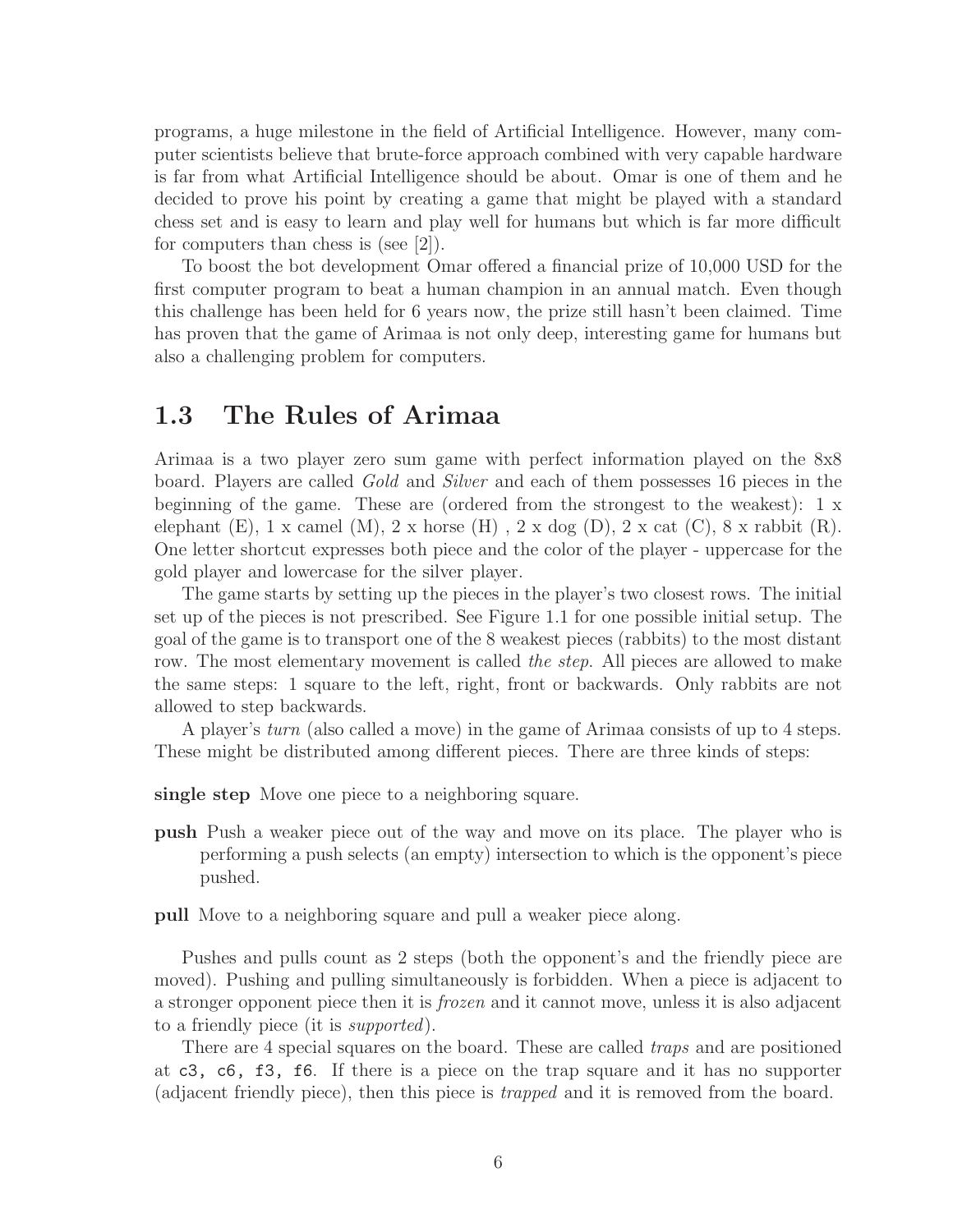

Figure 1.1: One possible initial setup. Figure 1.2: Example position.



Notation for writing down the moves in Arimaa is as follows. All the steps in a move are written in a row separated by whitespace. Every step is written in the form (one letter for piece and player)(row coordinate in alphabet)(column coordinate as a number)(letter "x" if the piece is trapped, or a first letter of step direction - North, East, South, West ). For example, move Rf2n Rf3x ee2e rh8s can be interpreted as follows: the silver elephant at e2 pushes the rabbit at f2 to the north where the rabbit dies in the trap, afterwards the silver rabbit moves from h8 to the south. First the result of the push is written down (the elephant cannot actually go to the rabbit's location because it is not empty). Rf2n says rabbit (it is a gold rabbit because R is written in uppercase) from f2 moves north. Rf3x means the gold rabbit at f3 dies. ee2e expresses that the silver elephant from e2 moves to the east (that caused the push). The move ends with the silver rabbit moving from h8 to the south (rh8s). The silver player can still make one single step (the total count of his steps so far is 3), but he used his right to *pass* and let the opponent play.

In the example position displayed in Figure 1.2 the following holds:

- Possible moves for Gold include: Mg1n Mg2n df4s df3x Hg4w, Db1n Db2s Rc2w, Ec4e rc5s rc4s rc3x Ed4w.
- Pieces rc5, df4 are frozen.
- Rabbits cannot move backwards, therefore Rh3s is an illegal step, but rabbits can be pushed backwards by opponent's pieces – for instance rc5n Ec4n is a legal step.
- Pieces rc5, df4, cb6 might be trapped when it is *Gold's* turn to move. For instance the move rc5e Ec4n cb6w cc6x Hb5n traps the cat cc6.
- Piece Rf2 might be trapped when it is Silver's turn to move.

Instead of using all 4 steps in a move, player might play *pass* and discard the rest of his move. Position repetitions in Arimaa are handled by the following rules: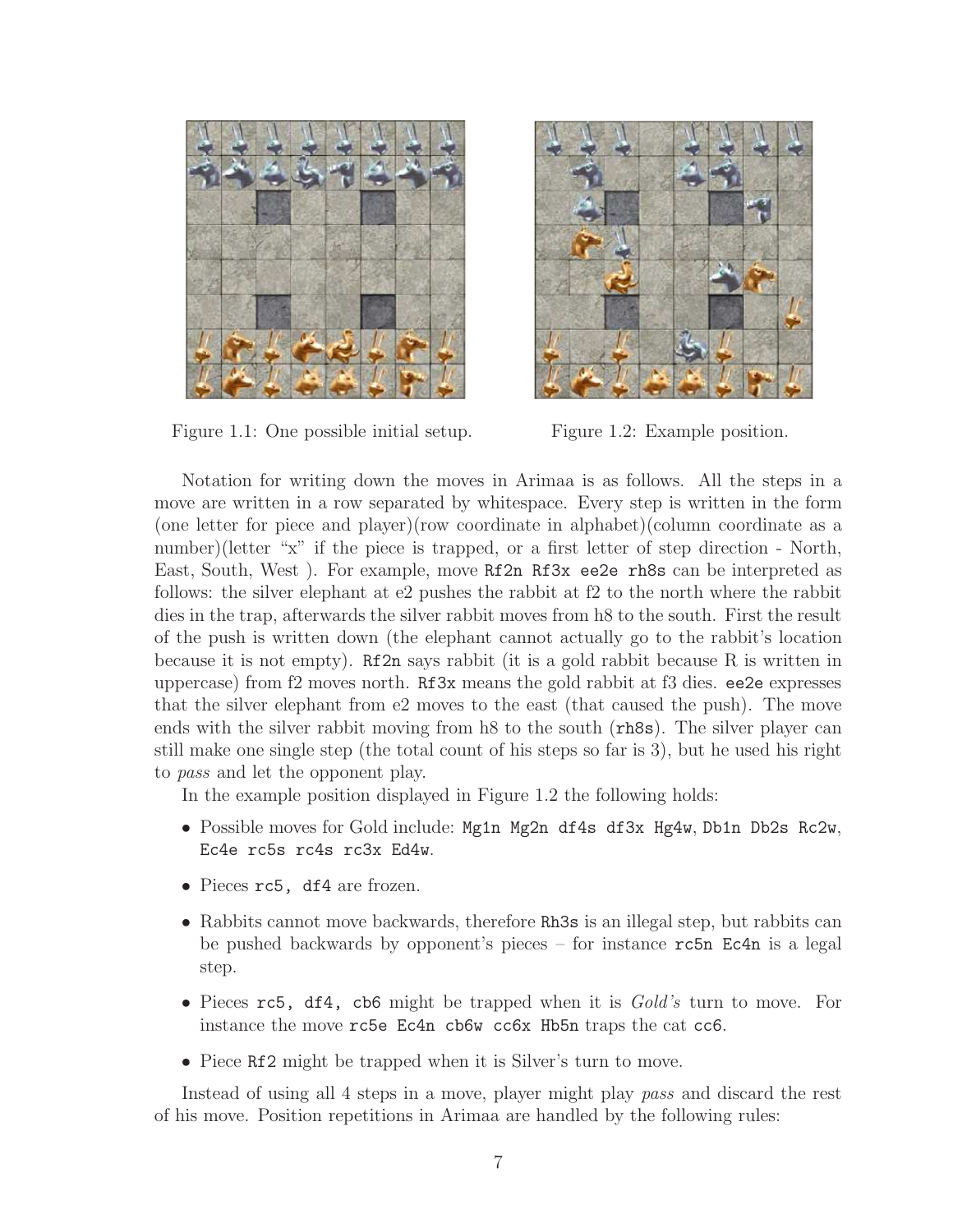- pass: Position after the move must be different from the position before the move. Therefore playing pass as a first move counts as a loss.
- 3 times repetition: Repeating position for a third time means a loss for the player who performed the move.

There are three ways how to win the game:

- goal: If one of the 8 rabbits is on the last row at the end of the move, then its owner wins the game.
- elimination: If all of a player's rabbits are eliminated then this player loses the game.
- immobilization: When a player has no legal move to play, he loses the game.

Detailed rules description can be found in [3].

## 1.4 MCTS motivation

Computer Go has always been considered one of the grand challenges to the Artificial Intelligence. While computers have been conquering the world of chess, top Go playing programs have been struggling around the level of lower intermediate human player. Detailed elaboration on why Go is much more difficult for computers is given in [4].

In 2006 new and interesting approaches to the domain of computer Go emerged and situation has evolved notably since then. These algorithms are referred to as MCTS (Monte Carlo Tree Search) and are based mainly on statistical sampling of the position and selective iterative search. Since 2006 there has been a boom of MCTS based Go programs pushing the bar of programs' strength higher and higher resulting into some surprising achievements against human players. In principle MCTS methods are applicable to a wide variety of problems, however, so far relatively little effort has been put into trying out these algorithms outside of their flagship – the computer Go. For consistency we mention the successful applications of MCTS methods in the following games: Lines Of Action, Amazons, Hex.

## 1.5 Research guideline

Guideline according to [5].

## 1.5.1 Objectives

- To propose and implement MCTS integration in a bot playing the game of Arimaa.
- To identify ways of improving MCTS algorithms which work in Arimaa.
- To check whether MCTS might be successful in a game dissimilar to the game of Go.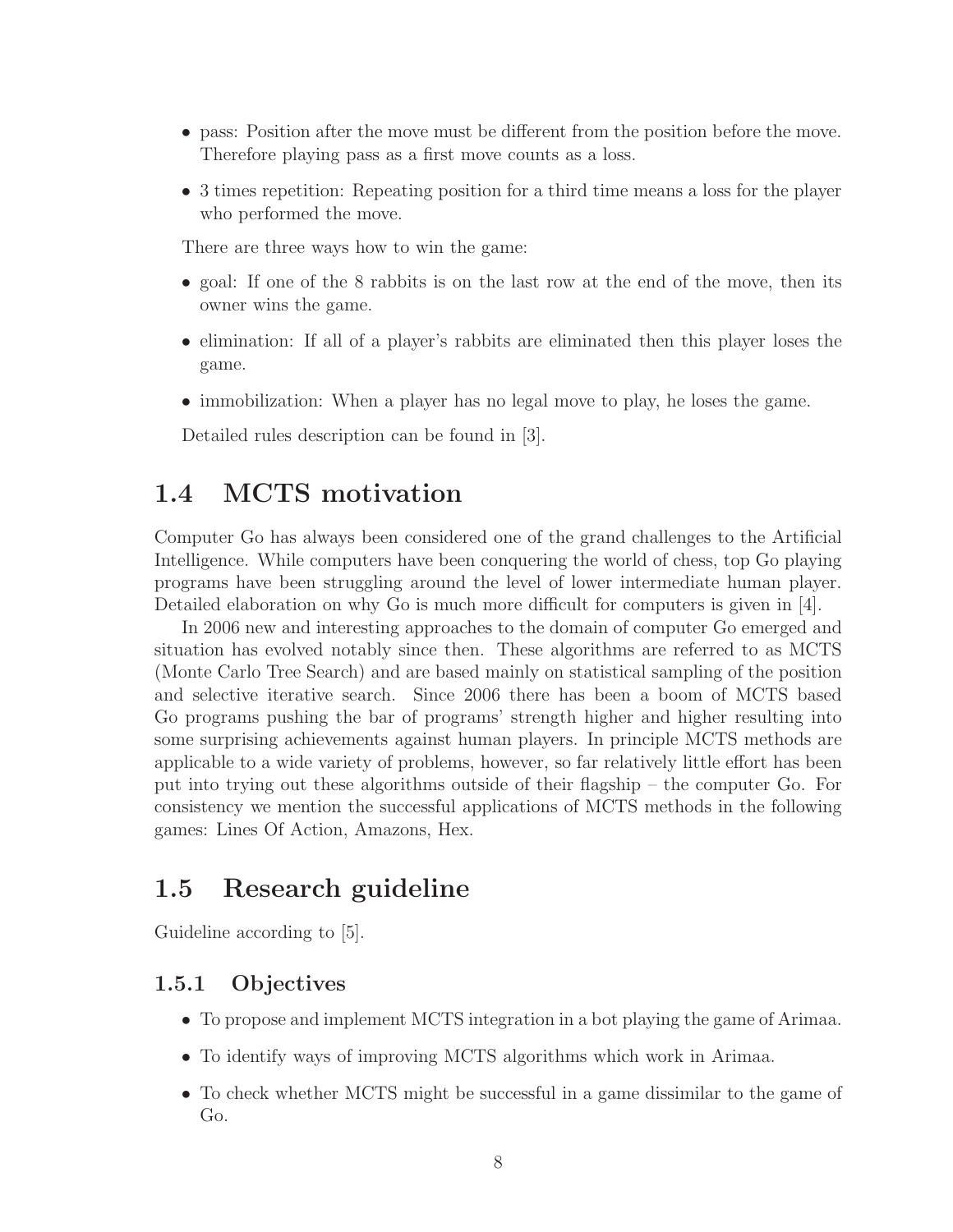## 1.5.2 Research Questions

- How the Monte Carlo playouts must be rebuilt to be applicable in the game of Arimaa?
- Which of the proposed improvements to the MCTS algorithms are domain independent?
- Is there a potential for MCTS algorithms in Arimaa to start the kind of revolution they did in computer Go?

## 1.5.3 Hypotheses

- Monte Carlo playouts used "as is" from the game of Go will provide a weak Arimaa player.
- Standard improvements from computer Go will improve the MCTS Arimaa player as well.
- MCTS Arimaa player might be competitive to the existing  $\alpha\beta$  searchers.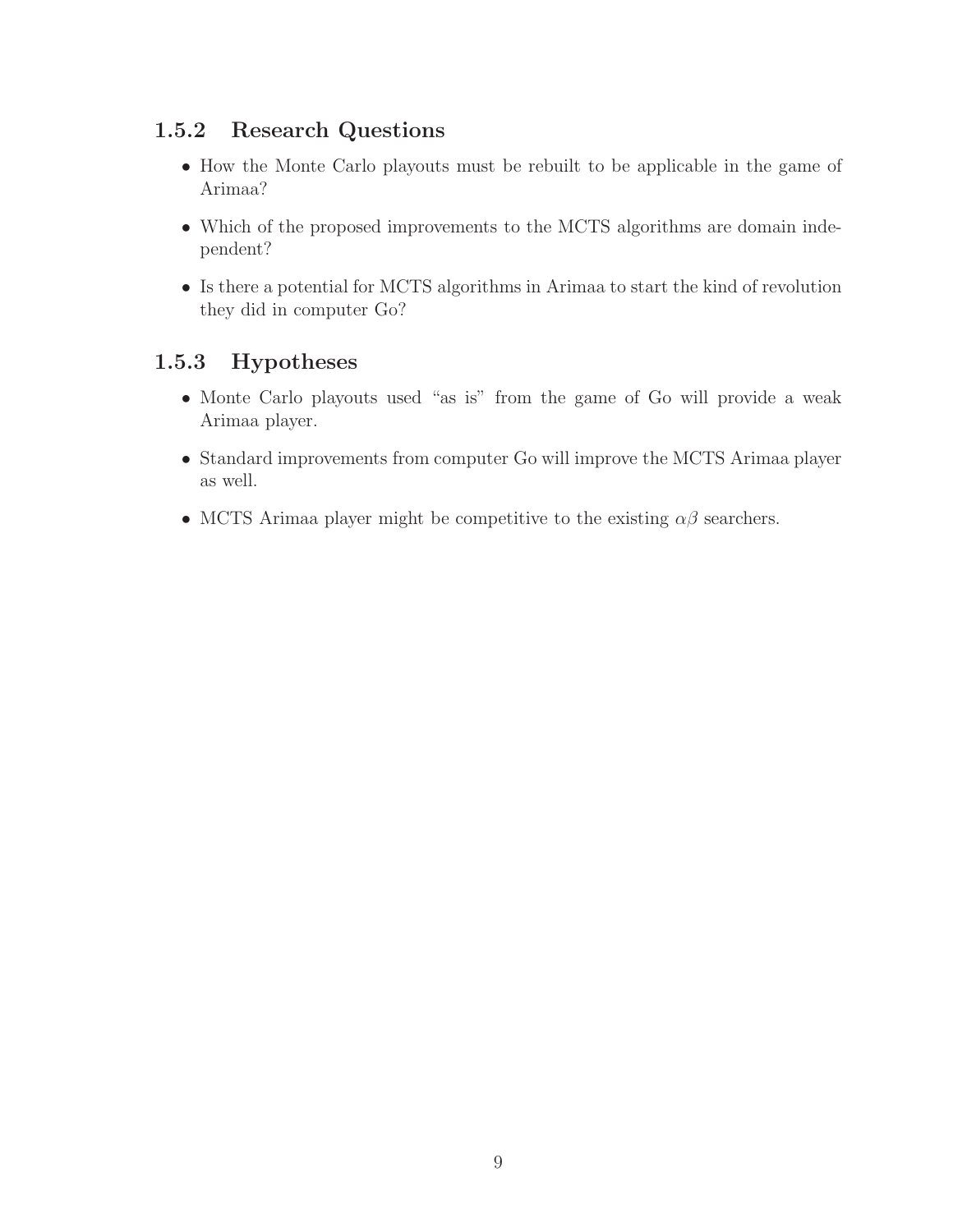## Chapter 2

## AI in Arimaa

## 2.1 Why is Arimaa difficult for computers

There are several reasons why Arimaa is difficult for computers:

#### Huge branching factor

Arimaa was intentionally created as a game with an enormous branching factor. While in chess the number of moves in an average position is around 35, in Go it is around 200, in Arimaa this number rockets to 17,000 unique moves on average and in complicated middle game situations up to 50,000 unique moves (see [6]). One might argue that such a huge branching factor is a very limiting issue for humans as well. However, humans approach to the game is not as sensitive to the branching factor as the brute force approach, which proved successful in chess.

#### Stability

Tactical combinations are much less common than in chess. There are mainly two reasons for this: the fact that a move consists of 4 steps and the absence of "long shooting" pieces. The game of Arimaa might be played in such a way that the winner is decided based on the ability of longterm planning rather than snatching a tactical combination. This longterm planning is a huge weapon in the hands of the humans who can beat computers with systematic cumulation of little strategic advantages.

#### Position evaluation

Static evaluation of position in Arimaa consists of many aspects and a good evaluation function is not as straightforward as it is in chess. Not only material balance but also trap control, local piece domination, mobility, rabbits' advances, hostage situations, etc. must be taken into account. Arimaa tactics and strategy are closely related to building a good evaluation function and are described in [7]. Precise implementation of evaluation function is often the result of a long hand-tuning process. Attempts to use automatic parameters tuning techniques to increase the accuracy of the evaluation function unfortunately have failed so far (see [8]). On the other hand, use of the static evaluation function is still way more successfull in Arimaa than in Go.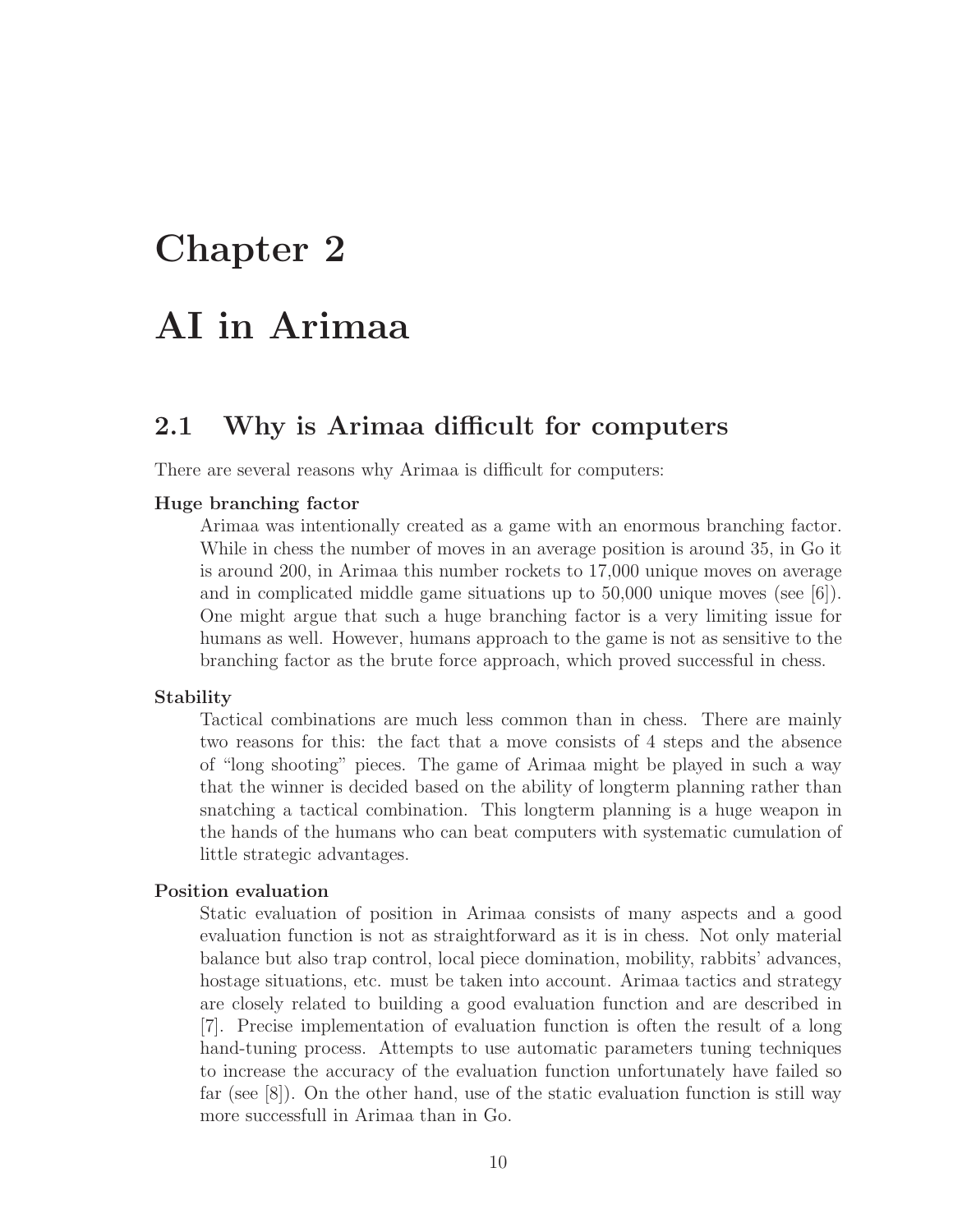### Opening

Initial positioning of pieces is not prescribed which virtually makes opening books obsolete. It has not been agreed on yet which opening setup is the best (or if there exists such a concept at all).

## No endgame

While in chess or Go the position usually gets simpler when approaching the end of the game, this might well not be the case in Arimaa where most of the games are decided in the late middle game.

## 2.2 Algorithms

Variety of approaches have already been tried in Arimaa. Sadly from the AI point of view, those which succeeded are basically "good old" brute force algorithms from chess adapted to a new environment. Specifically this is a well-known model of full-width tree search done by the Minimax algorithm with  $\alpha\beta$  pruning and static evaluation in the leaves. Naturally, many enhancements (also known from the domain of chess programs) have been implemented on various levels of abstraction in this model. For instance:

- *Transposition tables* with *Zobrist hashing* for avoiding re-evaluation of previously encountered positions.
- *Killer moves* and *history heuristic* for effective information sharing in the tree.
- Search extensions for extending the search into "silent positions".

## 2.3 Peculiarities of Arimaa

Compared to chess there are several (sometimes intentional) further peculiarities that must be dealt with in the computer approach to Arimaa.

### Multiple steps in a move

First programs playing Arimaa have taken the so called *move-based-approach* i.e. generating all possible unique moves from the position and evaluating them. As it was mentioned, due to the large branching factor this option has proved to be infeasible. Therefore, the *step-based-approach* has been widely adopted. In this scenario, programs iteratively generate all legal steps from the position. In combination with  $\alpha\beta$  pruning this approach is much more efficient than the one mentioned previously.

### Frequent repetitions

Different moves (step sequences) might lead to the same positions. Actually, the ratio  $\frac{\text{unique positions}}{\text{all positions}}$  after a single move is relatively small. This issue is traditionally handled by Transposition tables. However, in the *step-based-approach* it is desirable to refine repetitions handling in a more effective manner – many step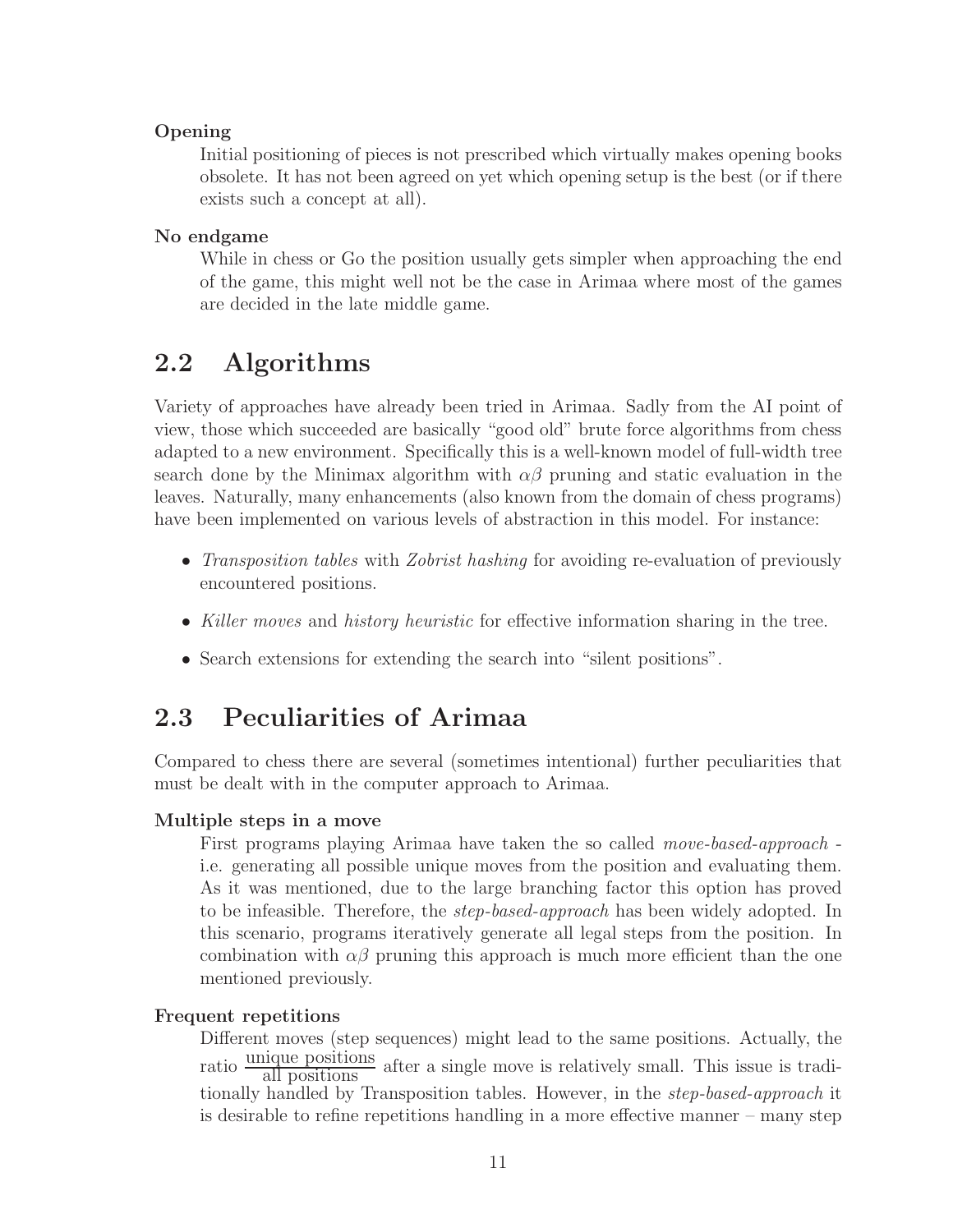sequences can be pruned quite early. A nice solution to this called "step combo" was provided in [8].

### Reversible moves

From the nature of the game the following scenario is possible: in position P1, player 1 makes a move A resulting in position P2, player 2 makes a sequence of steps (less than 4) resulting in position P1 (he has reversed the position) and then he can make some extra step(s). The effect is the same as if player 1 discarded his move (A is called a *reversible move*) and player 2 played 1 or more steps for free. Clearly this often leads to an advantage for player 2. Existing programs (being deterministic searchers) often do have issues with this phenomena and may stubbornly play reversible moves several times in a row while the other player is cumulating advantage.

## 2.4 Existing programs

A spot where virtually all Arimaa games are played is the online gameroom<sup>1</sup>. Both bots and humans compete in here. A variant of ELO rating system is used for player's evaluation. There are currently a few programs with rating over 1800. All of these are principally very similar (all based on  $\alpha\beta$  model) and any of them might be considered as a reasonably strong player. Moreover, in blitz games some of these have rating around 2000. This corresponds to a strong human player. For comparison, strongest human players are rated around 2450.

Top programs include:

- Bomb by David Fotland
- Clueless by Jeff Bacher
- Gnobot by Toby Hudson
- OpFor by Brian Haskin

So far only two programs have earned the right to represent computers in the annual Human - Computer Arimaa challenge. These are bot Bomb (computer champion in 2004-2008 see [9]) and bot Clueless (computer champion in 2009). Hardware for Arimaa challenge is selected by Omar Syed, inventor of the game, and usually it is a piece of hardware you can buy for around 1,000 \$. Accumulated score for 6 years of the challenge is 47:5 for humans including games with handicap (also not always top humans played against challenging bot). This clearly shows current human dominance in the game.

<sup>1</sup>http://arimaa.com/arimaa/gameroom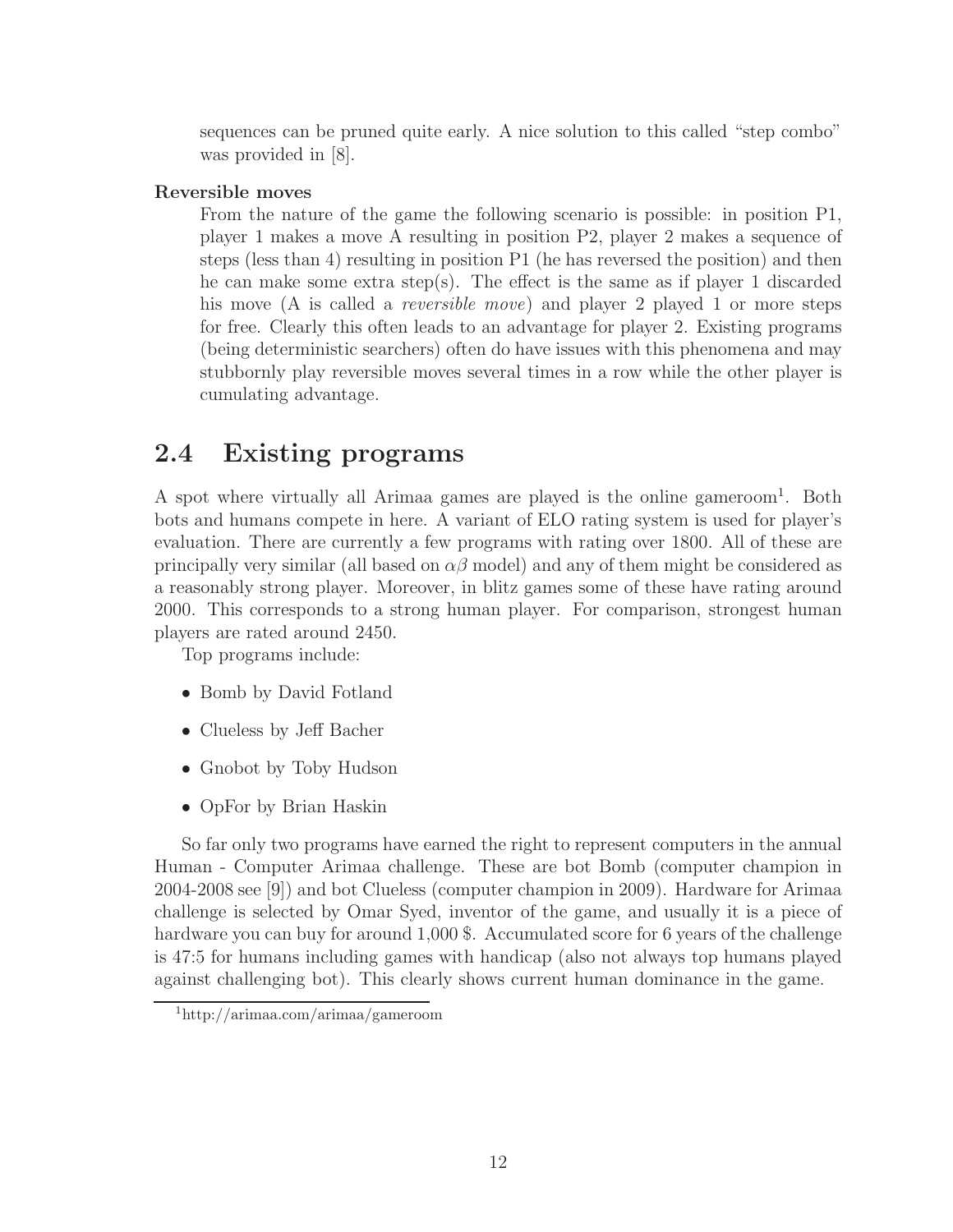## 2.5 Limitations

While top Arimaa programs have already achieved relatively high level of play, still top human players are able to defeat them even with big handicaps (e.g. giving the handicap of a dog, a horse, or even a camel). The reason for this is that human players have learned how to steer the game into a rather peaceful flow avoiding complicated tactical fights and slowly cumulating little advantages. Unless computers make a significant progress in longer planning issues (or are given much stronger hardware), their computing capabilities will be defeated by human reasoning abilities and Arimaa branching factor.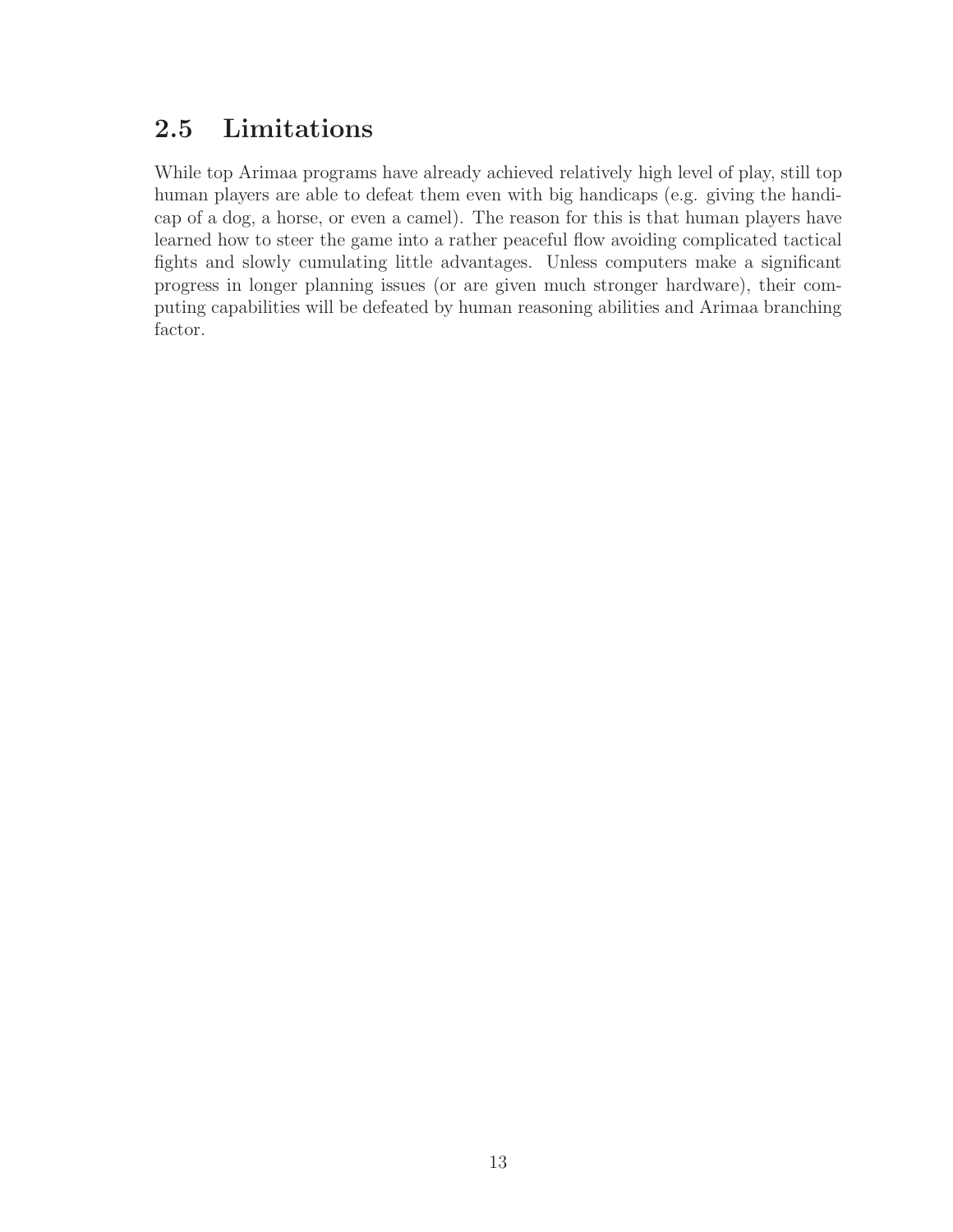# Chapter 3 **MCTS**

## 3.1 Origin

One of the greatest obstacles for building a decent computer program playing the game of Go has always been an evaluation function. An interesting alternative to this was proposed in 1993 in [10]. The described method (called *Monte Carlo*) works as follows:

- 1. Play a pseudo-random game (also called a *playout* see Appendix B) from the given position – there is only one restriction on move selection in playouts: filling one's own eyes<sup>1</sup> is prohibited (otherwise the game could be infinite).
- 2. In the end of the game (no move is possible) compute the result (per player: number of stones played plus surrounded intersections).
- 3. Save the result of the game and repeat.
- 4. Use the mean from accumulated simulations as a position evaluation.

This way, an estimate on winning probability for both players is obtained. Surprisingly, this estimate proved to bear some promising accuracy potential, especially in positions where strategy thinking was of higher importance than tactical thinking (i.e. opening). In the same paper, the method was naturally extended into a complete Go playing engine:

- 1. Keep performing Monte Carlo playouts from starting position till time is up. For every simulation update the result bound to the first move in the simulation.
- 2. In the end, return the move with the best estimate on winning probability.

Tests on 9x9 board performed in [10] showed that such a Go playing engine was better than a human novice (around 25kyu ) even with a very few simulations per move. An important fact to note is that this approach uses virtually no domain knowledge.

<sup>1</sup> see Appendix B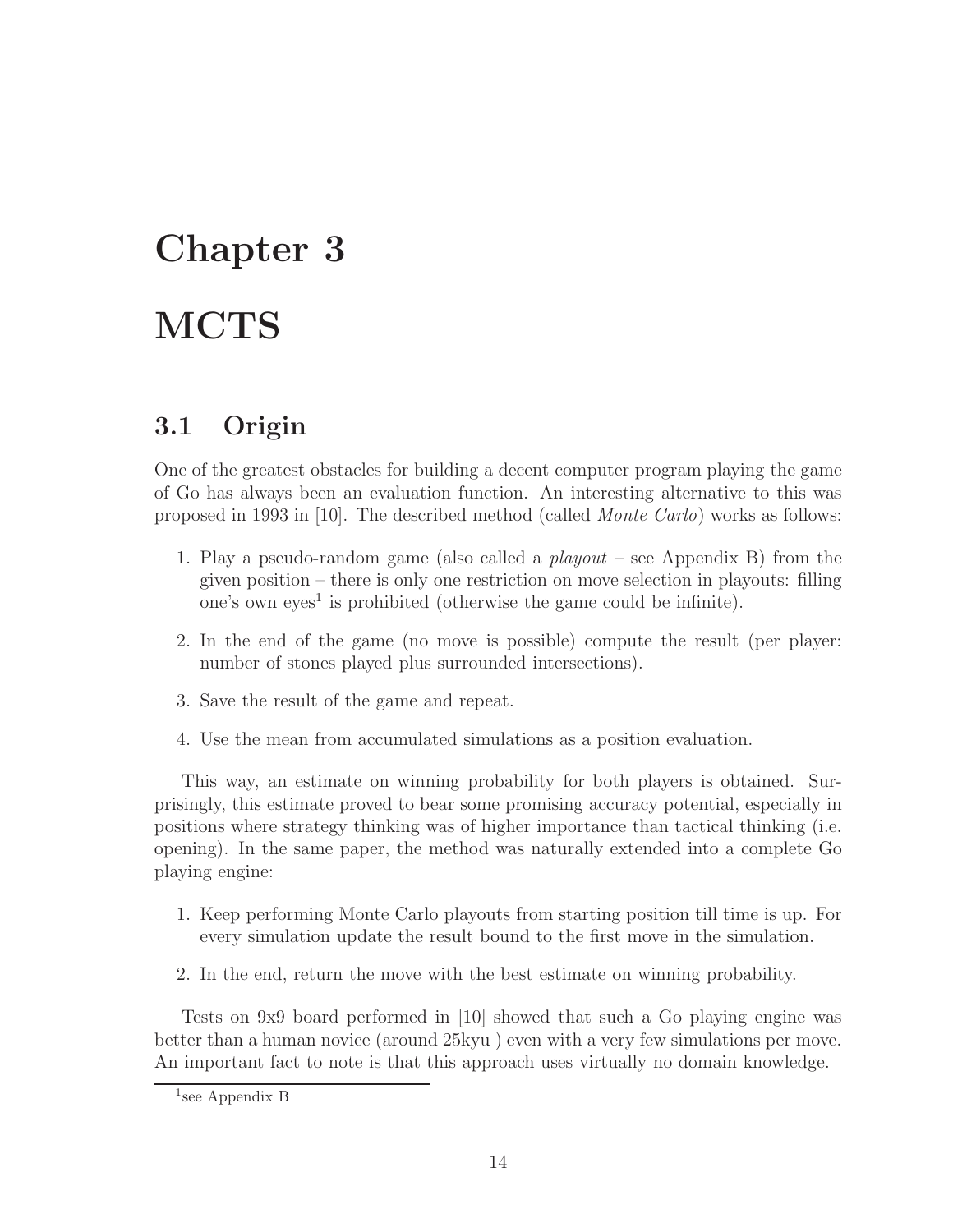## 3.2 Overview

Monte Carlo approach to computer Go was revisited around 2005. While Monte Carlo playouts proved to be an interesting idea on evaluation of Go position, a program based solely on this principle was giving quite poor results and didn't scale well (after around 5000 simulations, the search reached a plateau and didn't progress any further). An elegant idea was proposed: moves that have better results from simulations than others should be allocated more "attention" (more simulations) than others. This approach can be applied iteratively, resulting in the following algorithm outline:

- 1. Start from the root node (representing the current position).
- 2. Traverse the tree in the best-first manner (according to a specific *exploration formula*) down to a leaf.
- 3. If in a leaf node and few simulations have gone through this node then *expand* the node.
- 4. Perform the Monte Carlo simulation from the leaf node and backpropagate the result of the simulation.



Figure 3.1: MCTS scheme.

This way, an asymmetric tree (in the sense that some branches are deeper and more explored than others) is built up and kept in the memory. A scheme of this algorithm frame is depicted in Figure 3.1 taken from [11].

The core of the presented pseudo-algorithm lies in the *exploration formula*. The initial phase of research in the field of MCTS in computer Go was boosted by the utilization of results from the mathematical games theory, particularly *multi-armed bandit problem*. The motivation behind this is that the node  $N$  in the search tree together with its children  $N_i$  where  $i = 1, \ldots, n$  represents a singe multi-armed bandit B. The children of the node  $N$  are the arms of the bandit  $B$ . This way the whole search tree is made up of independent bandits.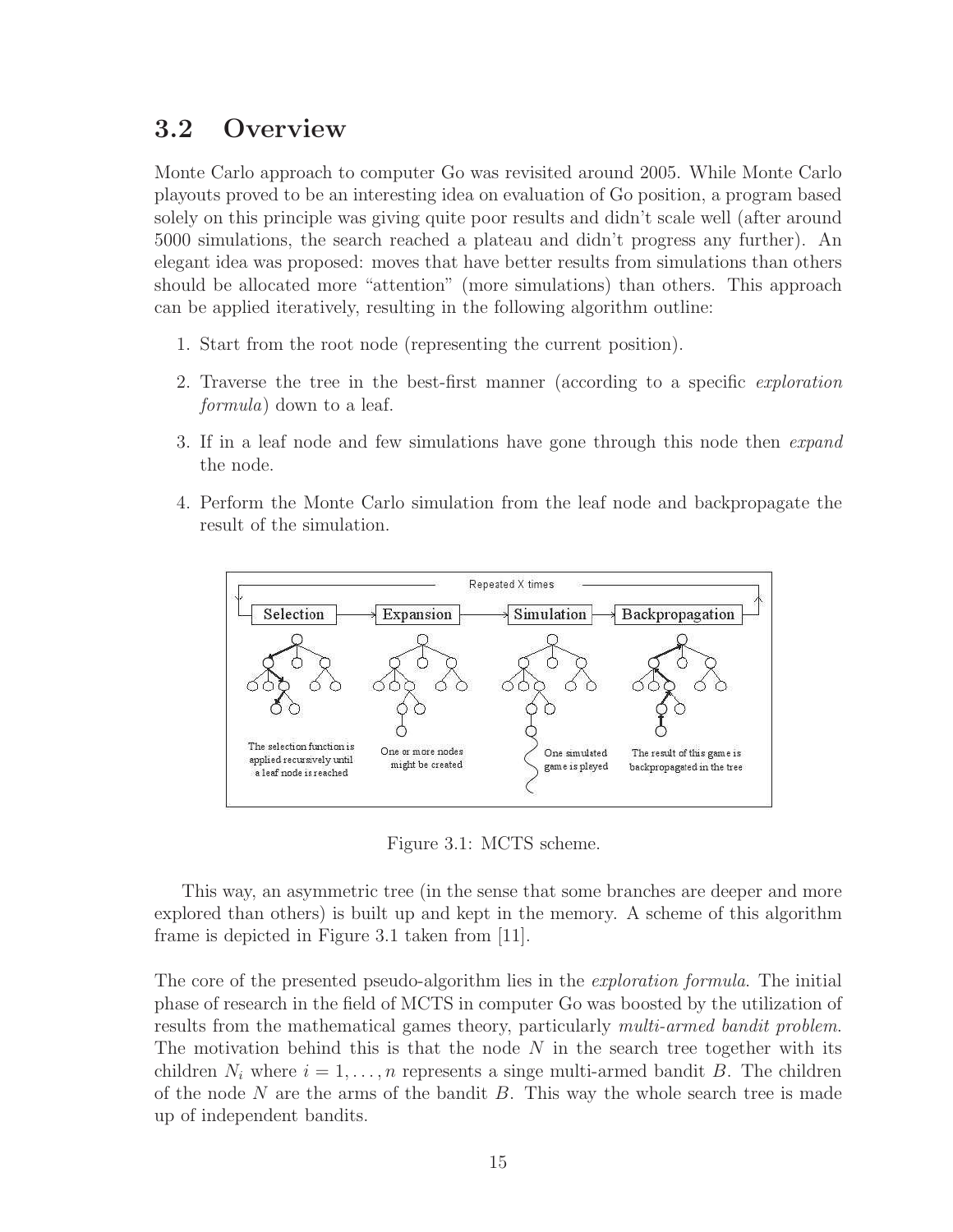A deterministic algorithm *UCB1* for playing a multi-armed bandit was presented in [12]. Its principle is the following:

- 1. Play each arm once.
- 2. Play the arm maximizing the formula  $\overline{X}_i + \sqrt{\frac{2 \log n}{n_i}}$ where  $X_i$  is an average value of the arm *i*. n is the total number of games with the bandit  $n_i$  is the number of games when the *i*-th arm was played

This strategy is believed to balance the exploration and exploitation of bandit's arms well. Moreover, UCB1 is proved to provide a logarithmic *regret* (regret is an expected loss after  $n$  plays caused by the fact that the algorithm does not play the optimal arm consistently). This is a very desirable property considering that previously proposed strategies usually operated with a linear regret.

In [13] Kocsis et al. have refined the multi-armed bandit problem applied to the minimax-like trees. They have shown that under certain assumptions (that values of nodes in the tree are independent) applying *UCB1* formula to tree-like organized multiarmed bandits provides an asymptotically optimal exploration-exploitation strategy (it converges to minimax algorithm). They named the algorithm *UCT*<sup>2</sup> .

However, theoretical fundings for the application of the theory developed by Kocsis et al. to the game of Go might be inaccurate. The arms of the bandits (the moves) in Go are NOT independent (as demanded by Kocsis). There are dependencies both in the single node (for instance the locality factor in the given position) and also across multiple nodes (the same move might be good in different positions). However, the first experimental results in Go given by UCT combined with Monte Carlo playouts (see [14]) have proved to be excellent and laid out a foundation for further intensive research in the area.

UCT is quite different from standard tree search methods (i.e.  $\alpha\beta$ ). In comparison to these, both pros and cons can be observed.

Pros:

• It is an anytime algorithm.

This is a very desirable property especially in playing a board game with limited time.  $\alpha\beta$  searchers usually perform iterative deepening to achieve similar effect.

• It handles uncertainty in a natural manner.

The algorithm reacts very smoothly to the fluctuations of estimates of the node values. In the beginning of the node's "life-cycle", exploration is dominant and all its children (arms of the bandit) get played several times. However, with the rising number of node visits it is quite likely that several (sometimes only one)

<sup>2</sup>Upper Confidence bound to Trees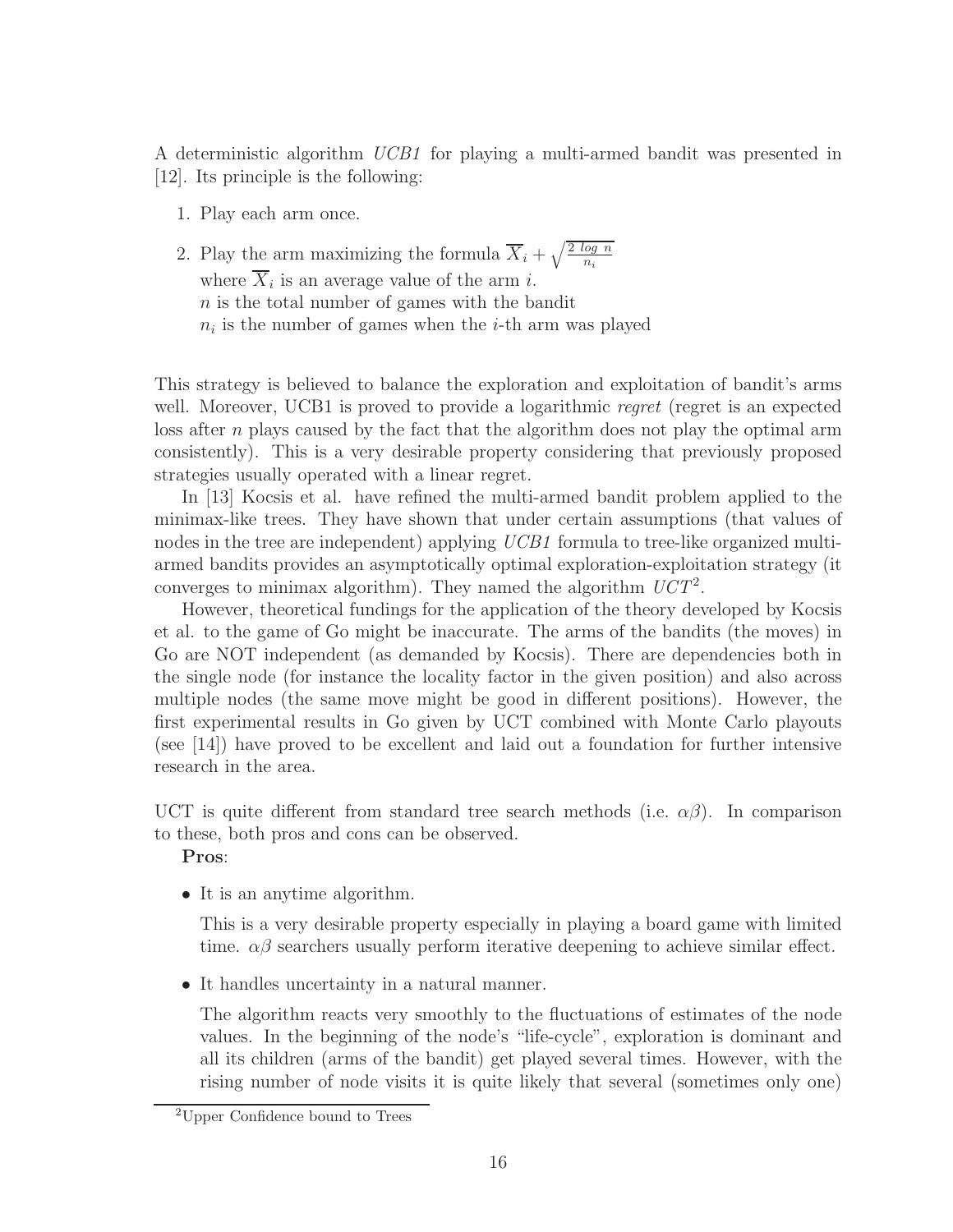children with superior performance are found and they are granted majority of attention. Given a sufficient amount of time, values estimated by this process should converge to the same results as found by the Minimax algorithm.

• It automatically generates an asymmetric tree.

Promising lines of play are allocated more attention and thus they are getting explored deeper. On the other hand, subtrees with uninteresting moves in the root remain quite shallow. A lot of time is saved for the exploitation of good moves, on the other hand, good variations starting by unpromising-looking moves might remain unexplored.

Cons:

• It is weak in tactical combinations.

This is quite a serious disadvantage.  $\alpha\beta$  searchers are from the nature of the Minimax algorithm extremely good at revealing tactical shots. On the other hand, UCT tree search might simply "overlook" a deeper tactical combination because it doesn't allocate enough resources to a seemingly unyielding move near the root.

• It is "slower" than  $\alpha\beta$ .

In contrast to evaluate-one-by-one-node strategy of  $\alpha\beta$  searchers, UCT tree search has to descend deep down to the tree to perform the evaluation. Descending through the tree is a relatively costly operation - exploration formulas for children of all nodes along the way to the leaf must be computed and compared. On the other hand, UCT descent is a much smaller computational burden than Monte Carlo playouts.

• The whole tree must be kept in memory.

This is somehow similar to the human approach to the board game playing. Yet it imposes further requirements on the computer memory and indirectly also on the processing power.

## 3.3 Enhancements

While UCT algorithm with Monte Carlo playouts has shown promising performance it is just a starting point for numerous extensions. A collection of these extensions and variants of UCT algorithm is often referred to as MCTS<sup>3</sup> methods. Many of current top Go playing engines are commercial and source-closed. Thus it is perfectly possible that enhancements mentioned below have already been further developed or even replaced by more sophisticated solutions. For instance it is well known that *MoGo*, one of the top Go programs with very stable performance have stopped using UCB-like exploration formulas (formerly believed to be one of the pillars of the MCTS techniques) quite some time ago.

<sup>3</sup>Monte Carlo Tree Search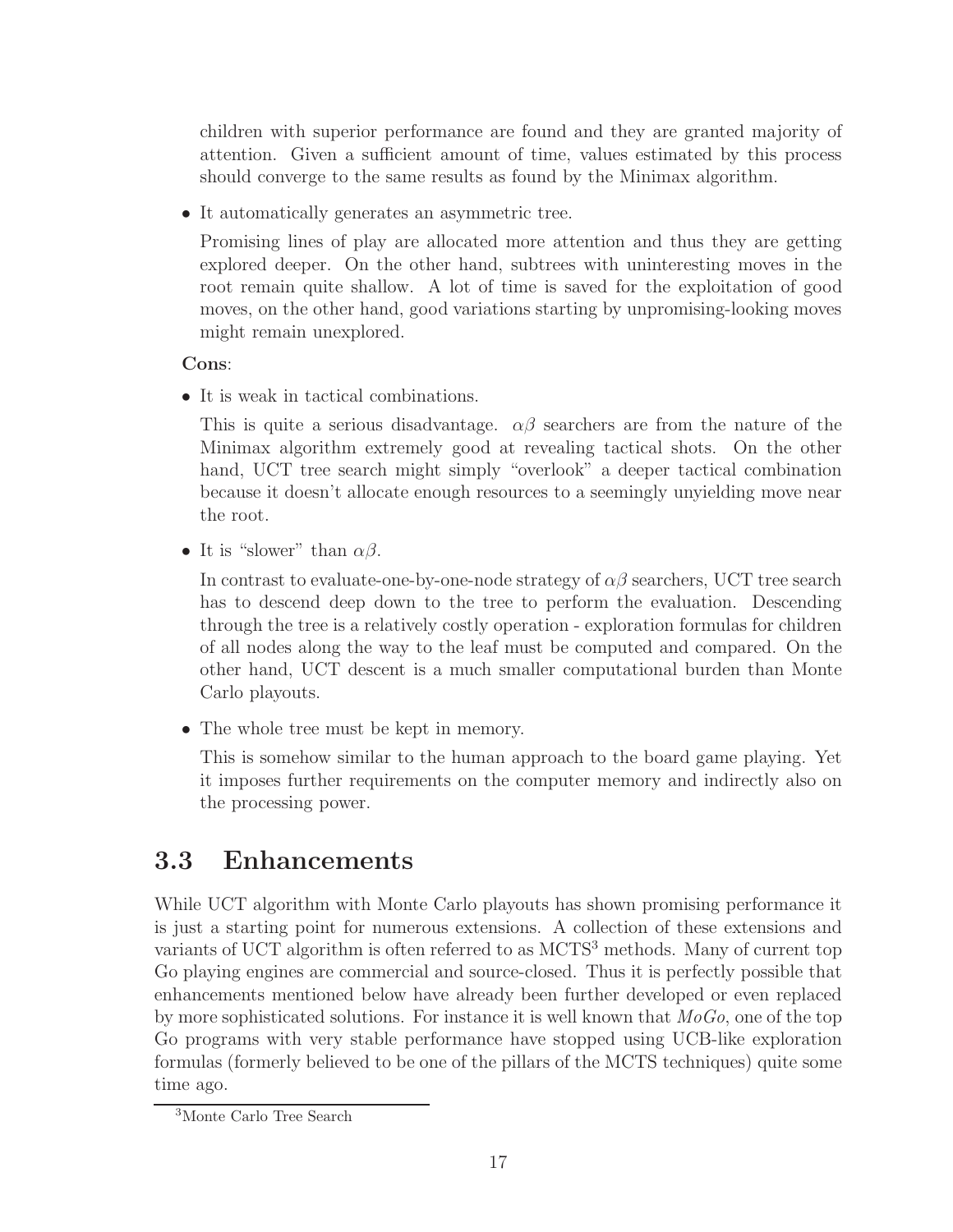## 3.3.1 The notion of learning in UCT

The act of choosing the best move in a given position can be looked at as a process of learning the values of moves and selecting the move with the best value. There are three core elements in this learning process:

- Online learning is the MCTS algorithm itself approximating the distribution of the values of the moves by Monte Carlo simulations in the asymmetrically growing tree.
- Offline learning represents inputing the domain knowledge to bias the playouts or node initializations in the tree.
- Transient learning <sup>4</sup> corresponds to applying values learned in a particular position on similar positions as well. More on this topic is given in §3.3.4.

## 3.3.2 Core algorithm improvements

While *UCB1* is proved to have logarithmic regret and is very desirable from this point of view, improved strategies with better actual performance have been introduced. One of these is *UCB-tuned* which works as follows:

1. Play each arm once.

2. Play arm maximizing the formula 
$$
\overline{X}_j + \sqrt{\frac{\log n}{n_i} \min\{1/4, V_i(n_i)\}}
$$
where  $V_i(s) = \left(\frac{1}{s} \sum_{k=1}^s X_{j,k}^2\right) - \overline{X}_{j,s} + \sqrt{\frac{2\log n}{n_i}}$ 
$$
V_i(s)
$$
 is an estimate on upper bound of variance of arm *i*.

The demand of UCB-like strategies to play each arm once in the beginning is quite limiting. This might be an issue, especially if a good arm is discovered quickly and could be given more attention. Therefore the notion of *FPU* (First Play Urgency) was introduced. FPU is a global constant whose value was empirically set around 1.1. Value of the arm is decided as follows:

$$
val_i = \begin{cases} FPU & \text{if } n_i = 0\\ \overline{X}_i & \text{if } n_i > 0 \end{cases}
$$

This way a good arm might be played several times in a row even though other arms haven't been played at all yet. While this technique improved performance of early UCT engines it became rather obsolete with the introduction of more sophisticated methods for initialization of a node's value (e.g. *progressive bias* introduced in [15]).

<sup>4</sup>we refer to this one as information sharing as well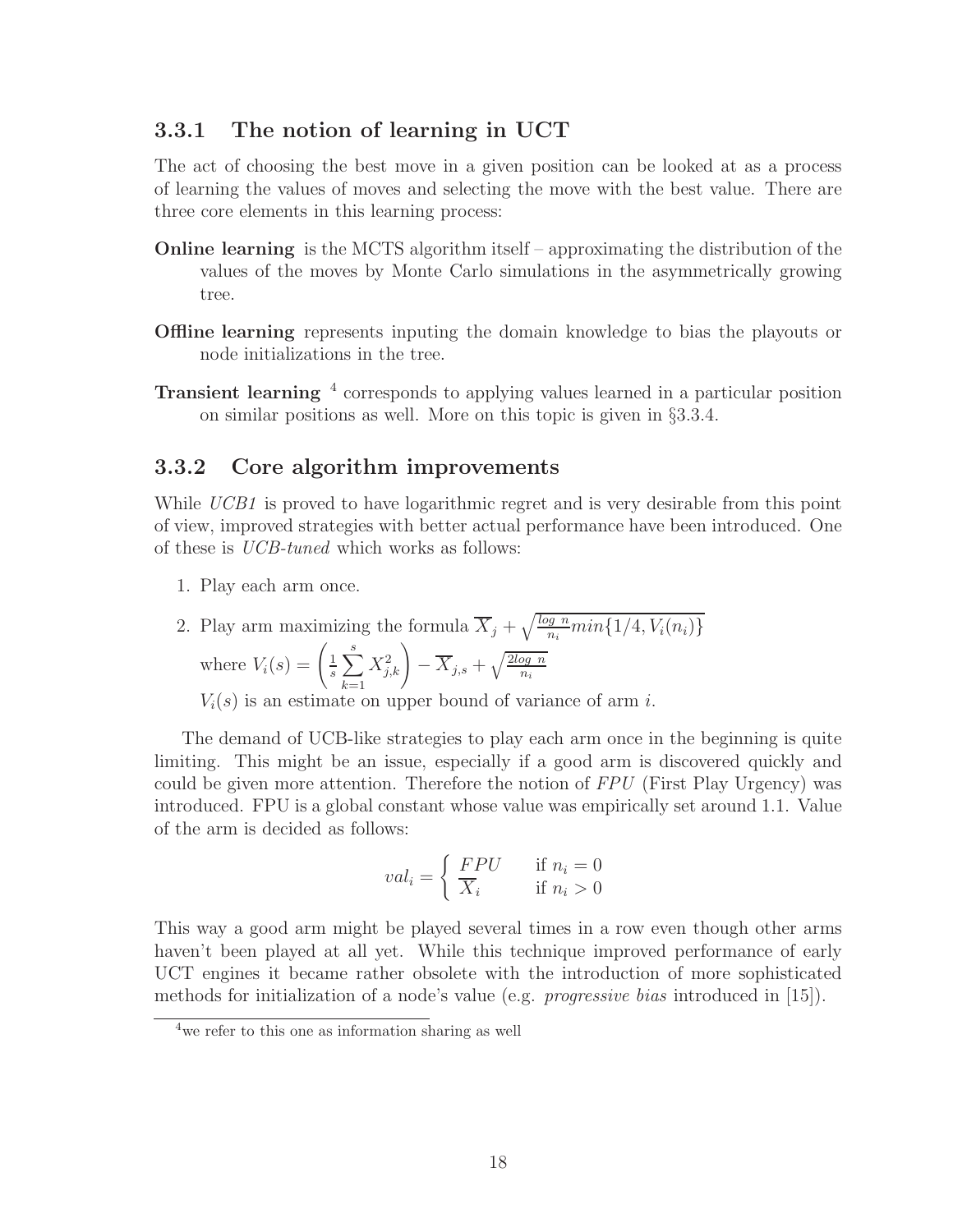## 3.3.3 Domain knowledge application

UCT algorithm contains practically no domain knowledge at all (beside the moves generation and "don't fill the eye" rule in playouts). However, very soon it was discovered that adding the domain knowledge might significantly improve the strength of a MCTS player. Two questions appear:

## Where to apply the knowledge?

There are two obvious slots where applying the knowledge could be appropriate. In the tree or in the playouts (these are referred as heavy playouts then). There is a reasonable argumentation for using the knowledge both in the tree and in the playouts. Knowledge in the tree works relatively close to the root and should help to quickly filter out bad moves. On the other hand, if there was very heavy knowledge in the playouts and the playouts were close to the perfect play then it would be enough to perform a single playout to estimate the given position.

An investigation on this issue is provided in [16]. The result of this survey suggests that the highest efficiency was reached with  $best-of-N<sup>5</sup>$  heuristics in playouts.

The system of simple patterns in the playouts proved to be very successful as well. This improvement is suggested in [17] and it is believed it was one of the reasons of initial *MoGo* domination in the field of computer Go. There are several small patterns (size  $3 \times 3$ ) where every intersection has one of the values : empty, black stone, white stone, don't care. A move which fits the pattern is likely to be selected in the playout.

In the case of applying the knowledge in the tree it is desirable to use the offline learned value in the beginning of the node's existence but when the number of simulations through this node gets higher it is desirable to shift to using the online learned value. Interesting methods on how to apply the knowledge in the tree were proposed in [15]. These are called *progressive bias* and *progressive unpruning* and they provide a smooth transition from the offline learned value of the move to the online estimate given by the UCT algorithm.

## What kind of Go knowledge to use?

This is tightly connected to the previous question. In the tree, relatively slow methods for pattern matching and shape recognition might be used without a significant slowdown. On the other hand, current mainstream puts pressure on keeping the Monte Carlo playouts very fast thus the knowledge used in them is relatively simple.

A natural attempt was made in [18] to train a simulation policy by the means of reinforcement learning of linear combinations of binary features. Computer Go player based on this trained policy outperformed by far both random policy and

 $5$ heuristically best move from  $N$  random moves is selected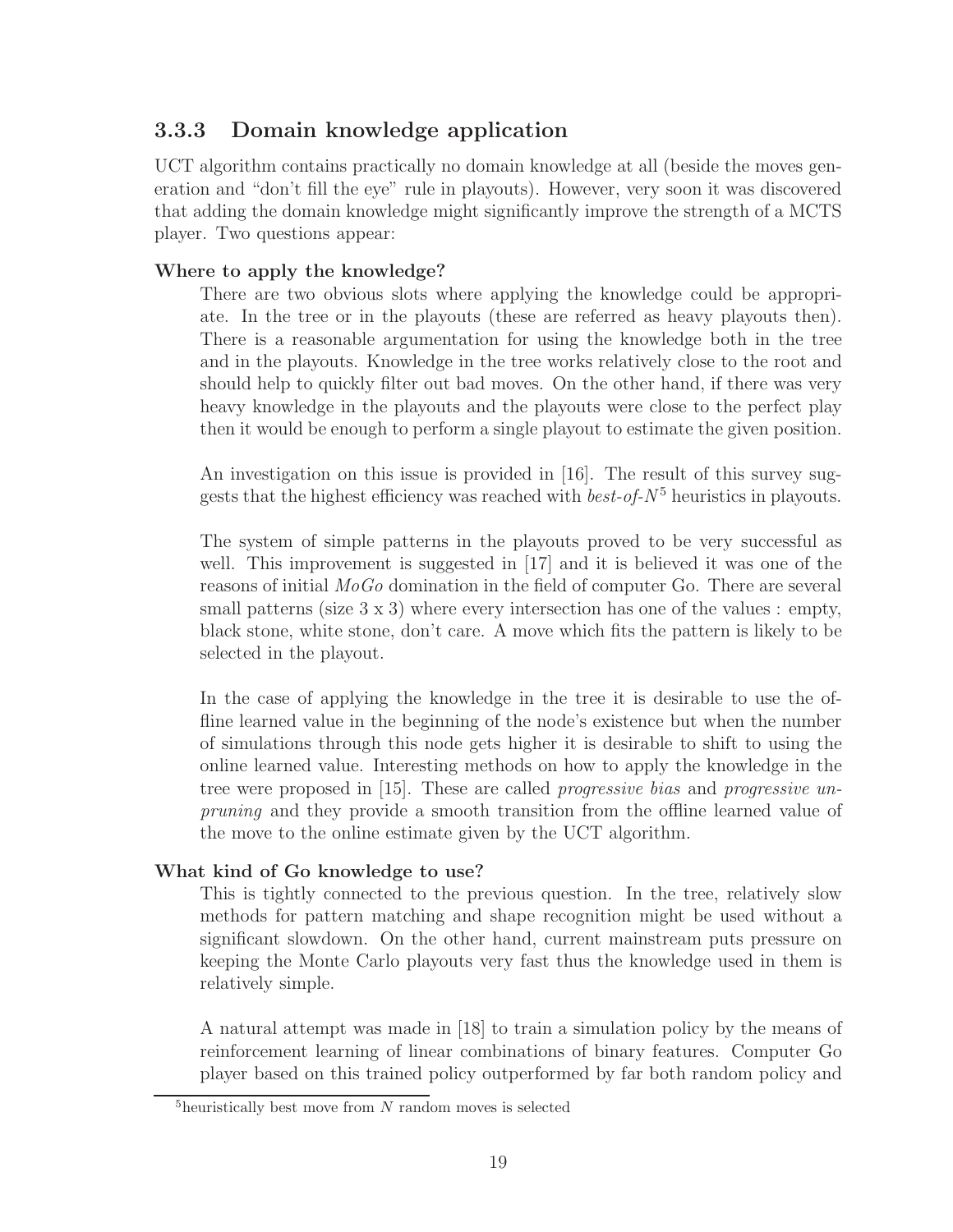handcrafted policy in the tournament of standard game of Go. However, results from using the learned policy in playouts were rather poor compared to the handcrafted policy. This revealed a strange paradox when a correlation between the success of policy in playouts and the strength of the policy as a standalone player is rather unclear.

Many researchers found using handcrafted domain knowledge superior to generating the knowledge automatically. On the other hand, a successful method of automatic knowledge extraction in the context of MCTS methods was presented in [19]. A set of fixed binary features is introduced (e.g. is a given move extension, is it an atari<sup>6</sup>, is it close to the last move, ...). Every pattern is given an ELOlike rating expressing the chance of a move being played if it satisfies the feature. These values were automatically harvested from the games of strong players. A move can then be thought of as a team of these patterns and its estimated value is a joint value of its patterns. Experiments with using this approach for generating the knowledge in both the tree and the playouts were made and they proved to raise the level of the Go playing engine significantly.

## 3.3.4 Transient learning

## Motivation

Information sharing mechanisms have proved to be significant performance boosters in tree search algorithms. In  $\alpha\beta$  approach probably best-known are *killer moves* and *history heuristic* techniques (see [20]). Both of these are used successfully in the stateof-the-art Arimaa engines. On the other hand, transient learning solutions have been proposed and implemented for MCTS methods as well. While in  $\alpha\beta$  searchers all sharing happens on the tree level, in MCTS the sharing process might take place on up to 4 different levels - depending on where the information is gained and where it is used. In this manner, the *tree-playout level* means that information is gained in the tree (from the cumulated statistics of the move/position) and is used in the playout (for selecting the next move to be played). So far the transient learning mechanisms in MCTS have proved to be useful on following levels (for every level an example follows):

- tree-tree level The *grandfather heuristic* introduced in early MoGo. A node was initialized with the value of its grandfather (following assumption that the move which is good will be on average good even after another move is played).
- tree-playout level History heuristic as described in [21]. A table with the number of "UCT wins" (how many times a move was selected in a UCT descent) is kept in first order and second order (reaction to another move) manner. These statistics are then used in the playout for selecting a move (first order) or making a reply to opponent's move (second order). A similar approach to history heuristic is mentioned in [22].

<sup>6</sup> see Appendix B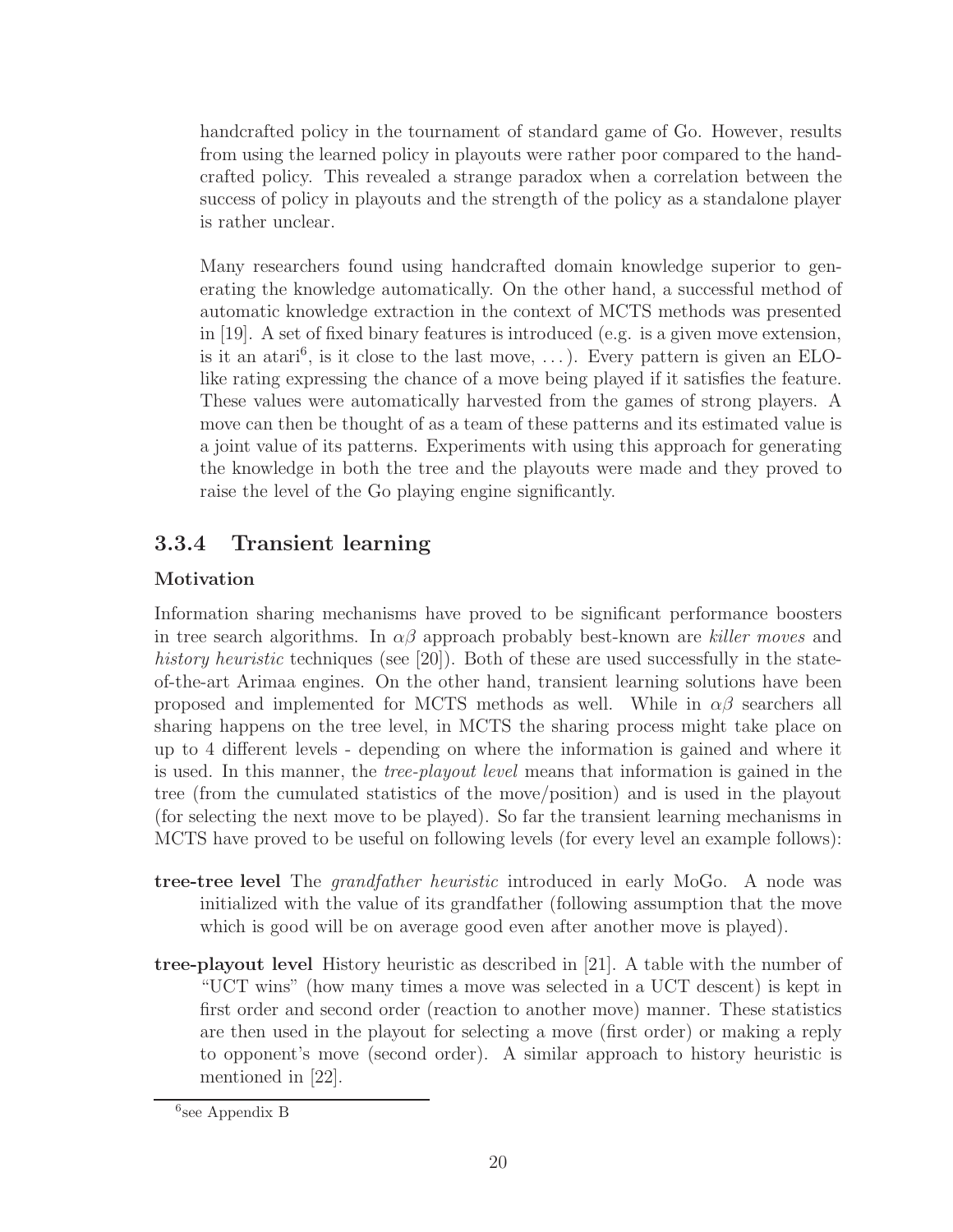playout-tree level UCT-RAVE mechanism discussed below.

## UCT-RAVE

The drawback of the UCT algorithm is that it must sample every child of a particular node many times before it is able to produce a low-variance estimate on the value of the action leading to that child. This might result in a slow online learning process. An elegant solution to this was proposed in [18] and is called UCT-RAVE<sup>7</sup>. Normally, when UCT performs a simulation from a particular node (here simulation means both the Monte Carlo Simulation and continuing UCT descent in the tree) only the child representing a first move of the simulation is updated. However, already in [10] an *AMAF*<sup>8</sup> heuristic was mentioned. The trick is to consider all subsequent moves in the simulation starting from a certain node as if they were played first. The basis of such a heuristic is that in the game of Go many sequences might be transposed without losing the meaning behind the moves.

UCT-RAVE is an extension of AMAF in the UCT framework. The idea is the following:

- Keep RAVE statistics in every node (*RAVE-value*, *RAVE-visits*) besides standard UCT statistics.
- After every simulation from the node update the RAVE statistics for all children which had their move played in the simulation. RAVE statistics are updated in the very same way as UCT statistics.
- When selecting a move for descent, combine both UCT and RAVE statistics of the move. This is done in such a way, that when a number of visits to the node is small more weight is given to the RAVE estimate and as the number of the visits to the node is increasing the weight is continuously shifting to the UCT estimate.

UCT and RAVE estimates are combined as follows:

$$
Q_{UCT-RAVE}(s, a) = \beta(Q_{RAVE}(s, a)) + (1 - \beta)(Q_{UCT}(s, a))
$$

$$
\beta = \sqrt{\frac{k}{3n(s) + k}}
$$

where  $\beta$  is a balancing element with k being an *equivalence parameter* guiding the shift of weight from RAVE estimate to UCT estimate.

 $Q_{UCT}$  is the UCT exploration formula as given above.  $Q_{RAVE}(s, a) = \overline{X}_{RAVE,a} +$  $c\sqrt{\frac{\log m(s)}{m(s,a)}}$  $\frac{\log m(s)}{m(s,a)}$  is RAVE exploration formula (more than resembling the UCT one)  $\overline{X}_{RAVE,a}$  is a mean RAVE value of action a in the state s

 $m(s)$  is number of RAVE visits to the state s

 $m(s, a)$  is number of RAVE visits to the state resulting from s by making an action a.

<sup>7</sup>Rapid Action Value Estimation

<sup>8</sup>All Moves As First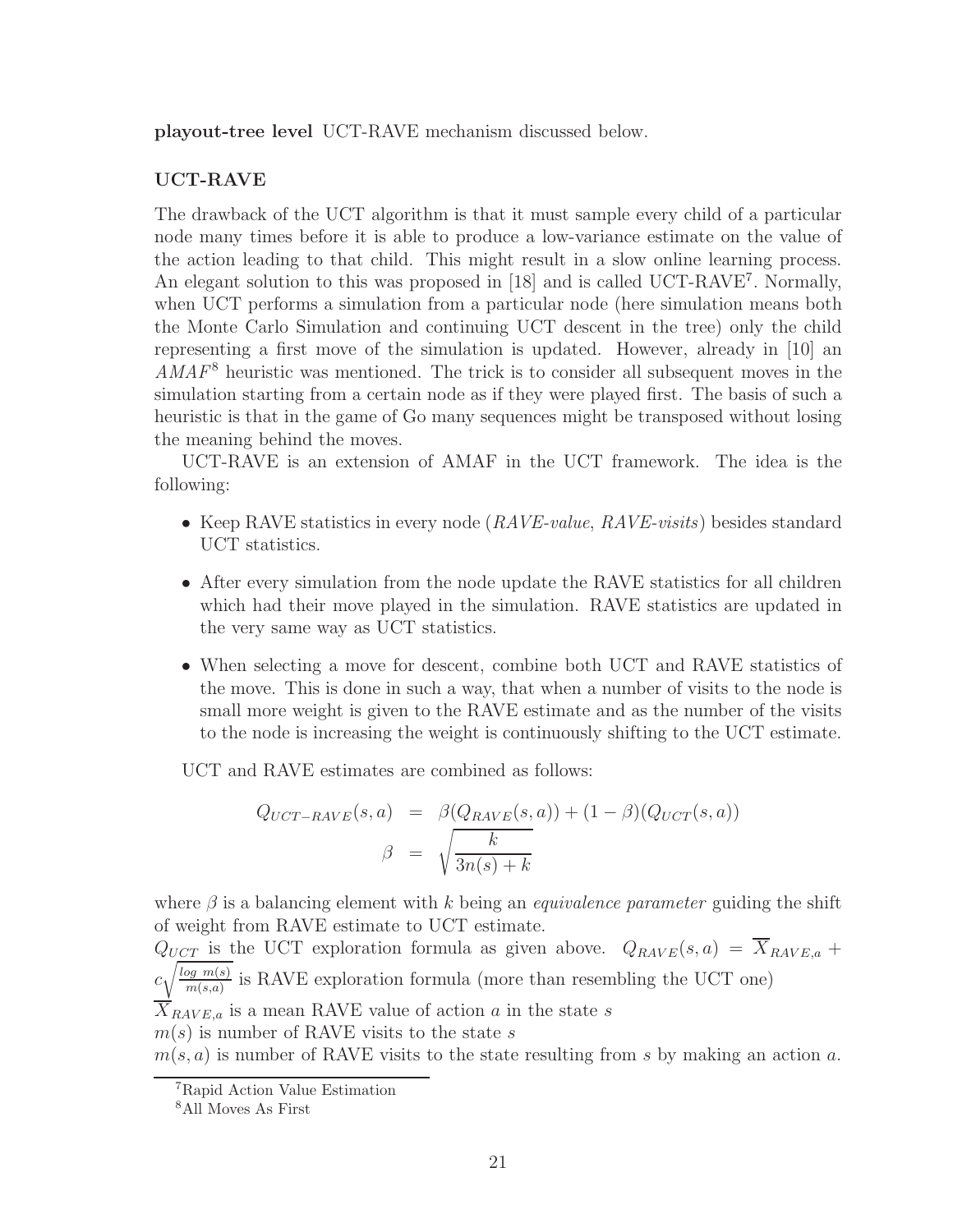RAVE provides a biased estimate of the node's value, however it is more accurate in the beginning of the node's existence than UCT estimate. In its first application in *MoGo* it was documented to significantly improve the performance against the benchmark engine *GnuGo* (66% of wins with RAVE vs. 24% of wins without). Nowadays RAVE is considered a "must-have" extension of a strong MCTS Go engine.

## 3.3.5 Parallelization

It was independently shown in several sources (for instance [14], [11]) that increasing the number of simulations significantly improves the MCTS player. In [11] an outline was made that doubling the number of simulations adds 50 ELO points of strength to the engine. Such a scalability poses a strong motivation for parallelization of the algorithm. Several models for parallelization have been proposed (see [11] for further descriptions and benchmarks).

#### Leaf model

Control thread descends through the UCT tree to the leaf from where work threads perform Monte Carlo simulations. This is a very straightforward and easy to implement model. The drawback of this model is the inefficiency of resources allocation - too much processing power might be concentrated to unpromising moves.

#### Root model

Every thread works separately in its own tree. When the time is over all the created trees are merged and results for particular nodes are summed up. This model is also very simple to implement yet the results it yields are satisfactory. Surprisingly when the number of threads is relatively small  $\ll$  = 16) this model performs better than hypothetical *N times speedup model*. A possible explanation for this phenomenon is that spawning several independent trees and merging them in the end helps the algorithm to escape from a local optimum.

#### Tree model

Multiple threads work on the single tree. There are two variants of locking: *global mutexes* and *local mutexes*. The performance of the first one stagnates already with a few threads, as most of the threads are waiting for the lock. In the second variant particular nodes are locked which provides a decent performance.

#### Simulation Servers model

This is a variation of the *leaf model* designed for a cluster of machines connected via LAN. A control thread descends the UCT tree to the leaf and launches the work threads. However, opposed to the *leaf model*, the control thread performs a new update and a UCT descent when any of the workers finishes.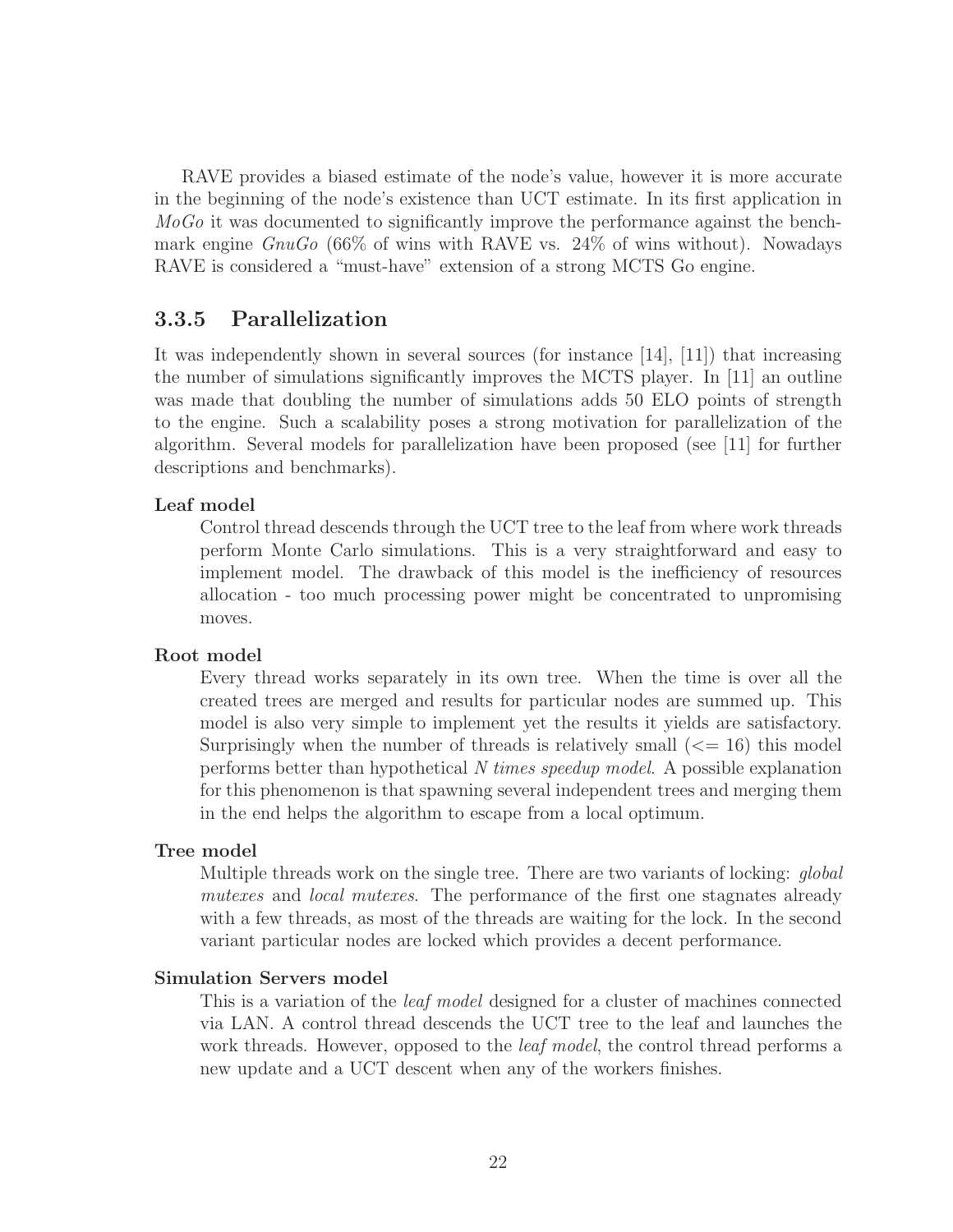## 3.3.6 Optimization

Many methods for optimizing the speed of simulations or tree navigation have been proposed. These include efficient representation handling (for instance in computer Go the term of *pseudo-liberty* was introduced to quickly handle the capture threats in Monte Carlo playouts), pre-computations of functions (*log*, *sqrt* functions in the UCT tree) or children caching. Children caching is a simple yet effective heuristic used during the UCT descent in the tree. A few best children are "cached" in every node and during the descent the best one is selected from these. After some particular amount of descents goes through the node the cache is "flushed" and new nodes are selected to populate the cache. This simple technique when tuned well, provides a reasonable speedup of descents in the UCT tree without losing the accuracy of node selection. On the contrary this principle must be further tuned for use in a parallelized engine number of threads should influence amount of descends before the cache flushes (the more threads the shorter the time before the cache flushes).

## 3.4 Performance

Whereas Go is usually played on the board of the size 19x19, in principle it can be played on the board of an arbitrary size. Especially 9x9 and 13x13 have become very popular in the Go community. Even though playing Go at 9x9 board is believed to be several orders of magnitude simpler than playing Go at 19x19, computer Go programs have never reached reasonable level at 9x9 either. Until MCTS programs appeared. Taking into account computational demands of MCTS, it was only natural that the first MCTS programs have focused on the domain of 9x9 computer Go. Very soon 9x9 MCTS engines surpassed the traditional Go programs. In 2006 at the computer Go Olympiad in Turin, CrazyStone engine started an uninterrupted golden medal streak of MCTS programs at 9x9 Go. Traditional approach to 19x19 was defeated one year later by MoGo taking a gold medal at the Olympiad in Amsterdam.

The strength of MCTS programs is nowadays generally considered superior to the strength of other approaches. Lately, questions have started to arise whether MCTS is a long-searched-for "holy grail" of computer Go. The one that allows computers to match (and overcome) the skills of humans (see [23]). Several prestigious matches have already been organized. The results show that MCTS programs are more or less equal to the very strong players in the 9x9 domain but need at least 7 handicap stones in the 19x19 domain. The list of all matches between humans and computers is available at [24]. Programs playing in these challenges are usually massively parallelized – for instance MoGo traditionally runs on Dutch computer cluster called Huygens (having allocated around 600 - 1000 cores) in serious matches.

Top MCTS programs include:

- CrazyStone by Remi Coulom First MCTS winner of 9x9 computer Go olympiad (2006). One of the strongest engines.
- Leela by Gian-Carlo Pascutto First commercial MCTS program.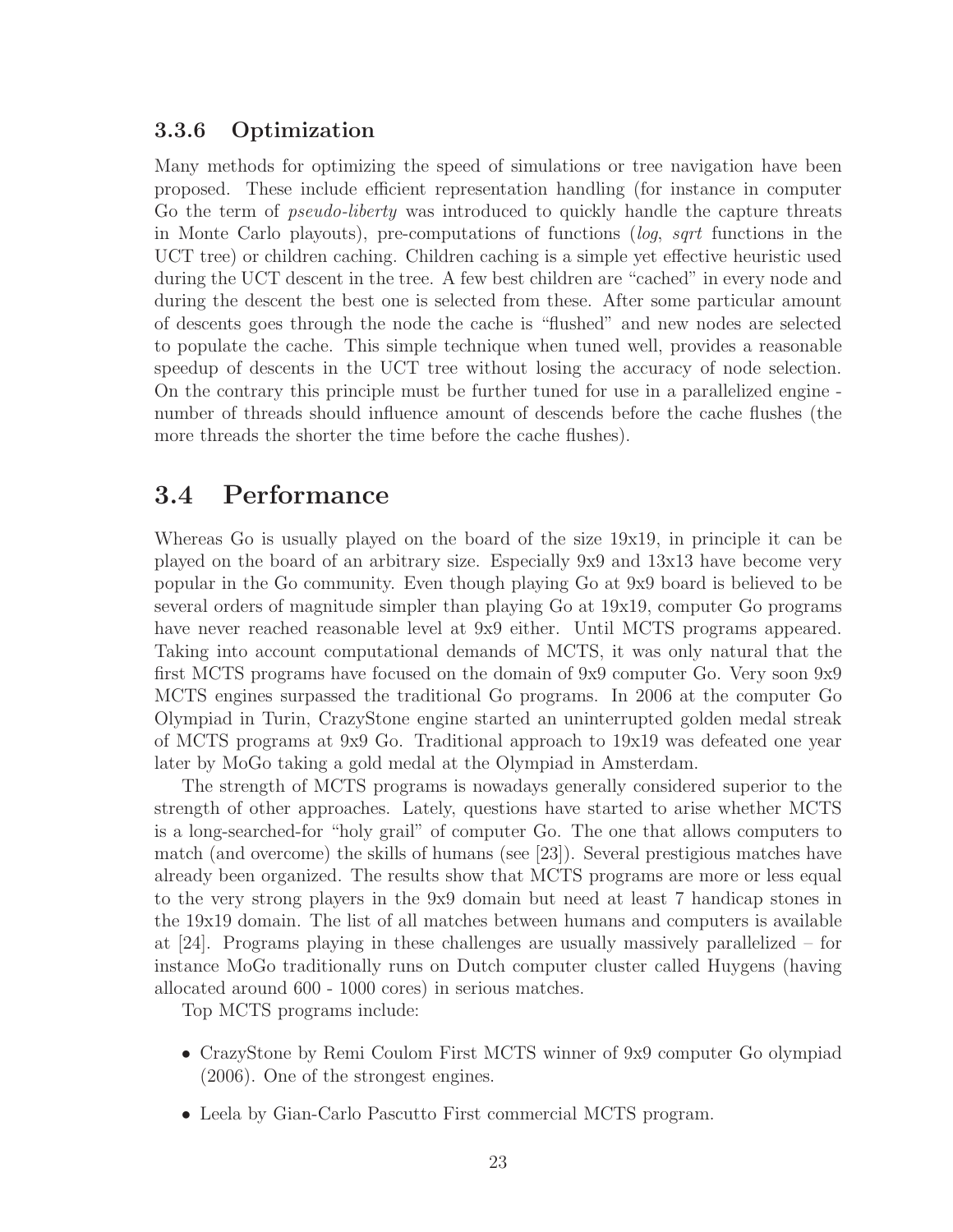- Many Faces of Go by David Fotland Remake of famous and successful traditional go program. Winner of 2008 computer Go Olympiad (in both 9x9 and 19x19 category).
- MoGo by Sylvain Gelly et al. Probably most "famous" MCTS engine. The team behind MoGo is generally considered being responsible for many breakthroughs in the development of MCTS theory.
- SteenVreter by Eric Van den Werf Winner of 2007 9x9 computer Go Olympiad.

## 3.5 MCTS in Arimaa

While MCTS methods proved to be very successful in the domain of Go their performance in the game of Arimaa is questionable. Here we list potential prospects as well as pitfalls for MCTS algorithms in Arimaa.

## Prospects:

- Arimaa is supposed to be more of a strategic game. Tactical combinations are supposed to be rather rare. This could be a good news for MCTS searchers which are known to be weak in tactics.
- A promising profit might be gained from transient learning in the UCT tree. A concept of transposition is very common in Arimaa. If approached properly a lot of information might be shared across the UCT tree.
- The game is played on a relatively small board. If we look at the Arimaa search space from the point of view of the steps then the size of the search space approximately corresponds to the 9x9 Go, where MCTS engines have reached the level of strongest amateur players.

## Pitfalls:

• Position is much less stable than in the game of Go.

One of possible explanations of the success of Monte Carlo playouts in Go is that it is not "easy" to ruin a good position. In other words let there be a position where player A has (sufficient) advantage over player  $B$ . Then there is a good chance that the game will end by a win for player A no matter of his strength as long as  $B$  is of the same strength. This idea is further researched in [25] where promising results are shown by learning "balanced" playout strategy rather than strong playout strategy.

There might be an issue with this property in Arimaa. A good position in Arimaa might be characterised for instance by achieving successful elephant blockade even at a cost of material sacrifice. However, it is quite likely that a blockade wouldn't be preserved by a weak player (an analogy of random playout).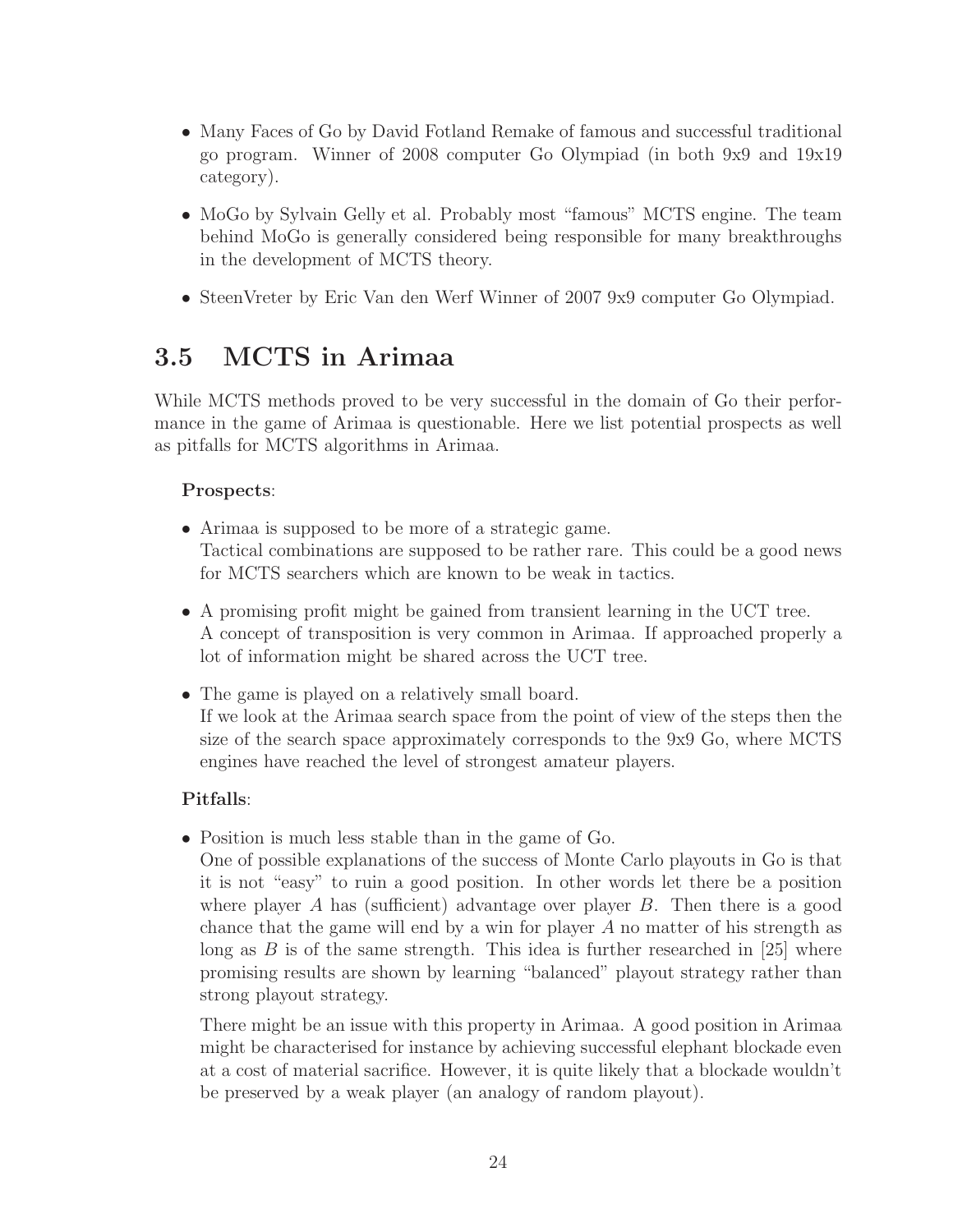- Position often doesn't get simplified towards the end of the game. MCTS Go engines are known for their close-to-perfect play in the endgame. From the very nature of the game of Arimaa, there is no good analogy to the endgame in Go. In equal game the position might be quite complicated when the goal is scored.
- Knowledge encoding might be difficult.

Computer Go is quite convenient from the point of position encoding (and connected to this the knowledge encoding). Patterns might be stored quite easily and efficiently with bitsets, maintaining a set of potential moves is not an issue as well (it more or less corresponds to the set of empty intersections), etc. This doesn't hold in Arimaa though. For instance checking whether a move is applicable in a particular position is not trivial (trapping and freezing must be taken into account). Step generation must be performed iteratively during the playout – which might lead to very low ratio of playouts per second.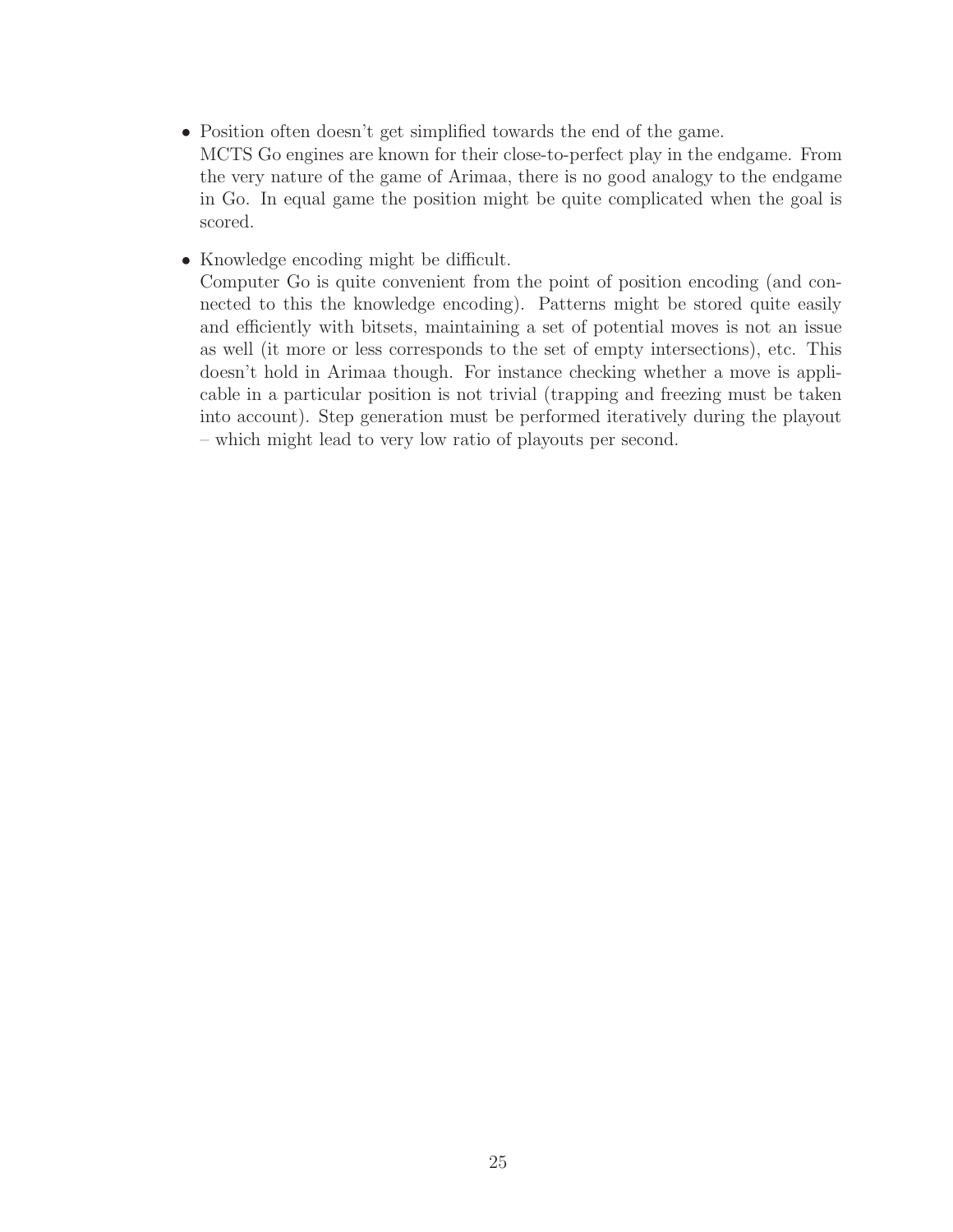## Chapter 4

## Akimot Approach

## 4.1 Overview

This chapter presents our approach to building a MCTS engine for Arimaa. We have decided to describe the concepts and motivation for our solutions and skip the implementation details. Our MCTS implementation addresses (among others) following issues:

Board representation - What representation is suitable for our purpose?

- UCT tree How to organize UCT tree (step based or move based)? How to define basic UCT elements (e.g. UCT descend technique, exploration formula, condition for node expansions, etc.)? How to handle transpositions in the tree?
- Playouts How long should the playout be? How to generate steps/moves in the playout? How to bias playouts?
- Evaluation When to evaluate the position? What should the evaluation consist of? How to transform the evaluation result for later back-propagation?
- Domain knowledge in steps What knowledge to use and where to apply it?
- Information sharing How to share information across the tree to increase performance?
- Speedup What parallelization model is suitable for our setup? What optimization techniques to use?

## 4.2 Board representation

Good board representation is essential for any board game playing engine. Natural demands on a good board representation are:

• quick step generation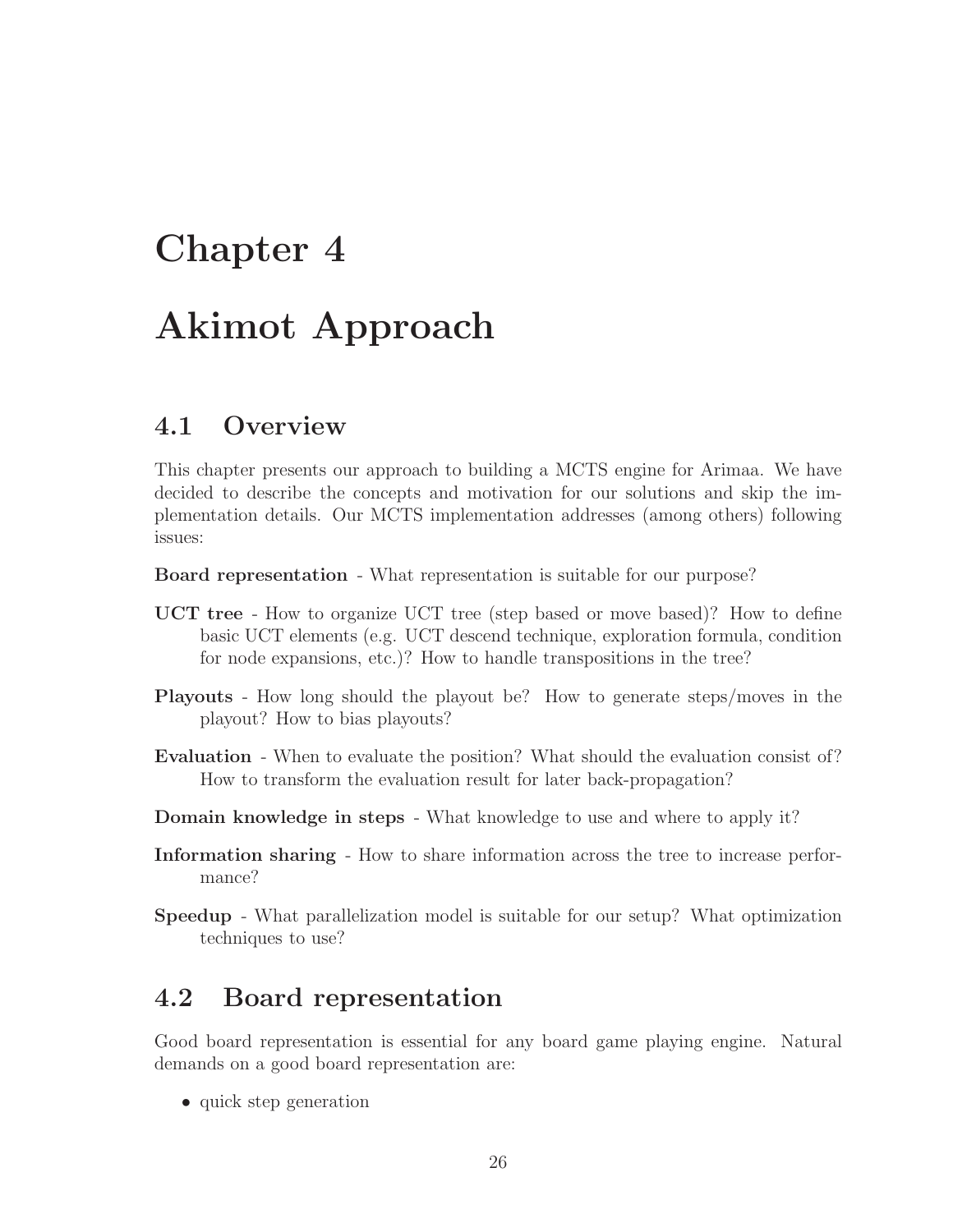• small size of the board representation - This way, often used paradigm *play-unplay* step might be replaced by much simpler *copy board-play-drop board*.

In Akimot we have experimented with two approaches to the board representation in Arimaa.

## integer board

This is a straightforward representation of Arimaa board. The board is maintained as an array of integers where every cell corresponds to a particular coordinate of real board. It is a good practice to use one dimensional array and recalculate the indexes if necessary instead of using a two dimensional array. We have extended this array to contain 100 elements - 64 for board cells and 36 for edges. This way out of board check is quite elegant. Every cell of the array holds a single integer value determining

- whether it is an out of board cell
- whether it is an empty cell
- piece type and color of present piece

While this representation is quite easy to implement, its performance in above criteria is rather inferior.

### bitboards

An efficient representation inspired by chess programming. Board is represented as 14 64-bit integers (bitboards) - one bitboard for every (piece type, color) pair plus a bitboard for (all pieces, color) pair. If there is  $1$  at position  $i$  in bitboard for golden cats, then there is a golden cat standing at corresponding coordinates (typically  $(i/8, imod8)$ ) on the actual board. Having an extra bitboard for all pieces of particular color is a nice speedup trick since often it is sufficient to know what color is the cell occupied by or whether it is empty. A nice property of this approach is the size of the board model. Its core takes  $14 \times 8B = 112B$  which is quite a difference compared to  $100 \times 4B = 400B$  in the case of integer board. Detailed description of this representation is provided in [26].

Initially we have used the integer board approach because of its simplicity. However later we decided to switch to the more efficient bitboards representation giving us more than two times speedup in performing playouts.

Necessary part of an Arimaa engine is management of position signatures and ability to recognize already visited position. This is also a premise for correct implementation of 3-times repetition rule (see §1.3). We followed a standard practice in handling position signatures by using a Zobrist hash keys framework (see [27]).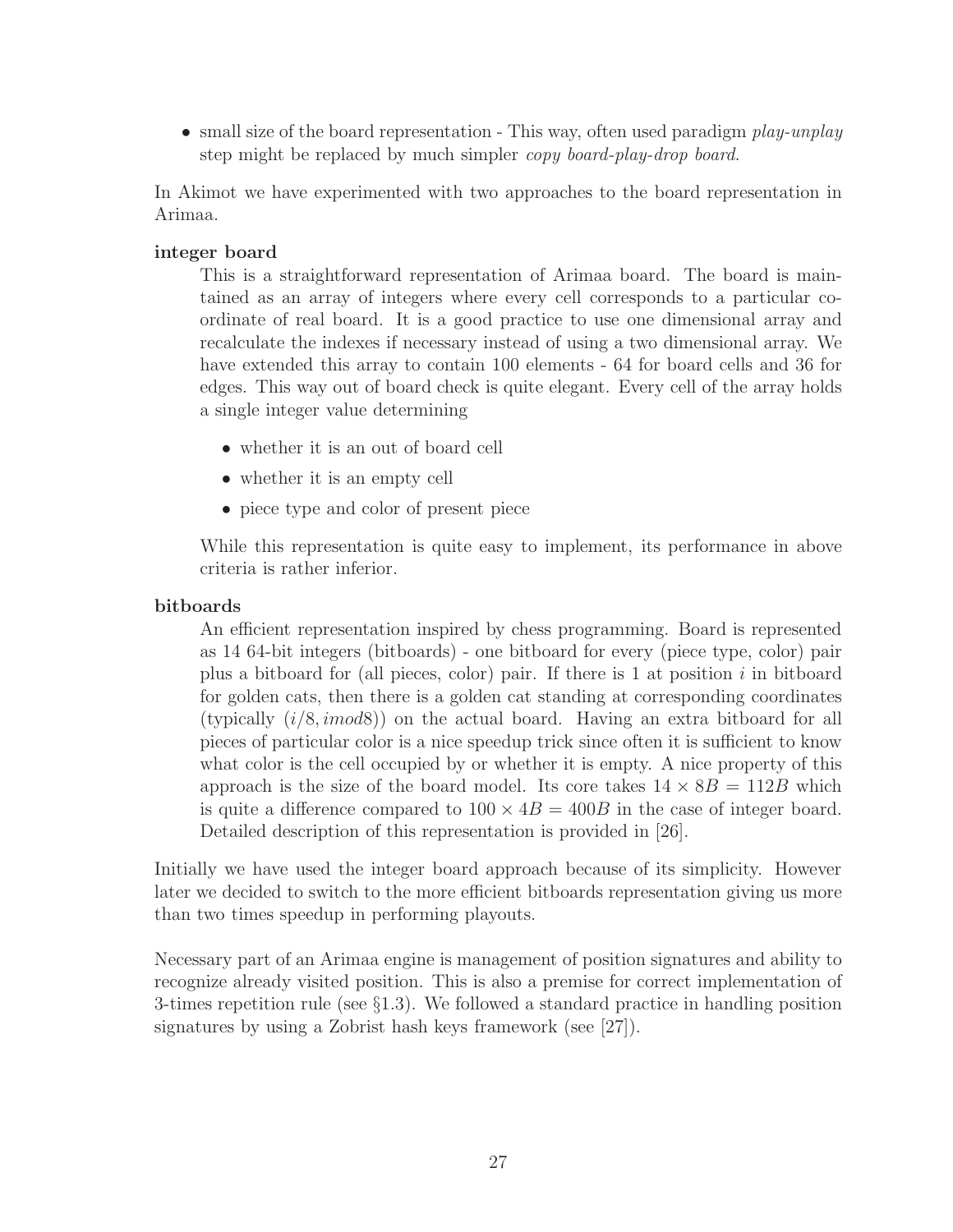## 4.3 UCT tree

## 4.3.1 Steps vs. Moves

One of key early decisions we encountered was whether the search should be *step based* or *move based* - i.e. whether the elementary unit in the tree represents a step or a move. Both approaches have its specifics. Authors of traditional  $\alpha\beta$  programs generally agree that *step based* method is superior. The main reason is finer granularity of the search enabling better cutoffs and more effective iterative deepening search. In the case of UCT, different aspects might play role as well.

## move based

- + Is quite straightforward and easy to implement.
- + Transpositions can be handled already during the moves generation.
- + Might be a solution to the *easy way effect* (see §4.3.2).
- The shape of the UCT tree is believed to be wide and shallow with nodes having an enormous number of children (see  $[6]$ ). This is a serious obstacle because a lot of time is inefficiently spent in UCT descents. The bottleneck lies in UCT formula recalculations for every child of the node.
- Information sharing (see §4.7) is very difficult.

### step based

- Implementation brings quite a number of obstacles (it is not *MIN-MAX* tree anymore, rather *MIN-..-MIN-MAX..MAX*, the moves might have different number of steps leading to a very unbalanced tree, the after-search selection of a move to be played is not as straightforward as in the *move based* approach).
- Transpositions must be handled explicitly in the tree, which brings further complications (see §4.3.4).
- UCT tree must be rather deep in certain variations in order for the algorithm to be competitive (good players are known to look ahead at least two moves or up to 16 steps). As known from computer Go to play moves deep in the tree with good confidence is hard to achieve.
- There is an *easy way effect* (see §4.3.2).
- + The shape of the UCT tree is narrow and deeper with average number of node's children in range of 15 - 30. Most of the bad variants should be recognized quite early and given little attention. This naturally is a two edge sword bringing danger that good variants starting with bad looking moves (like tactical combinations) will be overlooked.
- + It is meaningful from the point of the humans' view they also think rather in terms of steps and their combination to final moves. Algorithm should benefit from information sharing on steps across the tree( see §4.7).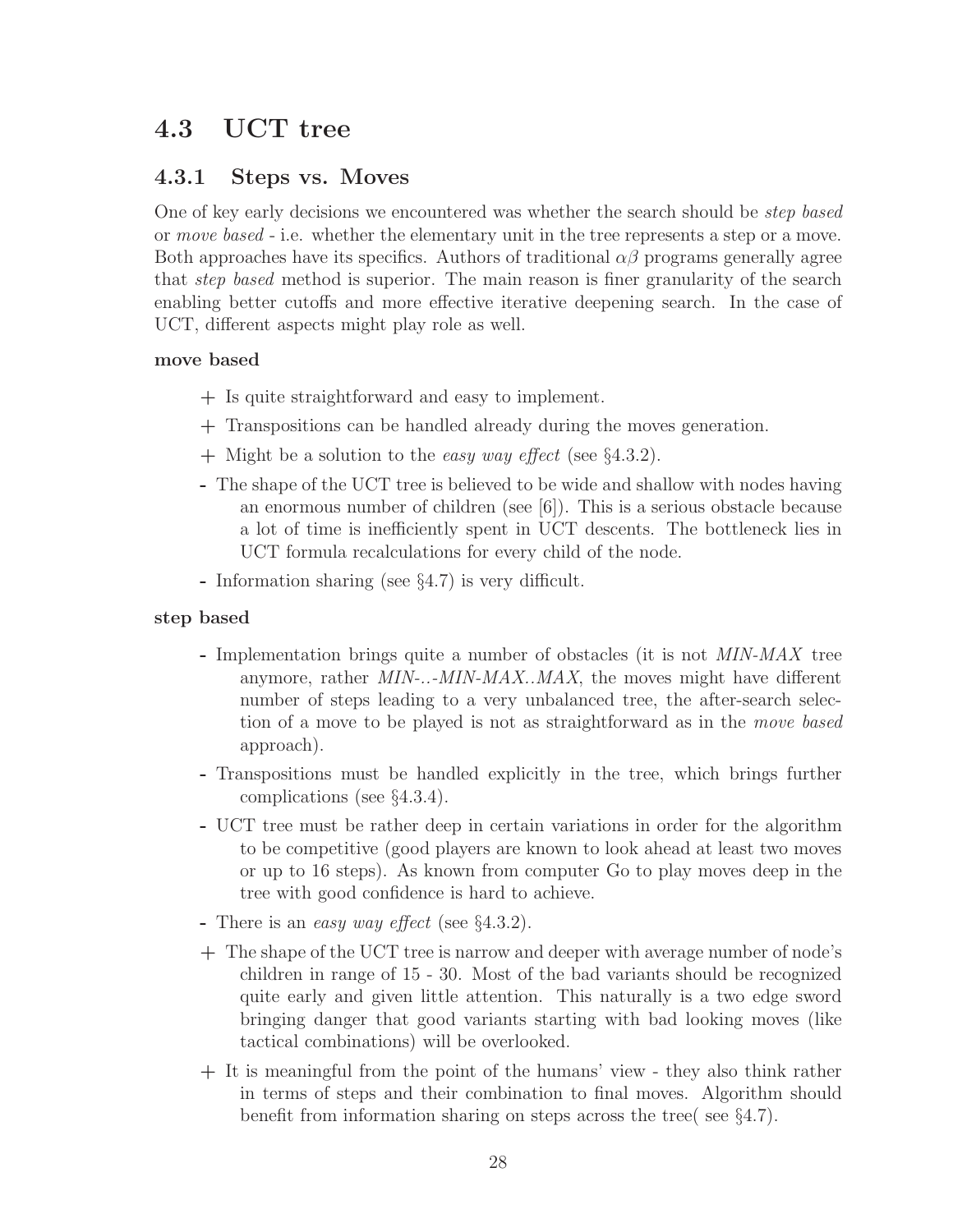We considered all the mentioned pros and cons. Even though the *step based* approach poses many implementation challenges we believe that it is the right choice to make. In the end the decisive factors for us were the favorable shape of the tree, promising early cutoffs of bad variations and the possibility of benefit from information sharing.



Figure 4.1: Easy way effect

## 4.3.2 Easy way effect

This phenomena refers to situation when a local (tactical) obstacle might be solved by multiple ways (let's say 2). One of these is easier to spot(typically needs less steps), but leads to inferior solution. Suppose the following example: in Figure 4.1 a gold camel is in danger and appropriate action must be taken (it is gold's move). The gold player should send one of his pieces to guard the b6 trap. While this trap is deep in the sphere of influence of the silver player the figure dispatched on this mission should be an elephant - therefore a proper way to play is probably Ed2n Ed3n Ed4n Ed5n pictured in Figure 4.2. This way an elephant is protecting the dangerous trap for camel while silver dog is still in the gold's sphere of influence. An inferior but simpler-to-spot way to play is depicted in Figure 4.3 and came from a move Db3e Db3n Db4n Ed2n. While now silver dog is in immediate danger gold is about to experience serious problems around c6 trap. We performed many tests with this position and when given shorter time limits the algorithm quite often selects the wrong way to play. The behaviour is similar (yet not so frequent) even with absence of silver dog at e3. We believe that the reason for such a failure is the fact that step sequence Db3e Db3n Db4n is one step shorter than sequence Ed2n Ed3n Ed4n Ed5n and thus easier to spot for UCT. Once a way to save the camel is found it becomes "superior" to other solutions from the point of view of UCT algorithm and leads to reinforcing the wrong move. The fact that horizon proving the move wrong lies deeper in the tree makes the mistake difficult to spot (in this sense is the situation similar to the *horizon effect* as known from chess). The phenomena is the more apparent the "easier" the easy way is.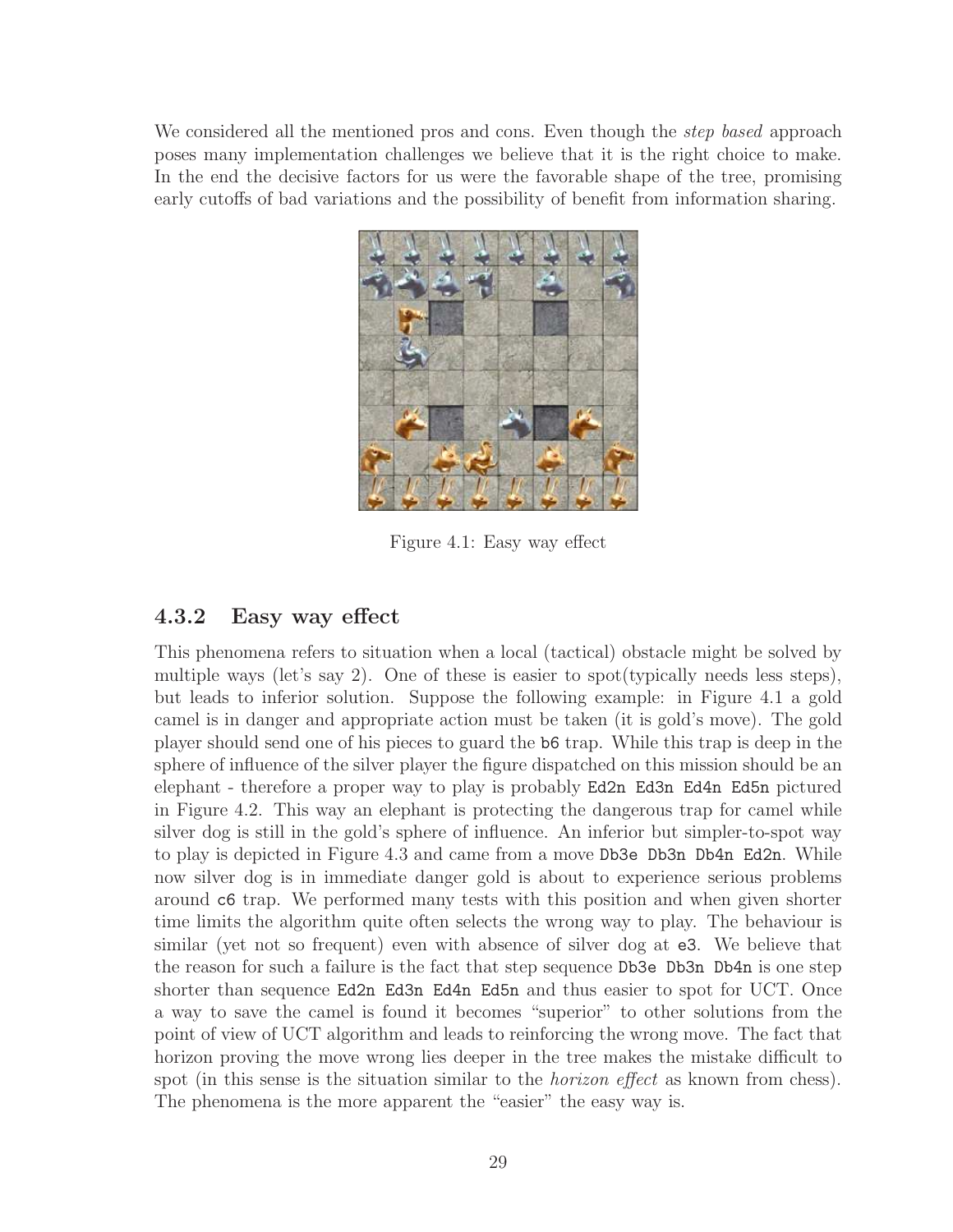

Figure 4.2: Success Figure 4.3: Failure



If we would implement the *move based* approach we believe that the fact that step sequences saving the camel are of different length would not play the role anymore and the advantages of positioning a strong elephant to guard the c6 trap would dominate.

With introduction of further enhancements and under reasonable time conditions the negative impact of this effect becomes more subtle. Naturally this effect is specific to the UCT approach and doesn't happen to  $\alpha\beta$  engines.

## 4.3.3 UCT entities

We have used a variation of standard trick to limit the size of the tree called *maturity threshold*. Original idea is following: a node is expanded if at least maturity threshold simulations have already gone through it. It is a good practice to set maturity threshold approximately to the expected number of children of the node (this would be around 15 in our case). The variation we used is slightly different: we use lower maturity threshold value (around 5), but node n must have at least maturity threshold + depth(n) visits to be expanded. The motivation is to have a better dynamics of a tree growth. It's beneficial not to waste time and expand nodes quickly near the root and gradually postpone the expansion with rising distance from the root. In our implementation performance of this solution is superior to that of the traditional one.

The exploration formula in our program is as following:

$$
\overline{X}_i + c\sqrt{\frac{\log\,n}{n_i}} + \frac{h_i}{n_i} + \frac{hh_i}{\sqrt{n_i}}
$$

where  $\overline{X}_i + c\sqrt{\frac{\log n}{n_i}}$  is a standard UCB1 formula,  $h_i$  is a knowledge heuristic value of the step in the node, implementing the progressive bias transition as described in [15],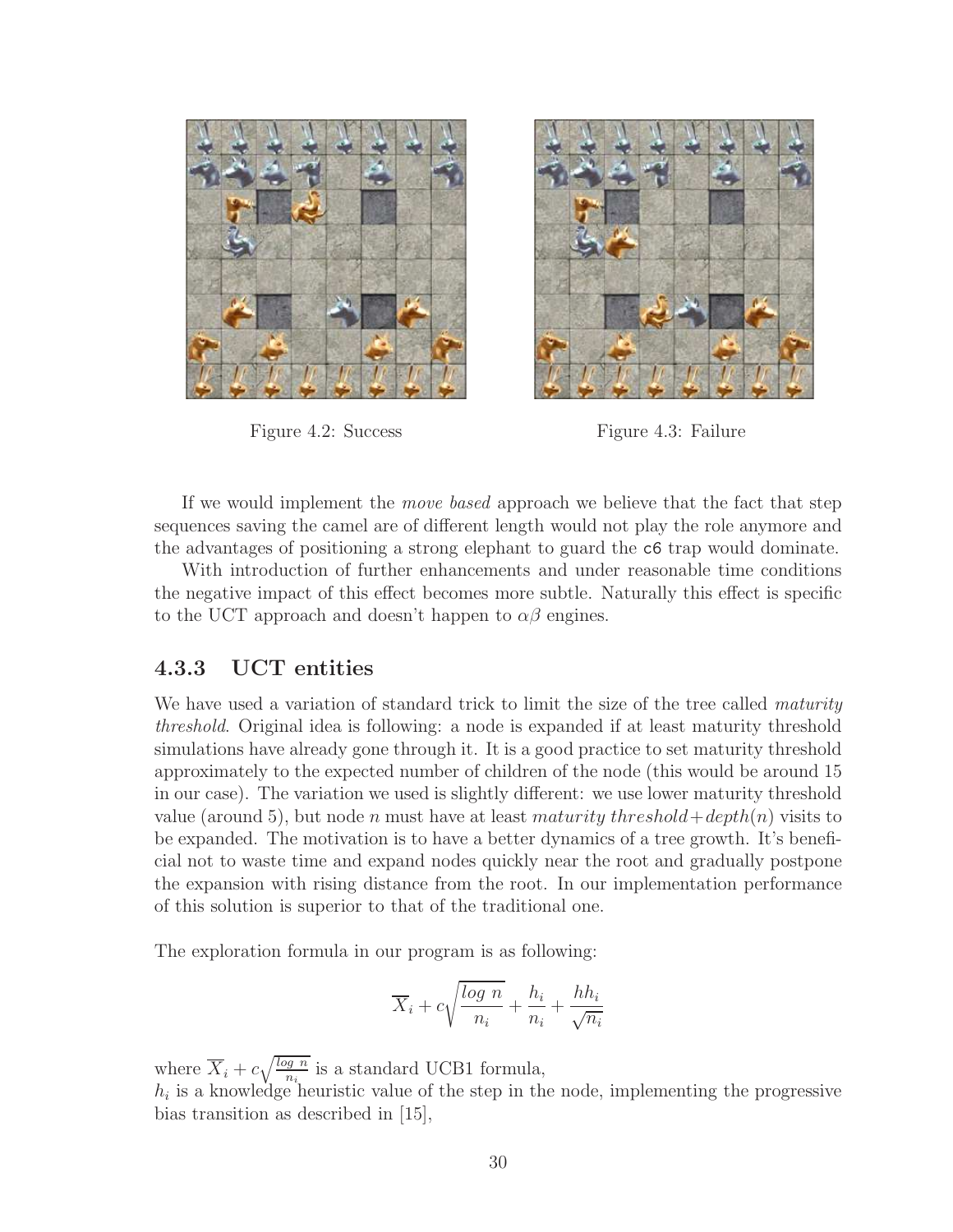$hh_i$  is a history heuristic value of the step in the node (more on history heuristic is in §4.7.1).

Even though UCB1 is said to be obsolete, in our approach it has worked better than other formulas we have tried. We have experimented with UCB-tuned for a while. However not only it was more computationally demanding (giving less playouts per second) but also it hasn't shown any promising results in the benchmark - even with an attempt to hand-tune the constants.

The exploration constant c in UCB1 formula is fixed at value 0.2. We made some experiments with dynamically tuning this value to achieve better balance in exploration and exploitation. Namely we inspected two scenarios:

#### decay with time

In this model we started with higher value in the beginning to support the exploration and then as the number of simulations have increased we would lower the c coefficient to give way to the exploitation. The exact formula was as following :

$$
c = \max(0.01, \min(0.25, \frac{k}{\sqrt{n}}))
$$

for constant k and n number of visits.

#### variance based

Here we started with the idea from UCB-tuned to incorporate the variance of playouts' results as an indicator of node's stability. The idea is as following: the smaller the variance, the more stable the node and the smaller the exploration constant should be. Formula we used was:

$$
c = max(0.01, min(0.25, k\left(\frac{1}{n}\sum_{l=1}^{n} X_l^2\right) - \overline{X}^2))
$$

for constant  $k$ n number of visits  $\overline{X}$  average playouts' results and  $X_i$  result of the *i*-th playout.

In both models with some constant hand-tuning we managed to get to the 60% winning rate against algorithm with fixed c. However the performance was very unstable regarding the different time settings. For longer time per move settings the performance of these enhancements were even inferior to fixed value of c.

Initially we have been using *FPU* as well. We observed, that best performance is given for *FPU* around 0.9. However since we are using various initialization methods (progressive bias, history heuristic) we decided to drop the *FPU*. Instead we initialize every node in the UCT tree with v virtual visits. This corresponds to playing v games with result 0 (following meta-heuristic that a lot of positions in the tree are expected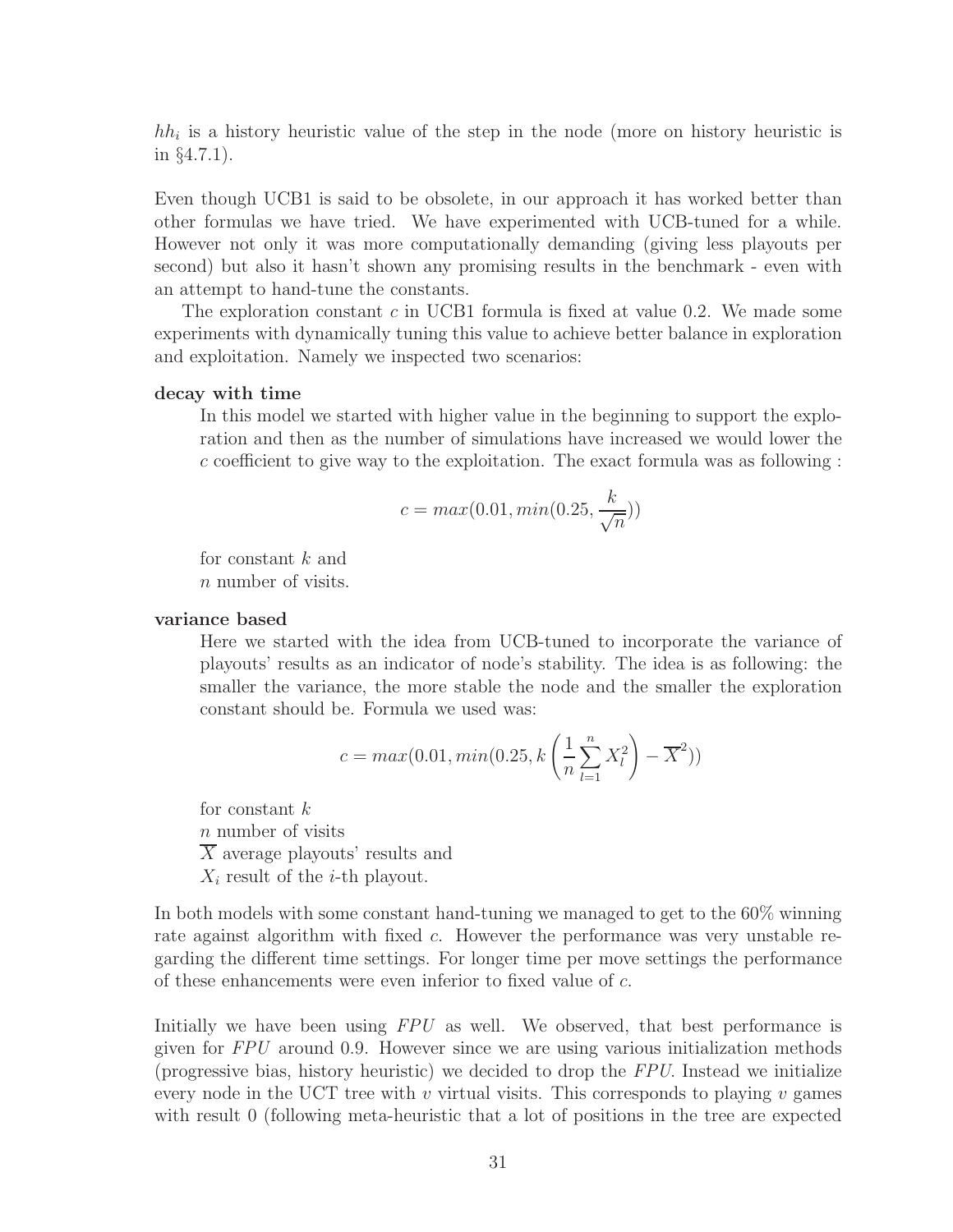to be equal). The motivation behind using virtual visits is following: if a node representing good move has a "bad luck" and its first couple of simulations give rather poor results then it might take some time before this move is revisited again. This leads to overall inferior performance. Virtual visits diminish this effect by smoothing the differences between sibling nodes shortly after their initialisation. As more simulations are invested to the nodes the effect of virtual visits fades away. This significantly increased the performance of the program and proved the FPU to be obsolete (the winning rate of algorithm with  $v = 1$  against variant with *FPU* was around 64% in the time when this change was introduced). We performed large scale testing to identify the best value for virtual visits parameter in final stage of program development. For details see §5.

We played around with an idea regarding the update phase after the playout was made. The motivation is that simulation from a particular node should be the more accurate the more visits the node have. The more visits the node have, the more time is in principle spent in the tree instead of in the playouts for simulations going through the node. Promoting the accurate playouts is achieved by giving the bigger the weight to the result the more the simulations have gone through the node. We named this variant *relative update* and used the following formula for propagating results from the simulation.

$$
w = max(f(n), 1)
$$
  
 
$$
Q(s, a) = Q(s, a) + w \cdot (sample - Q(s, a))/(n + w)
$$
  
\n
$$
n = n + 1
$$

where w is a weight of the playout, sample is the result of the playout,  $f$  is a slowly growing function - typically a variant of log or sqrt. The only difference from traditional update formula is the weight entity - in traditional formula  $w = 1$ .

However the results of this approach were rather disappointing and even after handtuning the weight generation we were unable to get results at least matching the pure version.

## 4.3.4 Transpositions

Effective handling of transpositions is a must, considering the large redundancy in positions generation in Arimaa. As mentioned above, implementation of such a mechanism in UCT is way more challenging than in  $\alpha\beta$  approach. A nice survey on this topic is given in [28]. We decided to implement the model called *UCT2* described in the paper. In this approach the performance and difficulty of implementation is well balanced. The model applied to our program works as follows:

There are transposition tables T. T contains pairs  $\langle k, l \rangle$ , where k is the key and l is the list of nodes. All nodes in the tree having the same key k are listed in l. Key k for the node is computed as combination of Zobrist signature of corresponding position and depth of the node in the tree (we take into account only transpositions happening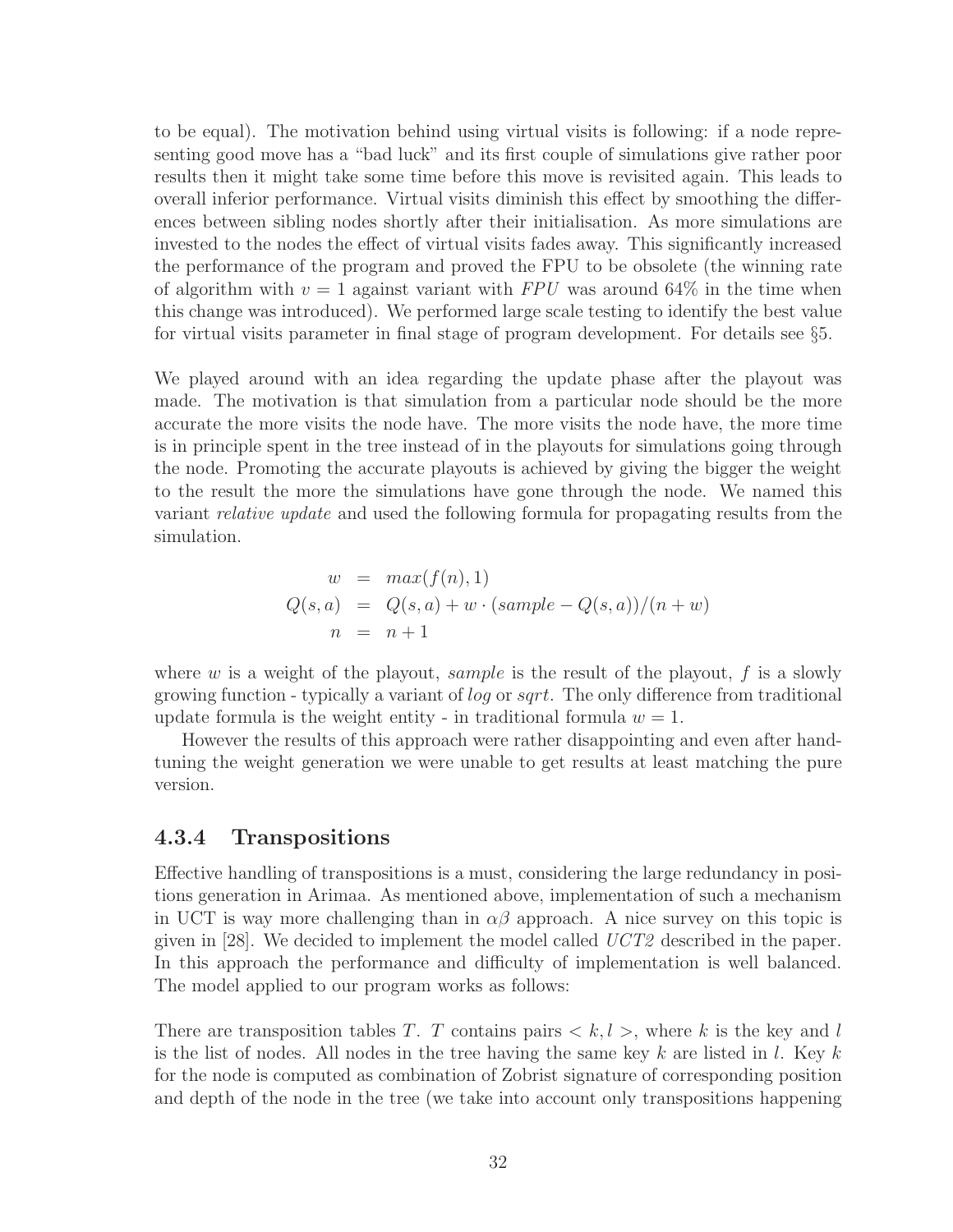on the same depth). Moreover every node has a pointer to the corresponding list of nodes  $l$ . First node in  $l$  is called  $r$  (representative). Now the following is assured:

- All the nodes in l share the same value  $Q_s(t)$ . The update mechanism is simple: when a node is about to be updated (a result of playout is ready) instead the central value in transposition tables gets updated and this value is then propagated to all the nodes involved (including the node that initiated the update).
- Nodes in l have different visit values  $N_s(t)$  (sharing the visits as well could lead to a misleading bias, for more info see [28]).
- The children of the nodes are "shared". In practice when one of the nodes creates the children (usually it is  $r$ ), the others point to them.

The scheme of the model is depicted in Figure 4.4. The winning rate of such a model is approximately 60% against the trivial implementation ignoring the transpositions at all.



Figure 4.4: transpositions handling scheme.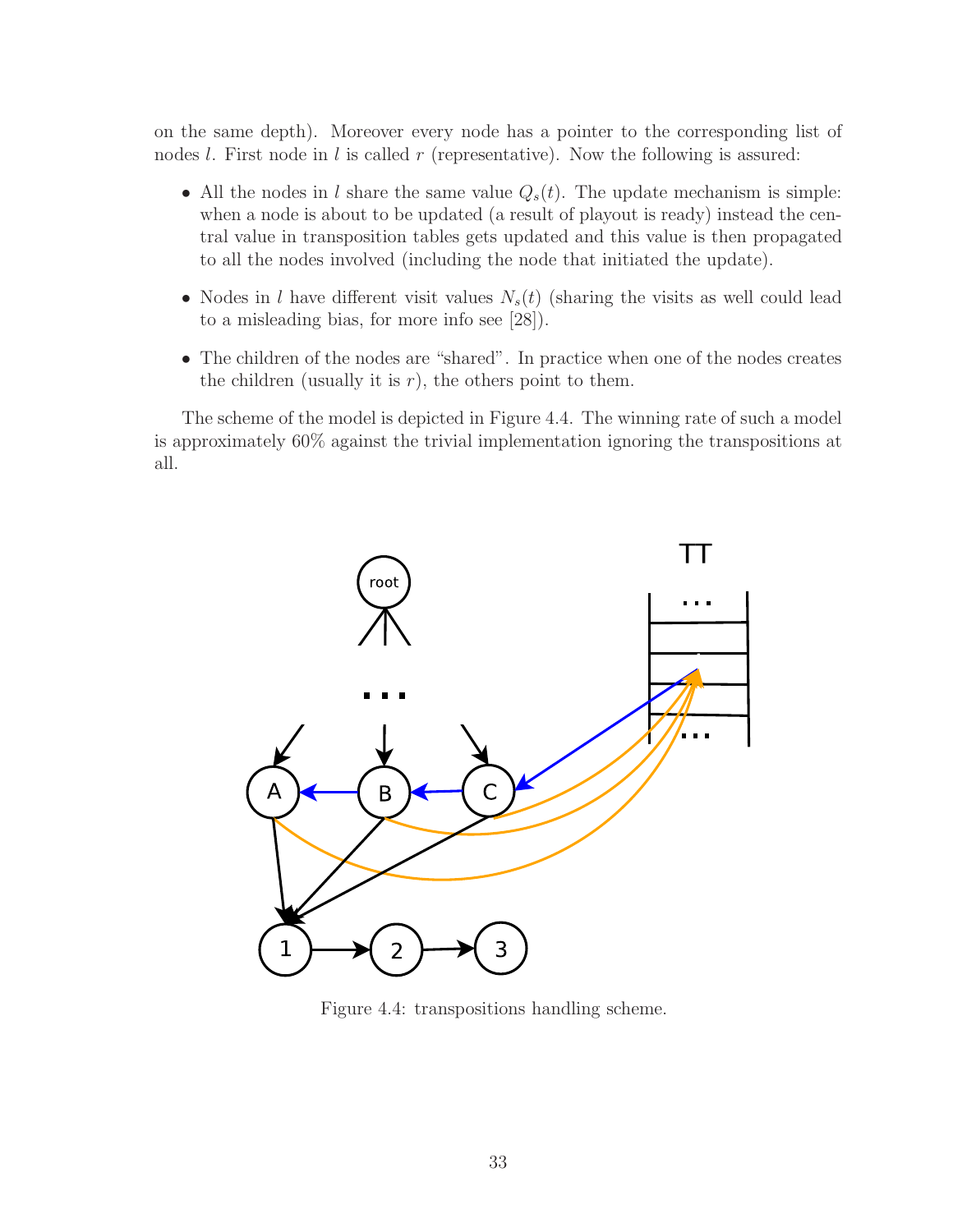## 4.4 Playouts

## 4.4.1 Playouts organization

Quite early we verified that Monte Carlo playouts to the end of the game (as known from computer Go) are not a way to pursue in Arimaa. This issue was discussed at Arimaa forum as well. The reason is simple. In Arimaa random attack is stronger than random defense. In an experiment we conducted, player who had one more rabbit instead of an elephant was on average favored by the playouts. Moreover in Go the position generally gets simplified towards the end of the game and the value of the moves is decreasing. This is not the case in Arimaa.

We decided to merge the approaches from the world of MCTS and the world of traditional  $\alpha\beta$  searchers. A Monte Carlo playout is performed to a certain depth and then a simple evaluation function is applied to the position. This is a key concept behind the playouts in our program. It showed up that the most promising results are given by performing a playouts to random depth in interval of  $[1, 4]$  moves.



Figure 4.5: playout scheme.

Playouts' organization is depicted in Figure 4.5.

## 4.4.2 Step generation and selection

In Go maintaining set of potential moves is relatively easy and can be naturally updated when a move is played. In Arimaa situation is way more complicated and often it is computationally more feasible to recalculate set of potential steps after a step was made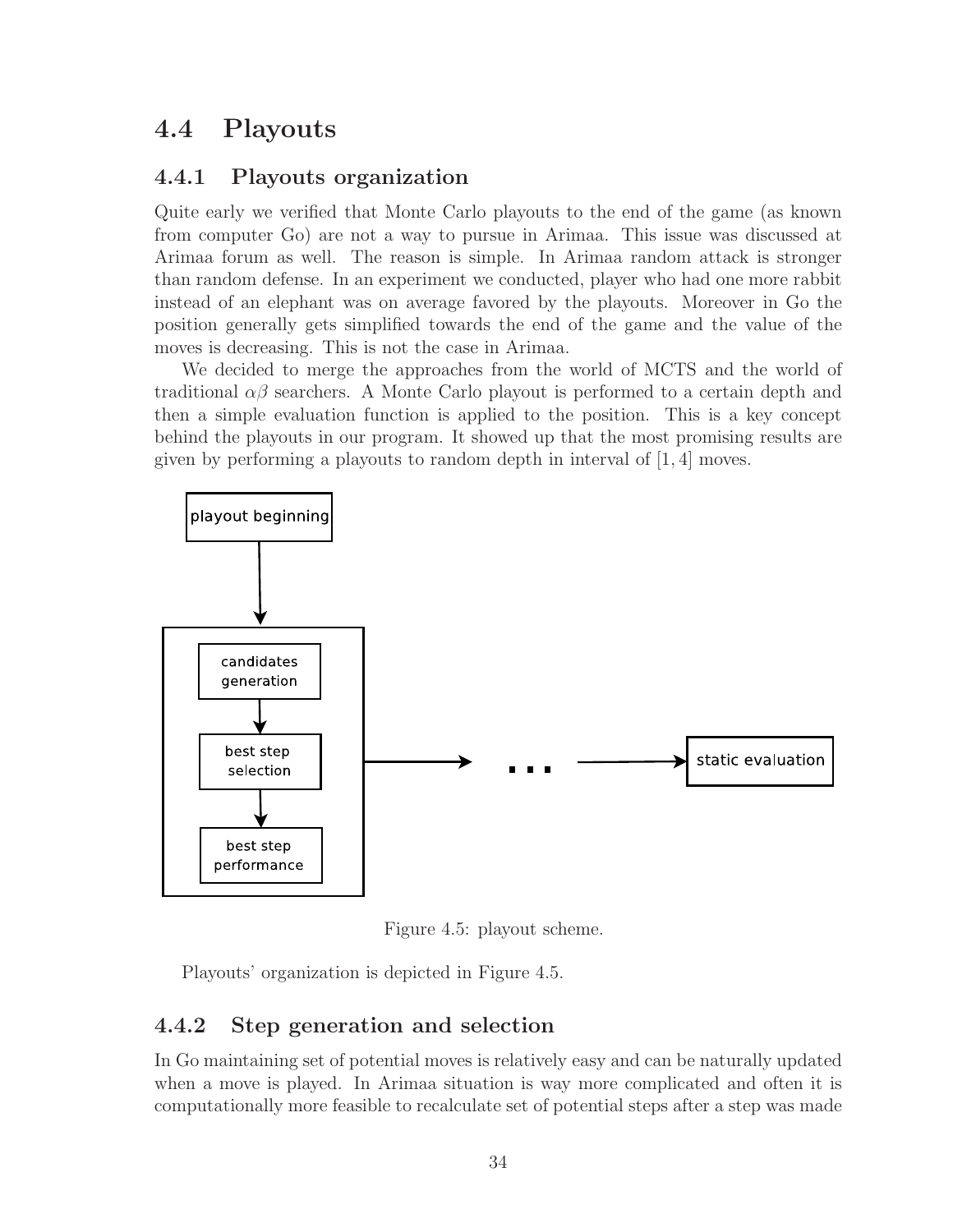than to try to keep this set updated. As shown in Figure 4.5 step generation is one of key elements of the playouts playing mechanism. We have experimented with two approaches:

#### step oriented generation

This is a straightforward implementation. All possible steps from given position (including pass if applicable) are generated as candidates and handed to the selection mechanism.

#### move oriented generation

This approach operates with idea that only a few pieces participate in a single move. In the beginning of the move a few random pieces are selected (typically 2 or 3). For every step to be made in this move candidate steps are generated only from preselected pieces. If no candidate is generated pass move is played. This leads to a significant speedup of playouts while preserving the quality of step generator. In the end performance of this method proved superior to the previous one (see §5). We also call this technique *optimized step generation in playouts*.

Best candidate (step) selection is currently based on *best-of-N* method (inspired by [16]). N random candidates are selected from all generated candidates (or at most half of them), evaluated and the candidate with best evaluation is then selected. We observed the best results for  $N = 3$ . Evaluation of the single step is provided by the domain knowledge unit.

We have experimented with roulette-like approach as well. N candidates (higher than in previous case) are evaluated and the best is selected randomly according to probabilities proportional to these evaluations. However this approach wasn't as successful as the previous one.

## 4.5 Evaluation

### 4.5.1 Evaluation Scheme

Once playout reaches its end, the position  $p$  is evaluated. The core of the evaluation process is the static evaluation function for a single player. This is basically a linear combination of binary features  $\phi$  with weights  $\theta$ . We map the relative evaluation of the position (difference in evaluation for gold and silver) to  $[0, 1]$  interval representing estimated winning probability for gold. This is done by application of the sigmoid function  $\sigma$ .

$$
eval(p) = \sigma (\phi_{gold}(p) \cdot \theta - \phi_{silver}(p) \cdot \theta)
$$

where

$$
\sigma(x)=\frac{1}{1+e^{-\lambda x}}
$$

for constant  $\lambda$  dependent on the evaluation elements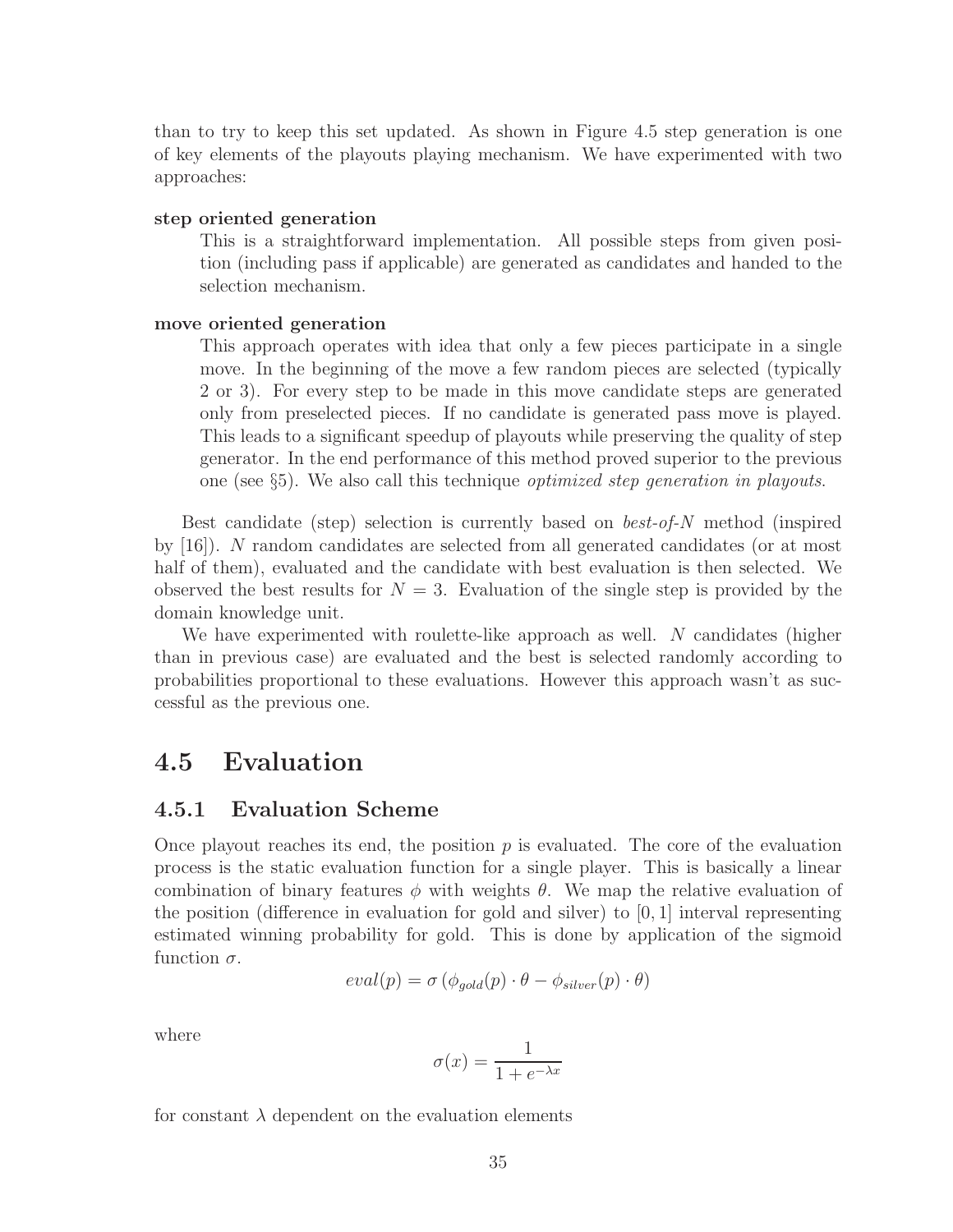

Figure 4.6: Evaluation transformation.

The sigmoid function used in the program is depicted in Figure 4.6. Its constants are tuned in such a way that if we consider only difference in material then following winning probabilities and material imbalances correspond:

52.9% rabbit 57.4% cat 72.8% horse 78.9% camel

99.8% elephant, camel, 2 horses, dog and cat

UCT algorithm operates with values from  $\langle -1, 1 \rangle$  interval, on the contrary the evaluation unit outputs values from much larger interval. Therefore the sigmoid transformation is necessary and quite natural part of evaluation process. Moreover it follows a commonsense that the better the position is for one player the less significant (from the winning probability point of view) are further improvements of such a position. This however leads to an interesting phenomena. If the position is very favorable for our program it is not "pressured" enough to play well and quite often it plays inferior moves. This is analogical to the well described situation in computer Go when in winning situations towards the end of the game UCT players often played unattractive moves into their own territory thus minimizing the probability of upset.

We are aware that there is a good potential for further improvements in evaluation and in transformation of evaluation into winning probability. We consider absolute weights of the features (e.g. cat's value is always 150, frozen camel always loses 20% percent of its value), however some features should have different weights depending on the context - the actual position. For instance having a cat advantage (with all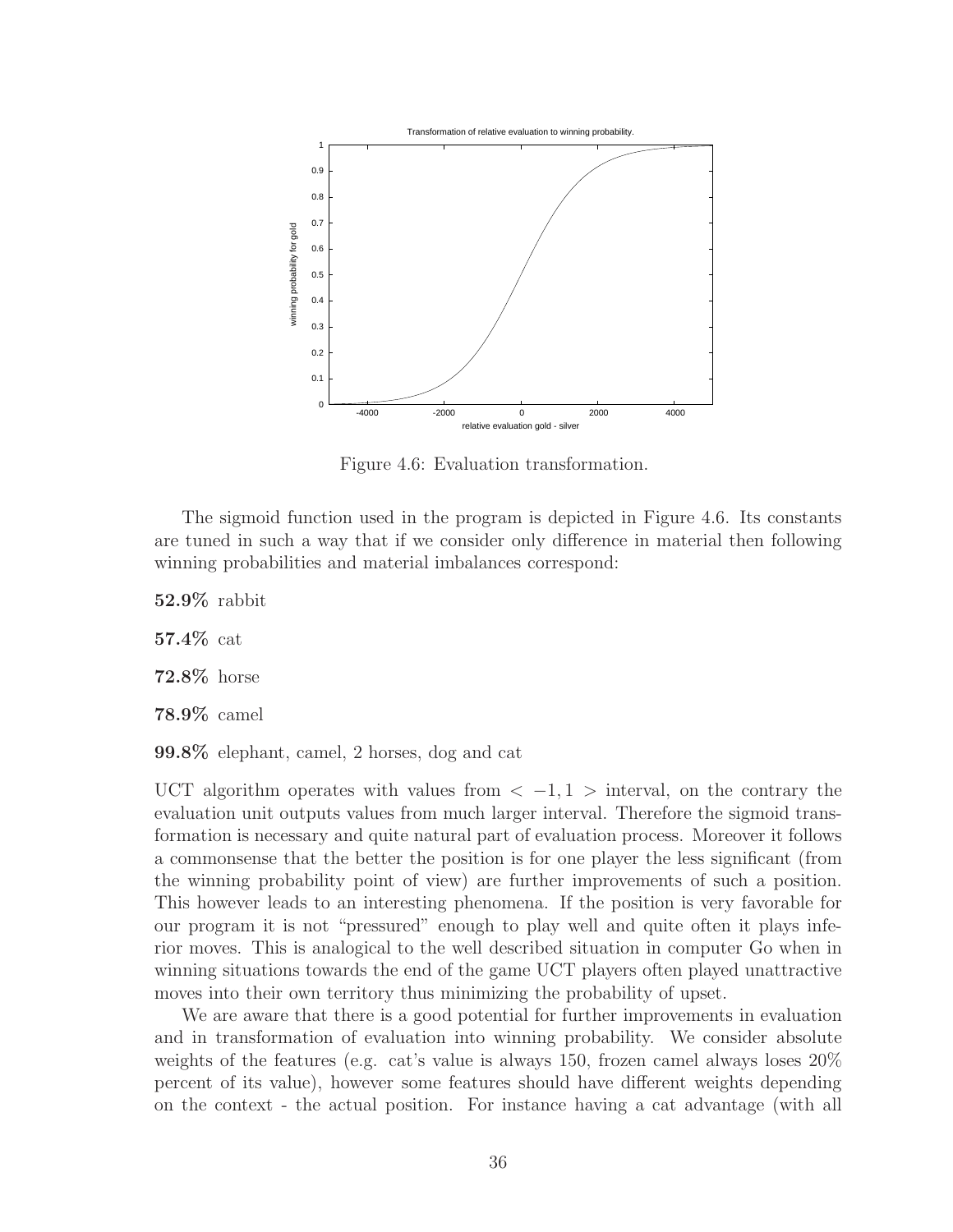other aspects of evaluation cancelled out) should lead to different winning probabilities depending on the board situation. In the beginning of the game the cat advantage is much less significant than in the situation when only couple of pieces are left on the board.

## 4.5.2 Evaluation Elements

Our evaluation function consists of following independent blocks:

### material

Every piece is assigned a static value (relative strength of pieces in not taken into account). Moreover we have penalization connected to number of player's rabbits (less rabbits means higher penalization). Frozen pieces are identified and they receive a penalty relative to their value.

#### traps

Every trap for every player is categorized according to: number of friendly guards, number of enemy guards, owner of the dominant guard. In some cases following attributes might be taken into account: presence of weak enemy pieces in the vicinity of the trap, whether the trap field itself is empty or not.

### pins and frames  $1$

Frames are detected and penalized by the relative value of the framed piece. The same goes for pins. Moreover if the pinned piece is not locally strongest piece further penalty is given - because of possibility of pinned piece being pushed/pulled away and framed piece dying in the trap.

#### hostages

Frozen camel 2-squares away from the empty traps are detected as camel hostage situation and penalized. This is a common pattern in Arimaa strategy.

### blockades

Check for complete elephant blockade is made and highly rewarded if found.

This evaluation function is principally inspired by [8]. However we strived to keep it rather simple. Moreover we found out that pieces positional evaluation (small values assigned to (piece, position) combinations) plays minor role in our program. While in the  $\alpha\beta$  approach even very small difference in evaluation plays role, this is not the case in UCT. Since the value of the position in the UCT tree is determined as a mean of values of all the simulated games from this position, the small differences arising from evaluation are irrelevant.

The evaluation is enhanced by a goal-search extension. The reason for having the goal-search extension is pretty obvious - scoring a goal ends the game right-away therefore it is desirable to detect such a situation even couple of steps ahead. This is implemented by a very narrowed 4-steps look ahead whether the player to move can score

<sup>1</sup> see Appendix B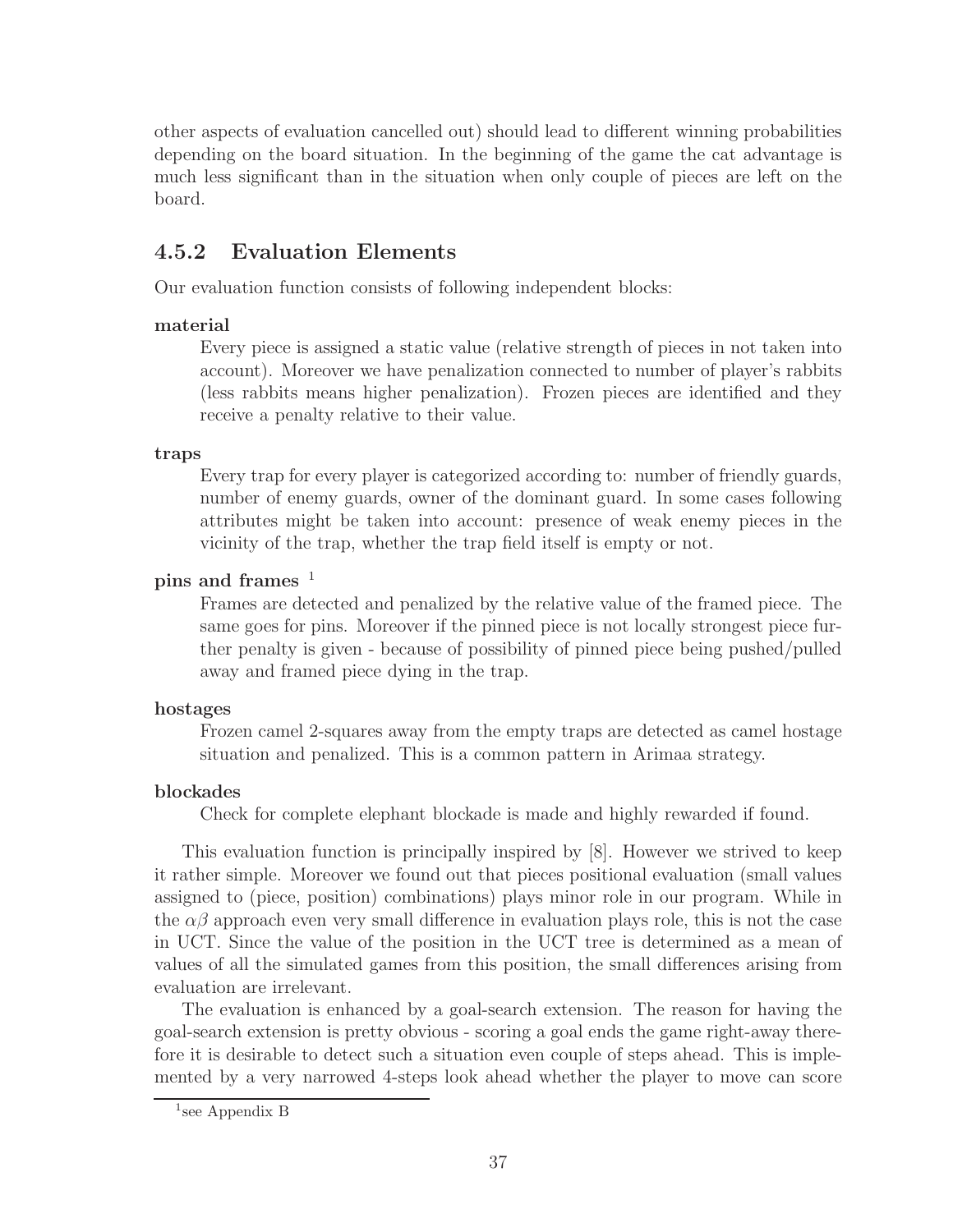the goal. If this is the case no static evaluation is performed and position is treated as a win for player with a goal score.

## 4.6 Domain Knowledge in Steps

Step knowledge module is a function  $eval_{step}$  taking position p, step s and outputting a value v of s in p. Similarly to the case of static evaluation,  $eval_{step}$  is a linear combination of weighted binary features. Function  $eval_{step}$  is used in two locations:

- As a heuristic value of the step in progressive bias (see §4.3.3).
- As a heuristic value of the step in *best-of-N* step selection in the playout (see §4.4.2).

Binary features included in  $eval_{step}$  are based on empirical analysis of the game and appropriate weights are hand-tuned. The rules these features imply contain following:

- Moving an elephant is slightly promoted.
- Making an inverse step<sup>2</sup> is demoted.
- Pushing and pulling moves are slightly promoted.
- Killing opponent's piece is very promoted.
- Suicides are very demoted except for the few special cases (e.g. potential sacrifice for making a path for rabbit to the goal)
- Moving a rabbit is demoted in the beginning phase of the game, but promoted in the late phase (the actual phase is determined by the number of pieces still in the game).
- Steps close to the previous step are promoted.

## 4.7 Information sharing

## 4.7.1 History Heuristic

Well-known and widely-used technique in  $\alpha\beta$  tree search. The idea is to collect statistics (number of cutoffs) on the moves throughout the tree (this is usually done for a particular level in the tree) and use these values for moves ordering in a new node (for more information see [20]).

History Heuristic was already introduced in MCTS (see §3.3.4). However it always operated on *tree-playout level* and worked with number of successes of the move in the UCT descents. We decided to try out a different model. We collect statistics (average value, number of visits) on every step in the tree, regardless of the level (depth in

<sup>2</sup> leading to the same position as before previous step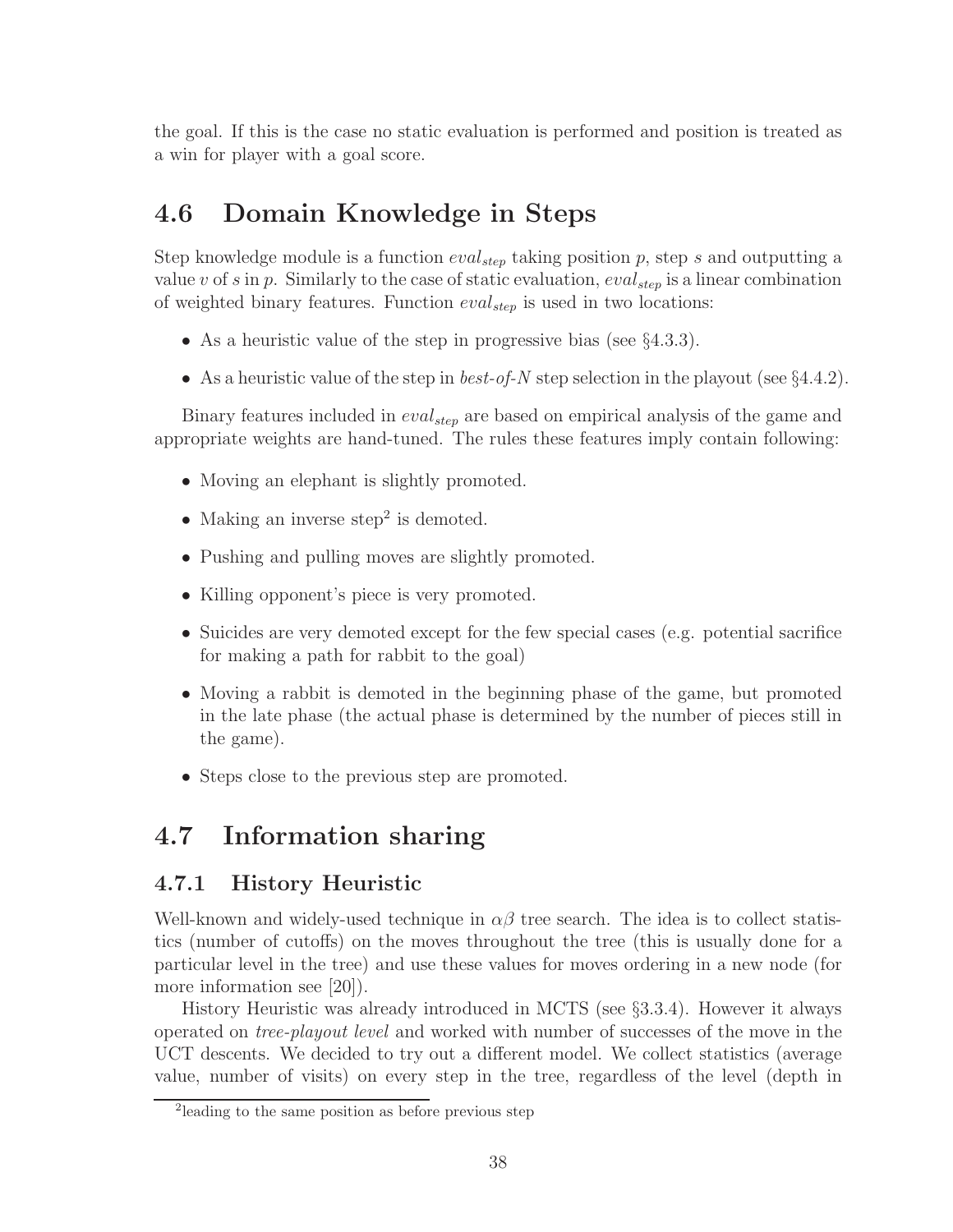which the node lies). These statistics are used in the exploration formula as described in §4.3.3. Such a model is rather different from those introduced in MCTS literature earlier. It might be categorized as *tree-tree level* (regarding the naming convention presented in §3.3.4) and collects the same statistics as every node in the tree.

Enabling this mechanism had a very positive impact on the performance (see §5).

## 4.7.2 UCT-RAVE

UCT-RAVE pushed the performance of computer Go programs to a different level. Therefore it was quite natural to try it out in our Arimaa implementation as well. However we had certain doubts regarding its applicability in this case. There are two main reasons:

- Our playouts are relatively short compared to those in computer Go.
- Locality is stressed in the playouts.

As a consequence of these two we believed there might be a lack of information from RAVE simulations yielding no particular advantage. When implemented this issue proved to be a real obstacle. Moreover due to a non-trivial overhead less simulations were performed than with pure UCT. As a result UCT-RAVE engine demonstrated rather inferior performance without good future prospects.

## 4.7.3 Move Advisor

One of major ineptitudes of UCT approach is a weakness in tactical situations. This is well documented in computer Go and it was confirmed with small experiments we did as well. We believe that one of the way to fight this lies in incorporating tactical information into the playouts. In Arimaa this tactical information might be for instance a sequence achieving:

- scoring a goal
- trapping opponent's piece
- protecting dangerous trap
- taking opponent's piece hostage

It is perfectly possible to write search extensions (let's say 4 step look-ahead) for these tasks in Arimaa. However, the speed is an issue. Performing (even limited) look-ahead in the playouts is expensive. We proposed a solution we named a *Move Advisor*. The core idea is simple:

1. We perform the tactical look-ahead (this typically happens in the UCT tree in a node which has just been expanded). The trick is that this look-ahead is not performed often, thus not wasting the time.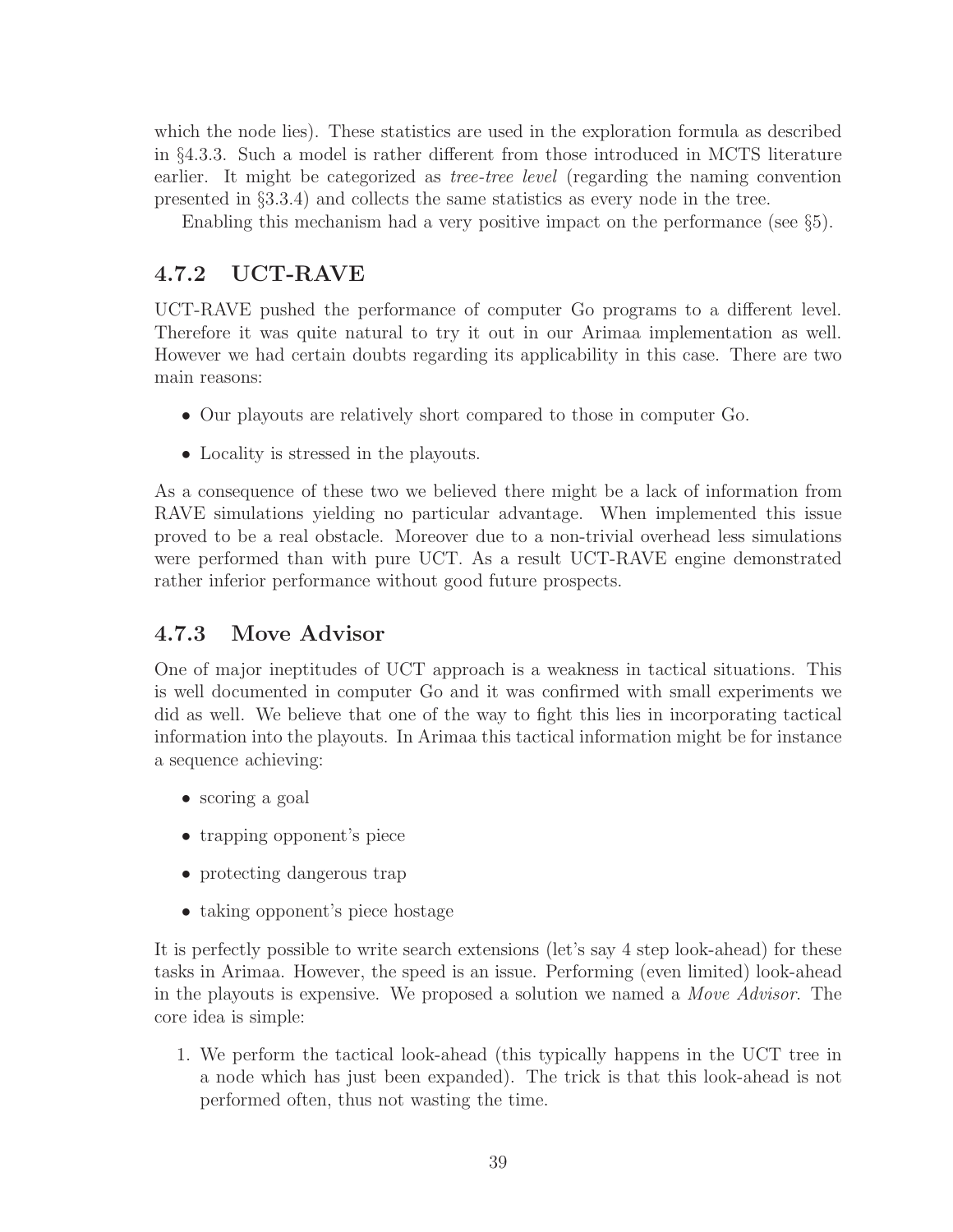



Figure 4.7: Move advisor scenario. Figure 4.8: Mg6e dg5n dg6w Mh6w mask

- 2. We store the tactical sequence (move) together with its *context* (a definition of local situation necessary for a sequence to be legal and have a desired effect).
- 3. In the playout with certain probability the control is given to Move Advisor. A suitable sequence is selected (based on previous performance of the sequence) and played.
- 4. After the playout the performance statistics of the sequences that were played are updated.

We implemented the described mechanism and tested its performance. For tactical look-ahead we used a search extension, gathering sequences resulting in trapping opponent's piece (narrowed 4-steps look-ahead - a variant of extension for recognizing goals described in §4.5.2). This look-ahead is ran for both players every time a new node is expanded in the UCT tree. The biggest obstacle is how to encode a local situation : it comes down to generality vs. verification speed (during the move selection in the playout) trade-off. We store a move together with its "local" context in the same form as the bitboards are stored. "Local" context means that the neighboring position of every step in the move and every trap used in the move are stored. The places belonging to the context are determined by a simple bit mask. The move is considered legal in a given position if its masked context matches the masked position bitboard.

The example scenario is displayed in the Figure 4.7 Gold to move. This position was encountered in the UCT tree during the node expansion. Gold can trap a silver dog with a move Mg6e dg5n dg6w Mh6w. This tactical shot was found by a trap check search extension and the move was passed to the Move Advisor. The context (mask) generated for the move is displayed in the Figure 4.8.

Move Advisor holds all the moves retrieved from the search extensions in the tree together with their contexts and urgency (an analogy to the pure UCB1 exploration formula as described in §3.2). In the playout, the control is given to Move Advisor with certain probability  $p_{advisor}$  (this is dependent on configuration, we experimented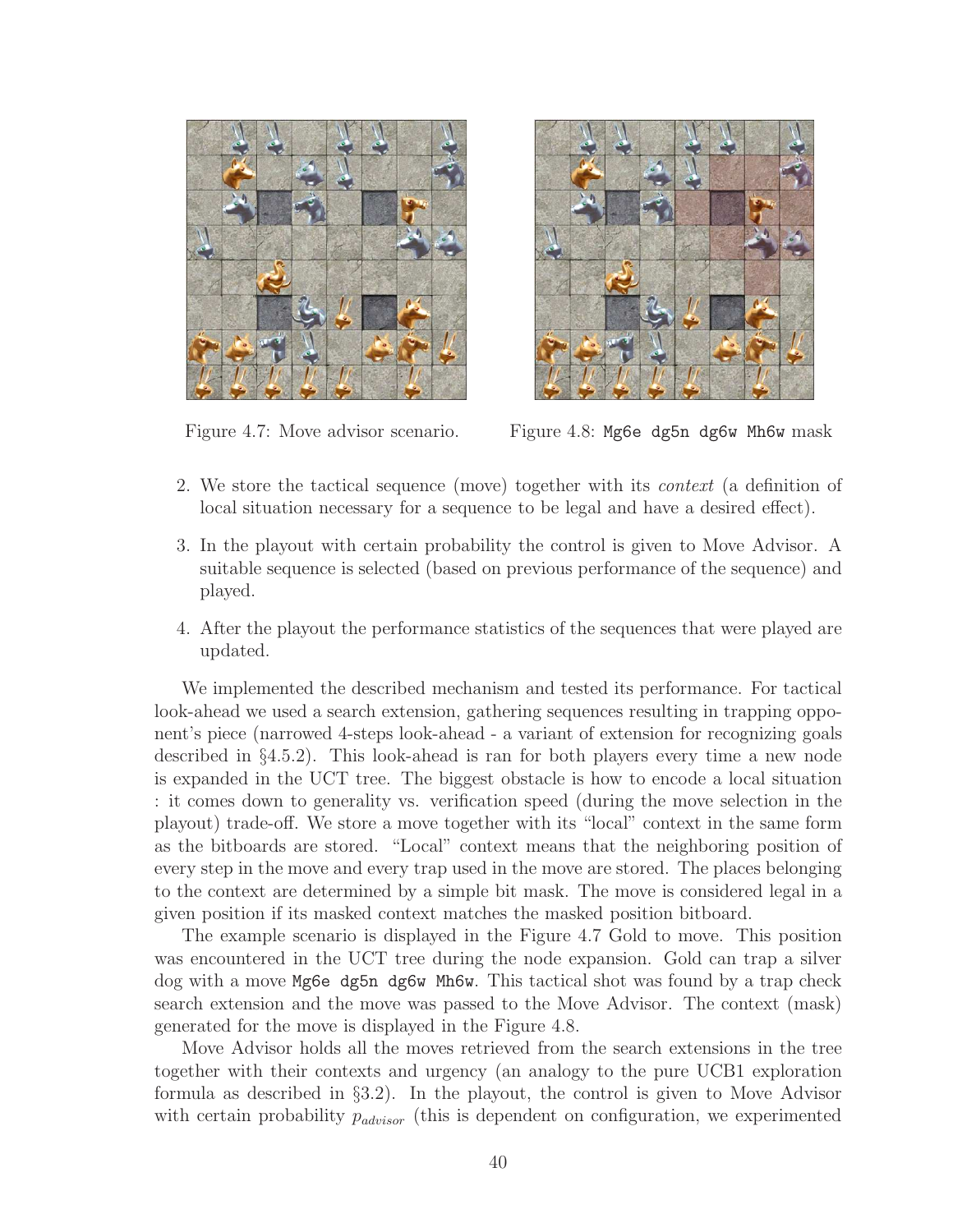with values around  $p_{advisor} = 0.2$ ). If the Move Advisor is in control it goes through all the moves it has gathered so far and selects the applicable move (legal in current position) with the best score. After the playout, its result is backpropagated to the Move Advisor and all the moves used in the playout get their scores updated analogically to the update in the UCT tree. This technique operates on the *tree-playout level* according to taxonomy in §3.3.4.

The program version equipped with Move Advisor performs less simulations (around 95% of pure version). However, it was able to consistently beat the pure version in 52.5% of the games<sup>3</sup>. And even though it is still quite naive (especially the context creation and verification) it has proved to bear potential for future research.

## 4.8 Speedup

## 4.8.1 Parallelization

Since we had an opportunity to run the program on up-to 4-core machines, we decided to parallelize it as well. From the models discussed in §3.3.6 we chose the *root model*. Mainly for its simplicity to implement and proclaimed efficiency for low number of cores. The number of simulations was almost linear  $(0.95 \times single\_core\_simulations \times$ cores num ). However the performance was truly disappointing - under various time conditions the win ratio of 4-core mode against single core mode was only around 50% (the same held for experiments on 2 cores). This is especially surprising because of the excellent performance of this model in computer Go.

We believe that using the *tree model* with local mutexes as described in [11] would provide much better results. However we have decided not to incorporate it into the engine mostly because of a lack of time and potential implementation uneasiness. Instead we proposed and implemented a new model called *island* parallelization model. The basic idea is that threads should work separately (islands) with time-to-time synchronization ("expedition" from one island to another). The implementation is pretty straightforward:

- There is one master tree and one tree for every thread. Every node has a link to a corresponding node in the master tree.
- During the node creation its link to a corresponding node in the master tree is created. Moreover if there is not such a node in the master tree it is created first (this operation is locally mutexed).
- Before UCT formula is calculated a node is synchronized with its master with certain probability (synchronization is locally mutexed). Synchronization represents both updating statistics in the master node and local node.

The observations we made regarding the model are:

<sup>&</sup>lt;sup>3</sup>the winning rate used to be higher, however it decayed with adding other enhancements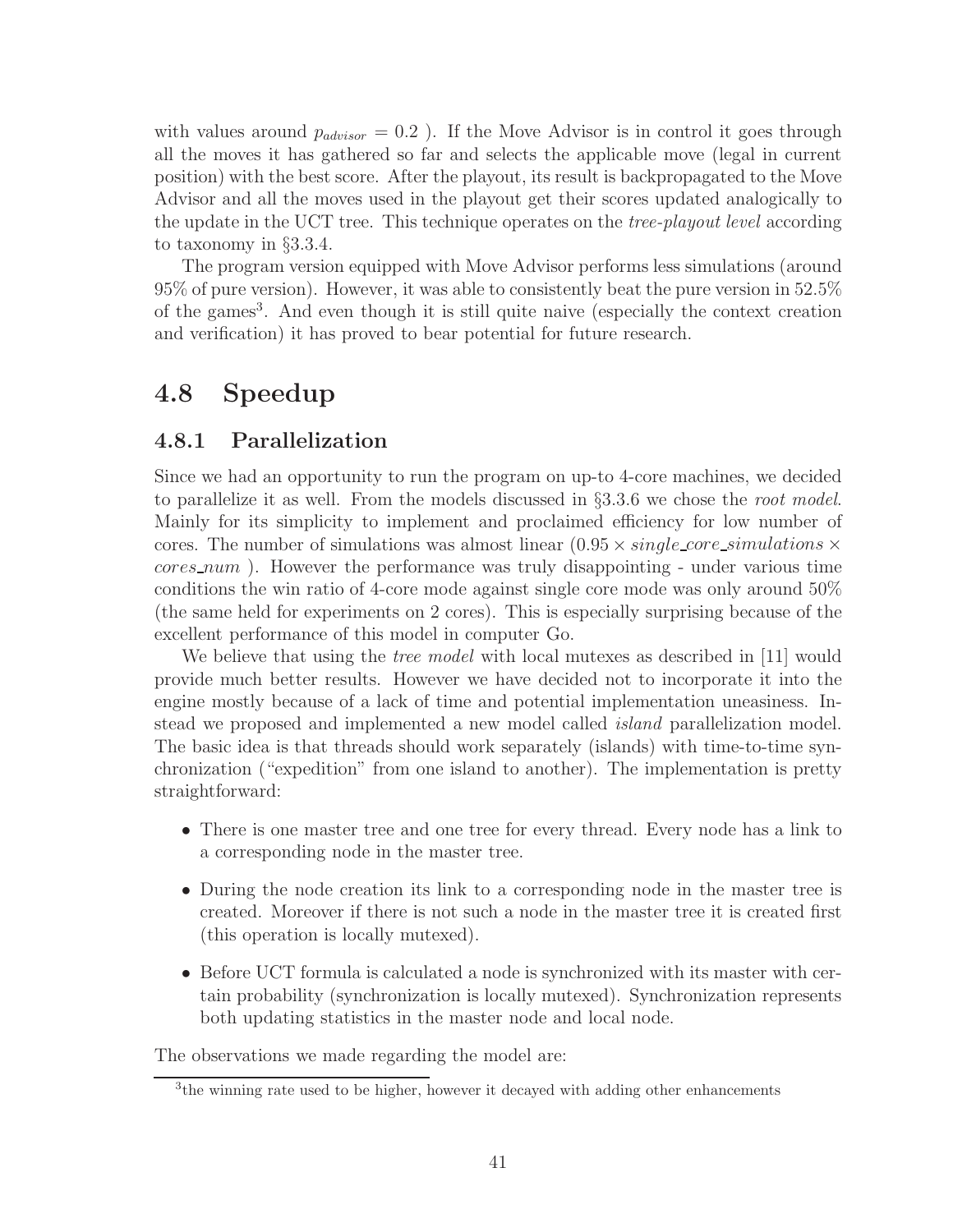- In principle this model lies between the *root model* and the *tree model*. For this reason we haven't expected a significant boost in performance (the *root model* totally failed), still the parallelized version proved to be stronger than a single core version (see §5). For this very same reason we believe that this model is worth trying in the domain of computer Go where the *root model* proved to be successful.
- We have kept the history heuristic tables and transposition tables local in particular trees. This was done mostly for implementation convenience. Sharing the transposition tables could bring further speedup because the overhead necessary for maintaining the tables would be performed only once in the master tree. On the other hand, there would be a trade-off in (locally) mutexing the shared transpositions tables on update.
- The synchronisation frequency (probability of synchronizing the node) might be set according to the number of threads in order to minimize the potential time spent waiting for the lock. One strategy is to have a high probability of syncing if there are little number of threads and vice versa.
- A nice property of this implementation is that it could be reprogrammed back to the *root model* implementation simply by dropping the continuous synchronization and performing a full-tree synchronization in the end of the search (actually we followed this path in the reverse direction).

## 4.8.2 Optimization

We have focused on both the higher and the lower level optimization. An example of higher level optimization we used is the children caching technique as described in §3.3.6. The actual implementation is as follows:

- When a node has over threshold<sub>ccache</sub> visits (threshold<sub>ccache</sub> = 50) its caching mechanism is activated.
- Node creates a children cache<sup>4</sup> for  $size_{cache}$  children ( $size_{cache} = 5$ ). Postponing the children cache creation like this - until it is truly needed - yields extra performance compared to approach when a cache is statically created in the process of the particular node creation.
- The cashed is flushed every time when  $\lfloor\sqrt{visits}\rfloor$  equals to a yet unvisited natural number.

The result is approximately 20% speedup in the number of playouts per second. This variation beats the "not-optimized" variation in 57% of the games.

Towards the end of the development process we have performed lower level optimizations as well. We have done some profiling to identify performance bottlenecks. We

<sup>4</sup>dynamically allocated array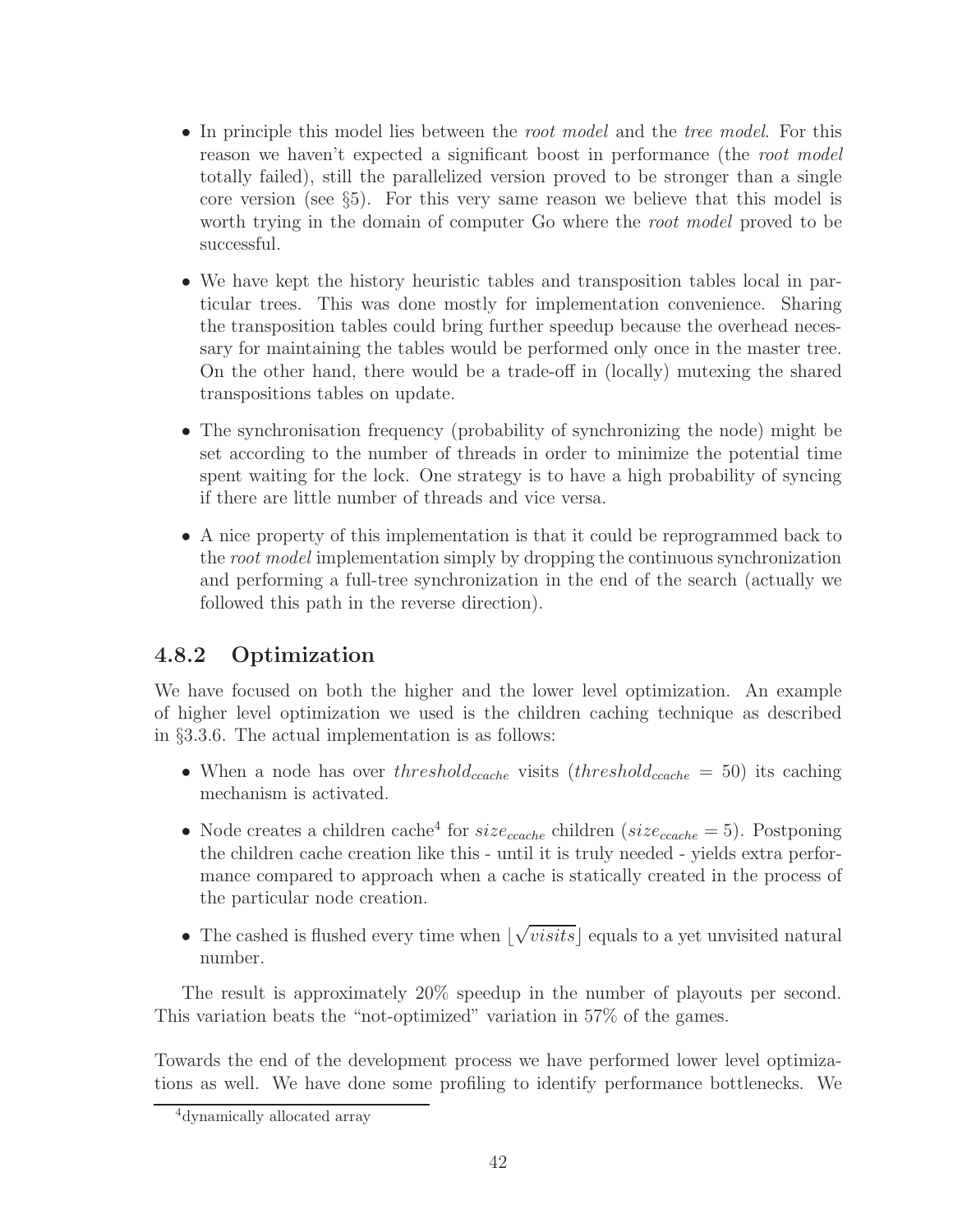aimed for a Pareto effect (80-20 rule) making little optimizations that would produce good effects. One of the bottlenecks was in the step generation. Especially finding an index of a first bit in bitboard (so called *lix* function). Originally we have been using trivial implementation of cycling the bit vector and stopping on the first bit that is on. Some processors even have instructions for *lix* operation. We haven't gone that far though. We used a version of binary search with precomputed values. We created a precomputed logarithm table (int to int mapping) for computing the first bit position in 8 bit vectors. To narrow down the potential position of first bit from 64 bit vectors to 8 bit vectors we perform the binary search (hard-coded if statements for performance). This optimization raised the performance by about 10%.

Further optimizations include:

- pre-computing *sqrt* and *log* functions used in the exploration formulas calculation.
- minimizing the size of nodes in the UCT tree in order to cut down amount of memory access
- creating own object allocation mechanism (object pool) for *board* objects. Motivation for this is that instead of *play-unplay* realm we use the *copy board-play-destroy board* realm.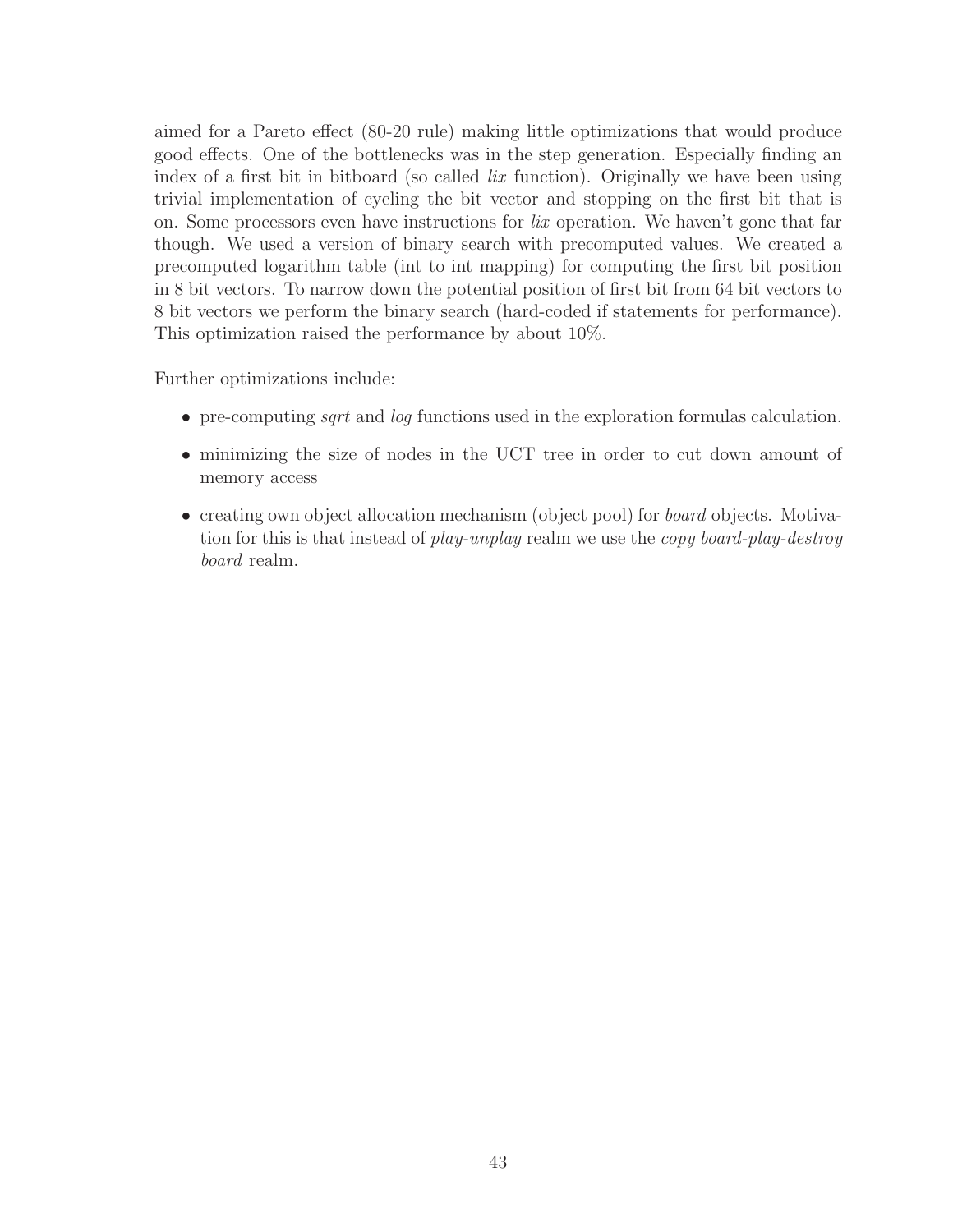## Chapter 5

## Performance and Experiments

## 5.1 Methodology

We have been measuring the performance of the engine on three levels via:

## Arimaa Test Suite <sup>1</sup>

We maintained a set of approximately 20 hand created tests (representing mostly tactical shots). These were quite unreliable as a measurement whether the engine improved. On the other hand, they did a good job signalling if the performance of the program went down rapidly. As a consequence we used the *ATS* as a kind of preliminary sieve.

### Offline matches

This was our main tool for performance study. We have let the engine play thousands of games against itself and anchor engines. As anchor engines we have successively used: *bot sample* (4 steps lookahead), *bot sample* (8 steps lookahead), *bot fairy* (3s/move). Each of these beats the previous one in about 95% games. While the *bot sample* is relatively weak (in both configurations), *bot fairy* is a reasonable opponent. Some of its modifications showed good performance in the past computer Arimaa challenges. As the time went on our engine was able to match all of these (with a little time handicap).

#### Performance in the online gameroom

During the final stage of the program development process we let the engine to play in the online gameroom<sup>2</sup> (with *bot akimot* nickname). While this is not as good measure of performance as offline matches it gave us a glimpse of engine's strength against human players under specific time conditions (15s/move). The program was able to achieve rating around 1600 with peak in history at 1733. It also showed some interesting victories against strong Arimaa human players.

<sup>1</sup> see Appendix A

<sup>2</sup>http://arimaa.com/arimaa/gameroom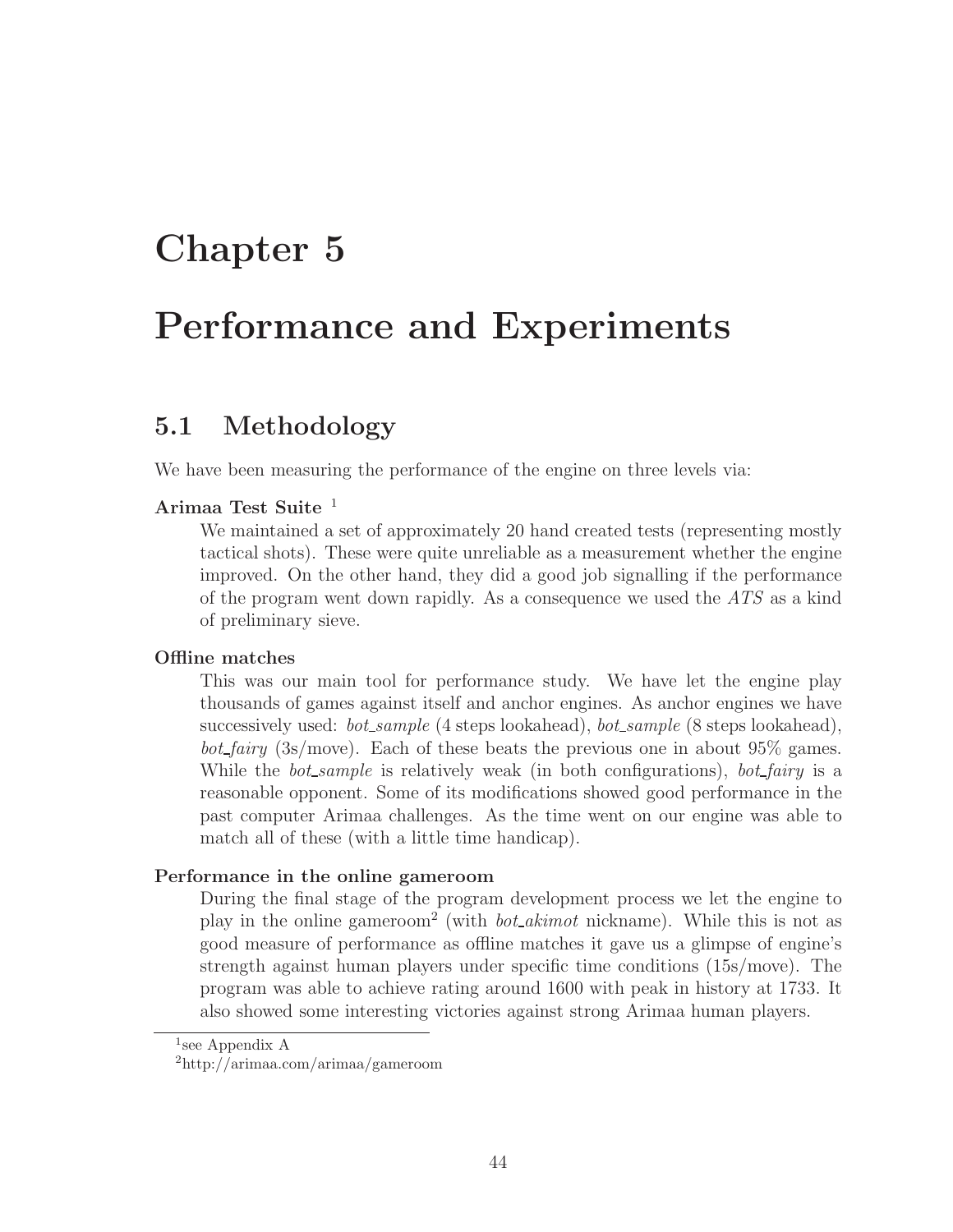## 5.2 Experiments

The experiments are depicted in following graphs. If not stated otherwise, then the opponent is an anchor bot *bot fairy* 3s/move. Every point in every graph was computed based on up to 400 games played under specified conditions. Result r was computed as a mean of outcomes of these games (1 for a win, 0 for a loss). With this setup we are 95% confident that the true result would lie in the interval  $r \pm 0.05$ . This is based on the interval estimate for alternative distribution:

$$
\overline{X} \pm \mu_{1-\frac{\alpha}{2}} \sqrt{\frac{\overline{X}(1-\overline{X})}{n}}
$$

where  $\mu$  is quantile of normal distribution,  $\alpha = 2$  and n is the number of trials

Conducting all these experiments was quite time expensive. It took us more than a month to gather all the data. This is one of the reasons why we have chosen *bot fairy* 3s/move as a standard anchor bot - using bot with longer thinking times would require even longer time to simulate all the games.

#### scalability test

Simple scenario to show that the performance scales well with additional time. Engine's best configuration (see Appendix A) plays against variations of anchor bot (with predefined number of seconds per move  $(1, 2, 4, 8, 16)$ ). Same time conditions were used in other tests as well to show that presented improvements scale well with time. Results are given in Figure 5.1. The time scale is logarithmic. As expected against opponent with fixed time (*bot fairy* 3s/move) the winning ratio is rising quite quickly. The good news is that the winning ratio is rising (slowly though) also against opponent with equal time conditions (*bot fairy* equal). For 16s/move the winning percentage is nearly 50%. Moreover, the shape of the curve looks promising for our engine under even longer time settings.

#### improvements test

Here we have selected a fixed set of improvements (add-ons) to experiment with (according to our beliefs we have chosen the most significant ones). These were:

- knowledge in playout (plk) see §4.6
- knowledge in tree  $(\text{tk})$  see  $\S 4.3.3$
- history heuristic (hh) see  $\S 4.7.1$
- optimized step generation in playouts (opl) see §4.4.2

First we have tested the setup with all of these improvements disabled (plain version). As expected results were so poor, that disabling another modules would probably have very little effect. Experiments with using only single add-on at a time (plain version  $+$  add-on) are depicted in Figure 5.2. It was quite surprising to observe that using knowledge in playout add-on has a very little benefit over the plain version. Experiments with using the add-ons cumulatively are given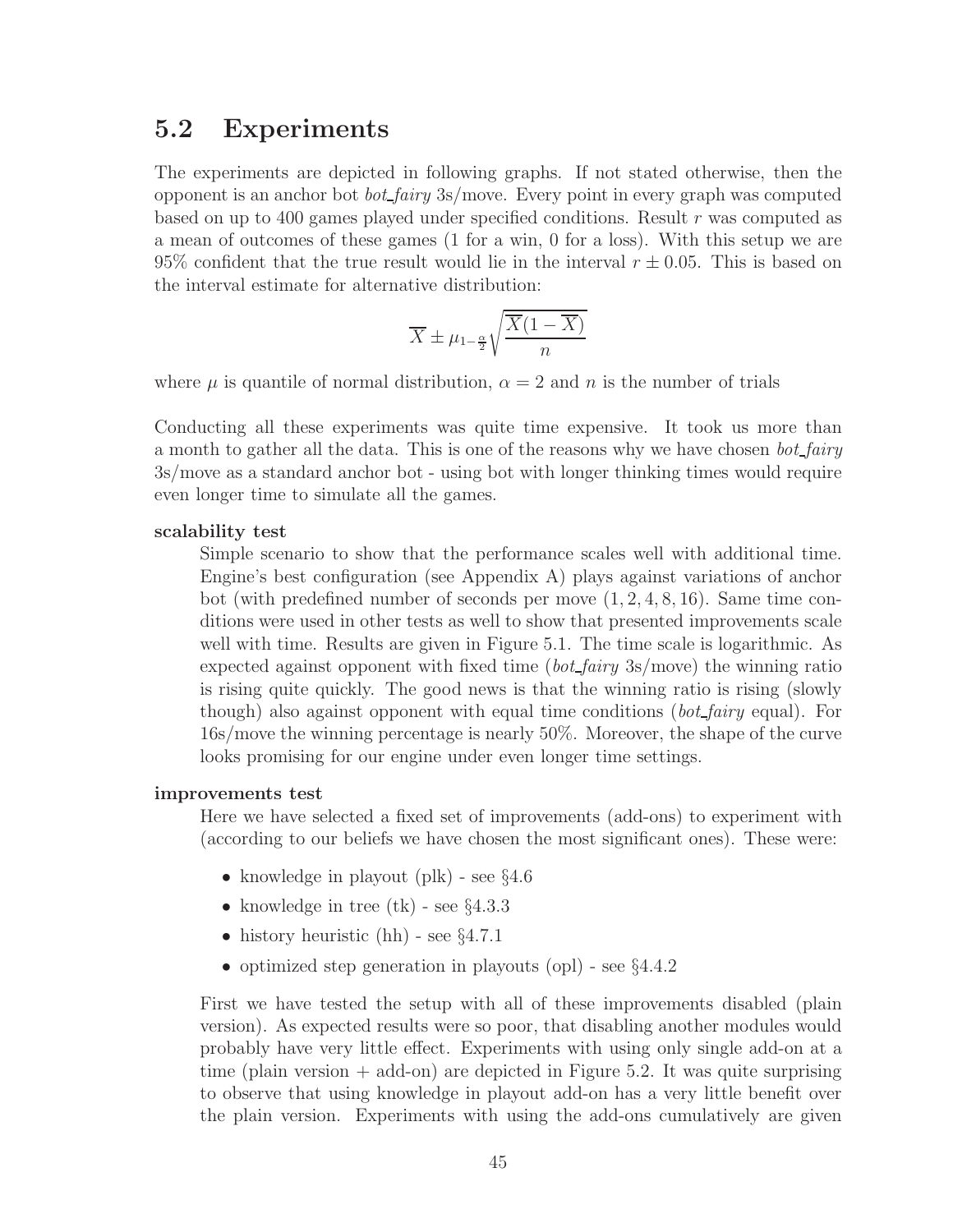in Figure 5.3. The order was chosen according to results of add-ons in previous experiment. The effect of using the playout knowledge is quite reasonable here and it surpassed expectations based on its performance as a single add-on (this shows dependency among add-ons). Based on these scenarios we have identified history heuristic and optimized step generation in playouts to be the most significant improvements.

#### parameters tuning test

Games against anchor bot proved to be the most valuable tool in program's parameters' tuning. As an example we present an analysis showing impact of number of virtual visits on the performance. Engine is run under various time conditions with different virtual visits value. Results are displayed in Figure 5.4. For low values of virtual visits  $({1, 2, 3})$  the performance is quite poor. The peak is for  $vv = 4$  and  $vv = 5$  - this value is used in the strongest engine configuration. With higher values the performance starts dropping again. Very poor results of FPU ( $vv = 0$ ,  $fpu = 1.1$ ) variant was initially quite a surprise to us. However, we realised we dropped the FPU concept quite a long time ago and we have introduced some significant changes in node's initialization since then (progressive bias, history heuristic). These changes don't cooperate well with FPU, leading to inferior tree exploration and thus poor performance.

#### parallelization test

Opponent of the engine in the parallelization test was the Akimot engine running on single thread. Engines are using no transposition tables since the multi threaded version hasn't yet been optimized for cooperation with these (it works, however with poor performance). Results of the experiment are given in the Figure 5.5. While the results of parallelized version are clearly superior for lower times, the difference is gradually dropping as the time per move increases. This is expected behaviour - additional time for thinking is the more worth the less the time engine has.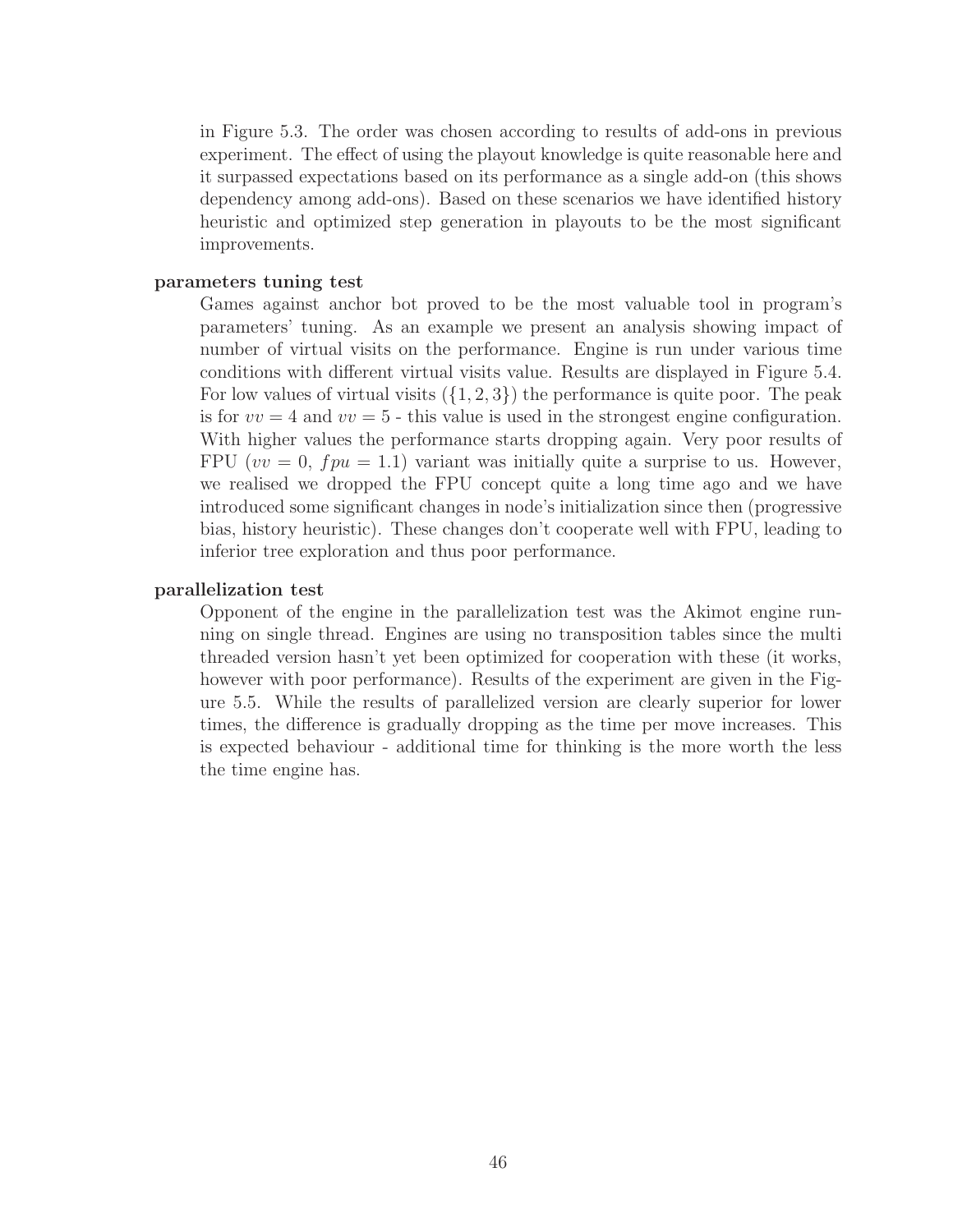

Figure 5.1: Scalability



Figure 5.2: Improvements single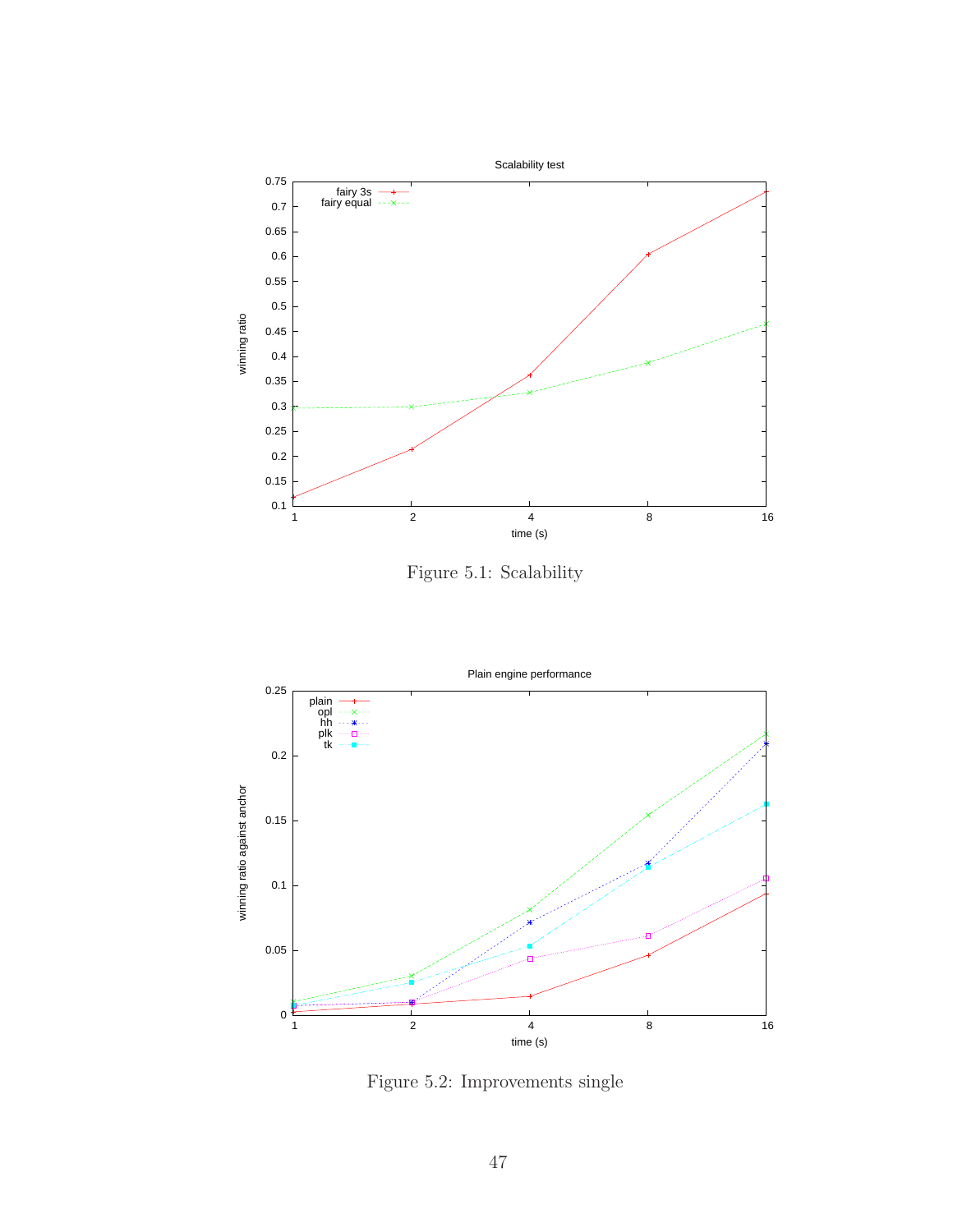

Figure 5.3: Improvements combination



Figure 5.4: Virtual visits impact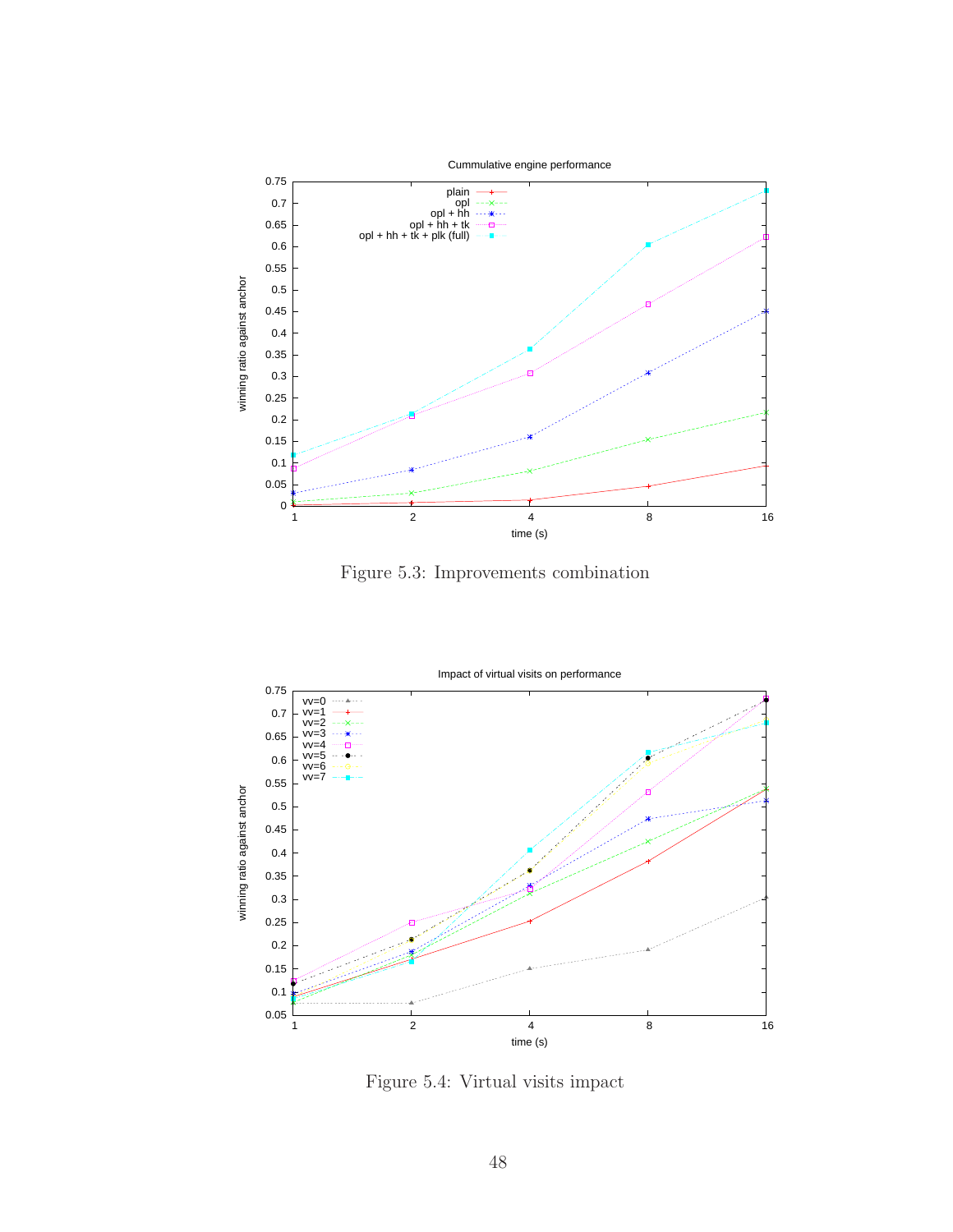

Figure 5.5: Parallelization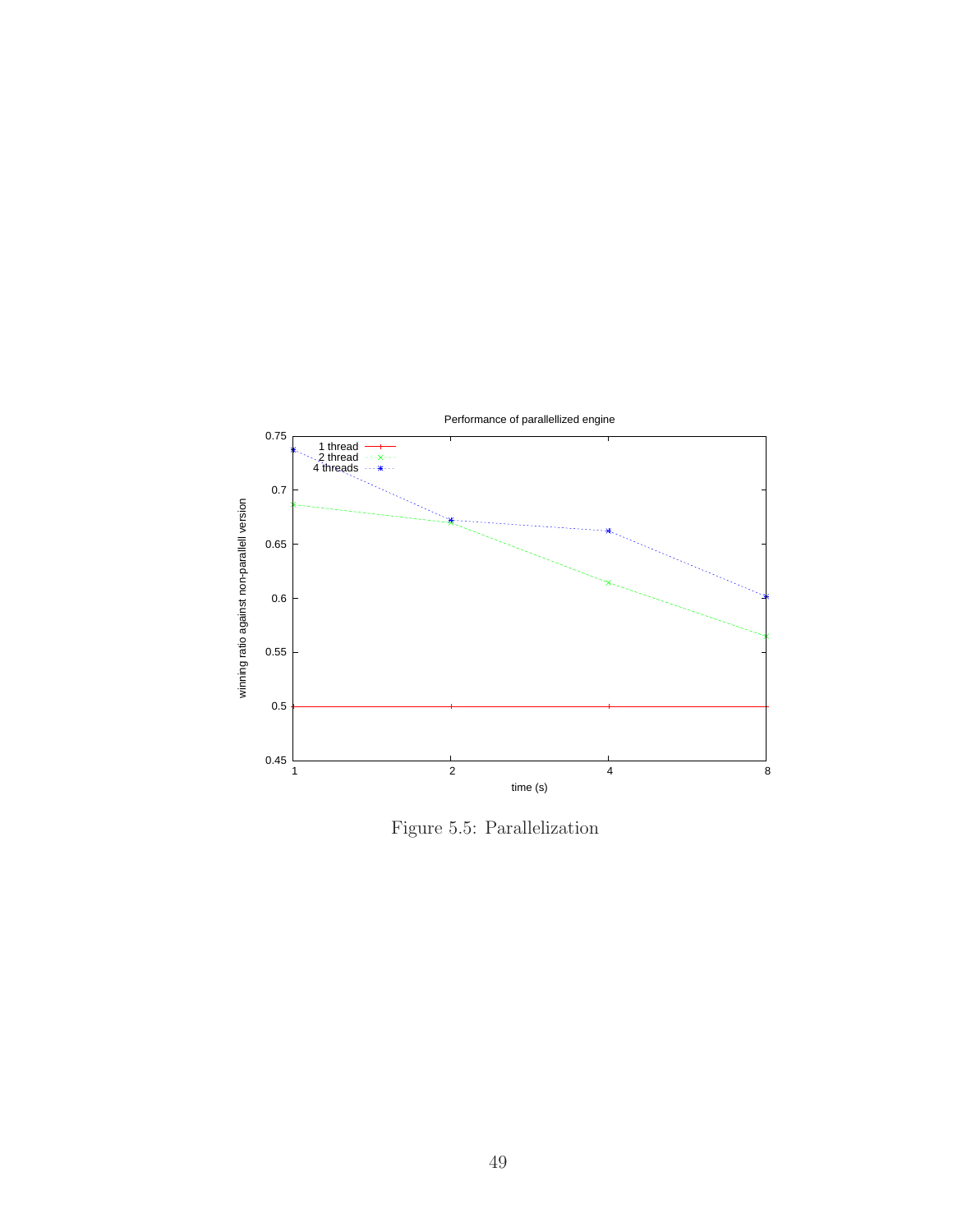# Chapter 6

## Conclusion

## 6.1 Achievements

In this thesis we have analyzed applicability of MCTS methods in the game of Arimaa. We have adapted existing MCTS algorithms for Arimaa in our MCTS bot called Akimot. We have shown that as a *proof-of-concept* our MCTS implementation was successful.

A naive implementation of UCT engine (with playouts to the end of the game) gave very poor performance. Therefore we have devised a hybrid playouts concept consisting of shortened playout followed by a static evaluation. Moreover, we have optimized playouts to tackle non-trivial issue of step generation in Arimaa.

Naturally we have implemented many known enhancements from computer Go and tested which work in our setup. It came out that domain knowledge incorporation (both in playouts and the UCT tree), *transposition tables*, *virtual visits* or *children caching* provide measurable improvement. On the other hand, UCB-tuned formula or UCT-RAVE framework haven't shown a desired effect, in spite of being very successful in computer Go.

We have proposed several new enhancements for the generic MCTS algorithm as well. For instance the *tree-tree* level *history heuristic* contributed to information sharing across the UCT tree and raised the performance of the engine significantly. The *move advisor* framework strengthened the tactical profile of the playouts. We have also proposed and implemented a new parallelization method called the *island* model.

During the development we have naturally encountered many obstacles. For instance the described *Easy way effect* caused by the UCT algorithm's nature, peculiarity of Arimaa having 4 steps in a move and chosen search granularity (step-based search).

We have conducted numerous performance tests to prove good scalability of our engine. A kimot is competitive with an average  $\alpha\beta$  engine *bot\_fairy* under short time settings, having better prospects for longer time settings. We have also tested several particular parts of the engine and identified their contribution to the performance.

As a part of the development process we have created several supportive applications for our engine: Arimaa Test Suite, Simple Development Gui, Rabbit Goal Tester, etc. The whole project will be provided to the Arimaa programming community.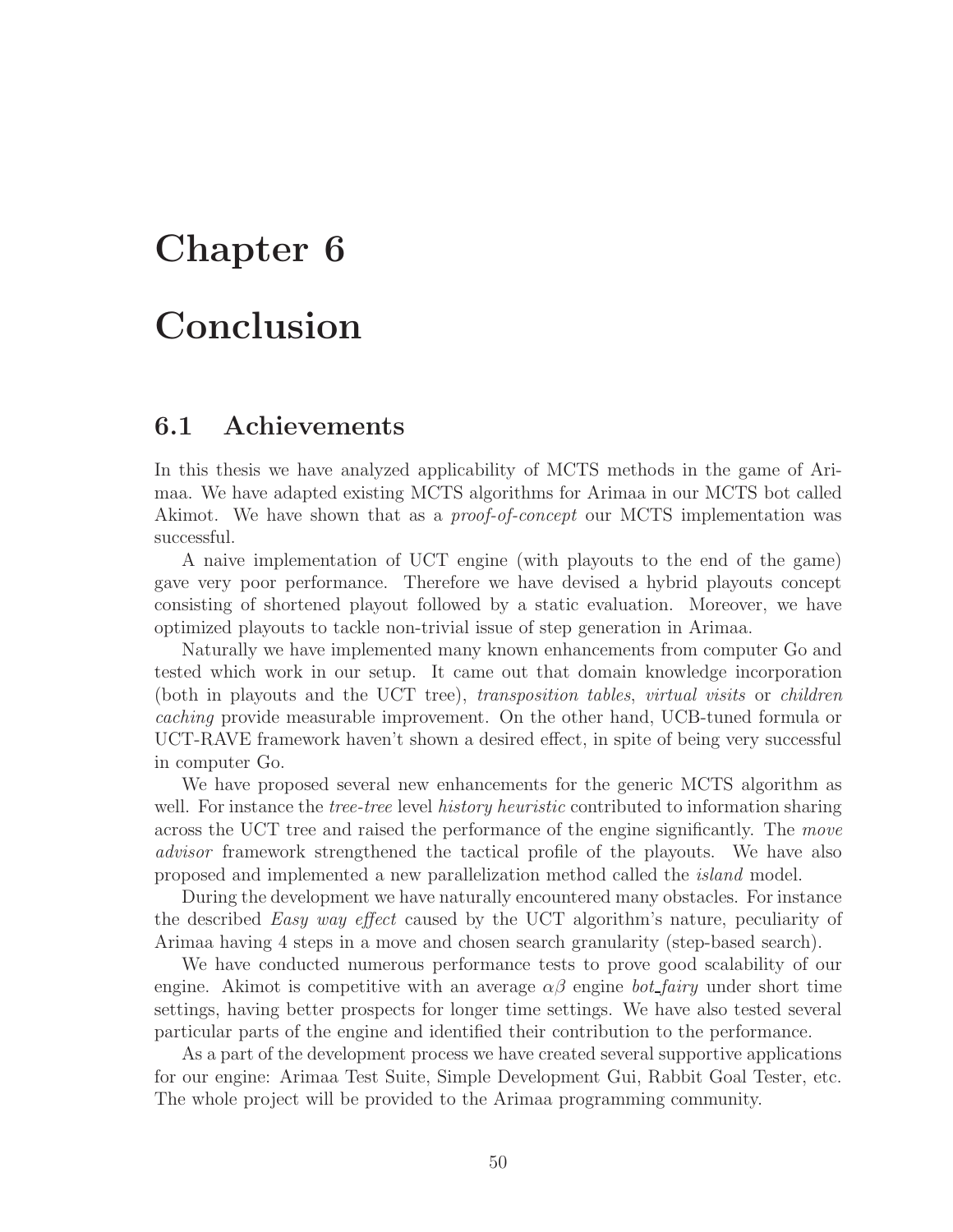## 6.2 Research Guideline Revisited

## 6.2.1 Objectives

- To propose and implement MCTS integration in a bot playing the game of Arimaa. Done We have created a MCTS Arimaa engine called Akimot.
- To identify ways of improving MCTS algorithms which work in Arimaa. Done We have devised and tested numerous extensions to the standard UCT algorithm.
- To check whether MCTS might be successful in a game dissimilar to the game of Go.

Done We have conducted various experiments against existing bots and human players.

## 6.2.2 Research Questions

• How the Monte Carlo playouts must be rebuilt to be applicable in the game of Arimaa?

We have verified that using Monte Carlo playouts "as is" (playouts to the end of the game) results in a poor performance. We have proposed and implemented a hybrid evaluation consisting of shortened MC playout, followed by a static evaluation.

• Which of the proposed improvements to the MCTS algorithms are domain independent?

*History heuristic* on the *tree-tree* level posed a big improvement in our approach. This enhancement is not documented in the literature and on its own it could be a good method to improve the UCT algorithm in other domains as well. For us the main motivation for using the history heuristic was a substitution of inept UCT-RAVE. While we had little time to improve the *move advisor* concept, it might carry a good potential for incorporating the search knowledge into the playouts. We also believe that proposed *island* parallelization model would be promising in computer Go.

• Is there a potential for MCTS algorithms in Arimaa to start the kind of revolution they did in computer Go?

Rather not. Even though our program proved to be able to achieve reasonable results against average engines, the top engines are on a completely different level. We see the main reason in the fact that static evaluation function provides a base for a relatively strong player in Arimaa as opposed to the situation in Go (where static evaluation functions performance was truly poor). This allows the  $\alpha\beta$  Arimaa bots enhanced with search extensions and hand coded knowledge to compete with moderately strong humans.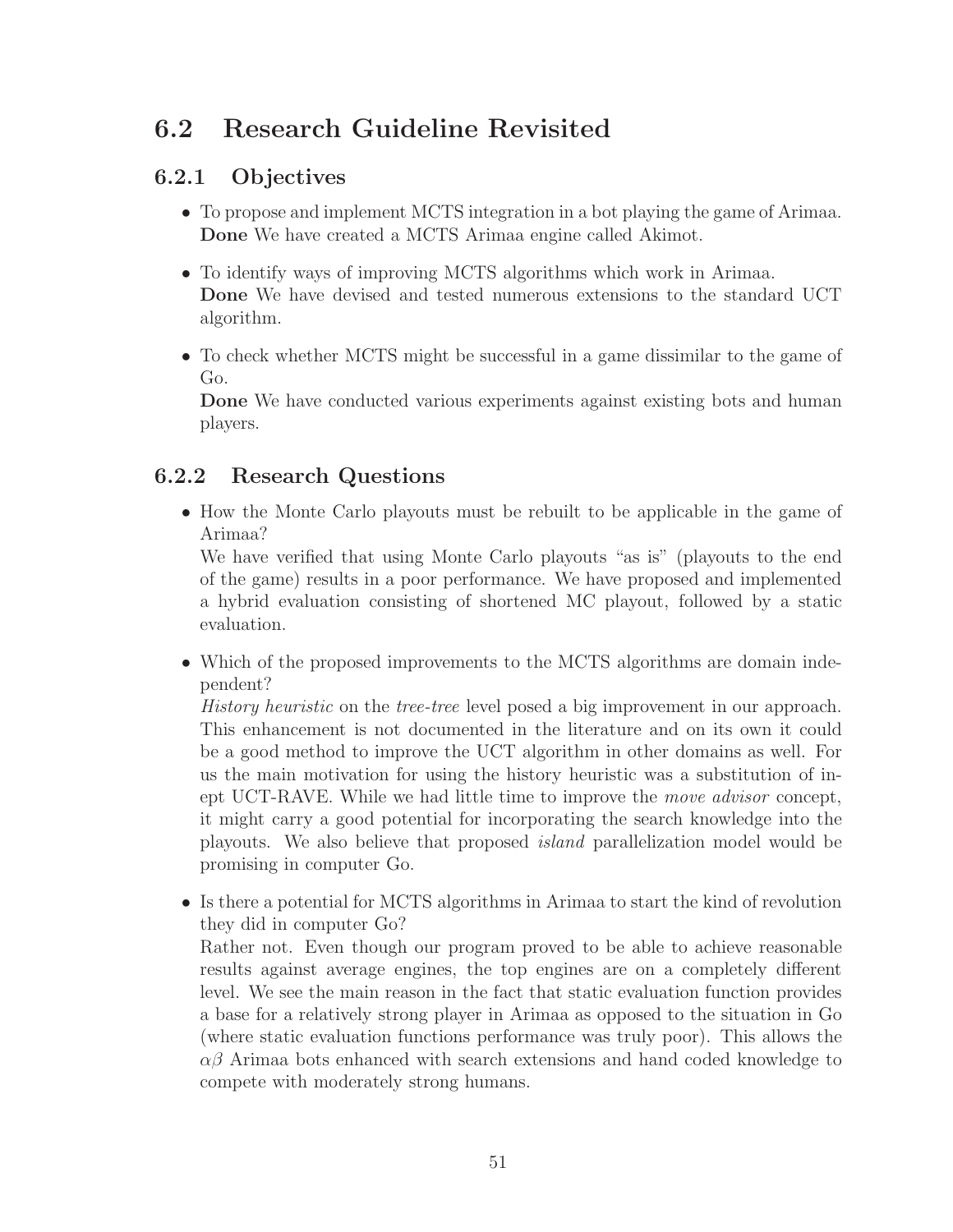## 6.2.3 Hypotheses

- Monte Carlo playouts used "as is" from the game of Go will provide a weak Arimaa player. True
- Standard improvements from computer Go will improve the MCTS Arimaa player as well.

Partially True Knowledge in playouts, progressive bias, virtual visits, children caching, etc. improved the strength of the engine. On the other hand, using standard techniques as *UCB-tuned*, *UCT-RAVE*, etc. yielded no significant improvement.

• MCTS Arimaa player might be competitive to the existing  $\alpha\beta$  searchers. **Partially True** As mentioned above Akimot is competitive to the average  $\alpha\beta$ searchers. However, the top bots are on a different level.

## 6.3 Future Work

We have decided to keep up the work on the engine and maybe participate in some future Arimaa Computer Challenge. Especially following issues deserve further attention (they are ordered according to our beliefs on their importance):

### parameter tuning

We strived rather for introducing more extensions than to spend extra time to tune the parameters for maximal performance. There are tens of constants marginally influencing the behavior of the algorithm. We believe that automatic tuning of these, in for instance evolutionary manner, might bring significant strength improvement. Moreover, for most of the experiments we have used rather short thinking times (at most 16s/move), optimal parameters setting might be different for longer thinking time.

### search extensions

We have programmed the search extensions (trap check and goal check) as reduced 4 step lookaheads. Other Arimaa engines are known to use the static check in the form of a decision tree instead. This significantly speeds up these extensions and allows them to be used for instance in the static evaluation.

### time management

Currently the time management during the game is overly simple. Engine performs search for a fixed time per move and then outputs the best move so far. From the nature of UCT way more efficient time management can be implemented. With information on move confidence "obvious" moves might be played quickly thus saving time for potentially complicated positions.

### parallel model

Even though the results of parallelization with the *island model* were rather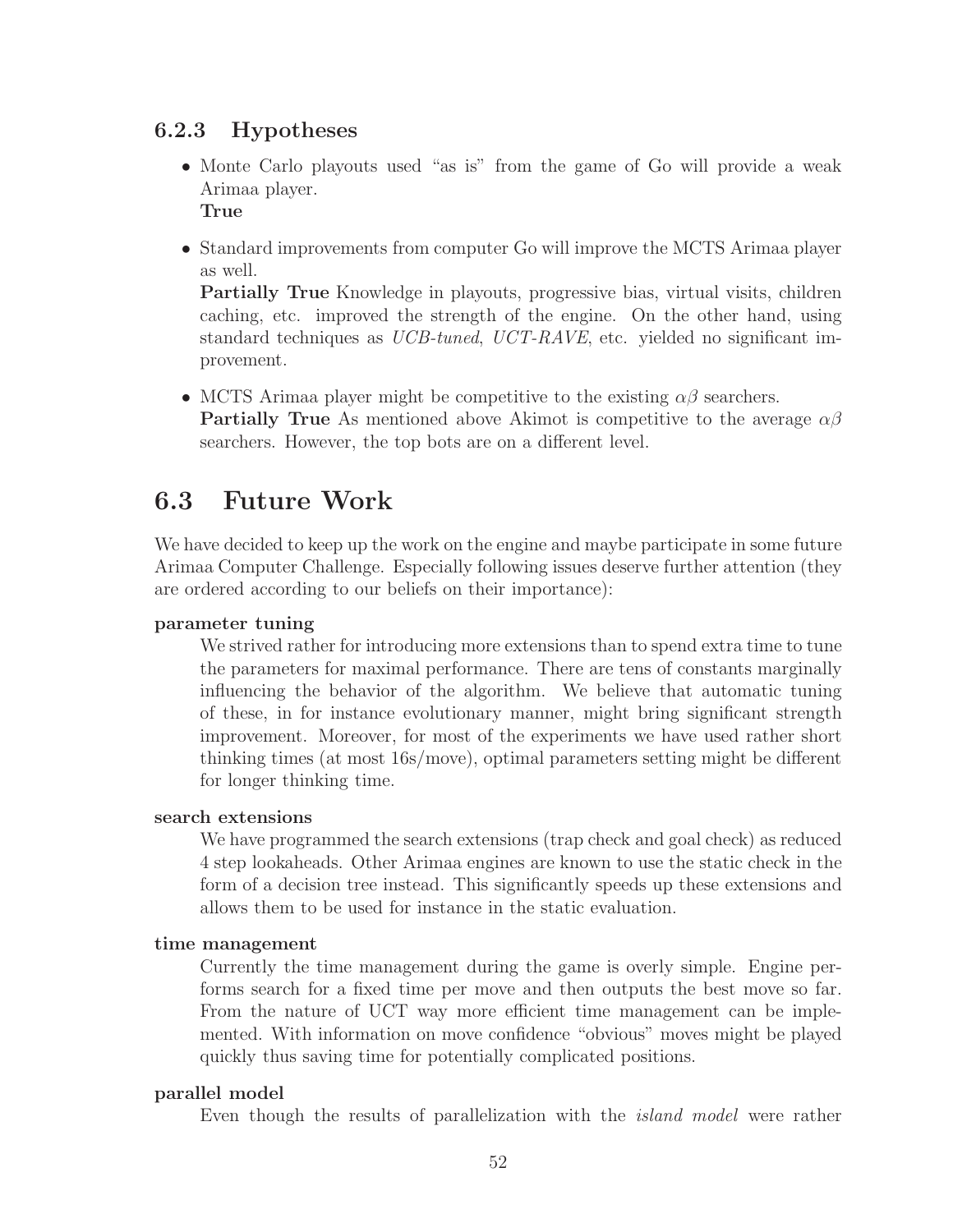mediocre, still using multiple cores is worth it. We would like to incorporate parallelization with transposition tables and use the parallel functionality in the engine. It would also be interesting to check its performance in the domain of computer Go.

#### move advisor

We believe that the framework we introduced as a *move advisor* bears further contribution to the engine's strength. Especially more precise specification of the move context is worth examining.

#### playouts

Monte Carlo playouts are a natural performance bottleneck of the MCTS engine. The playouts in Akimot are relatively light only with the basic knowledge incorporated. Applicability of additional knowledge or maybe balancing methods as introduced in [25] deserves further study.

#### initial setup

Right now single fixed initial setup is used (for both players). It would be desirable to use a small "library" of good initial setups (this might be fetched from the Arimaa Games Archive).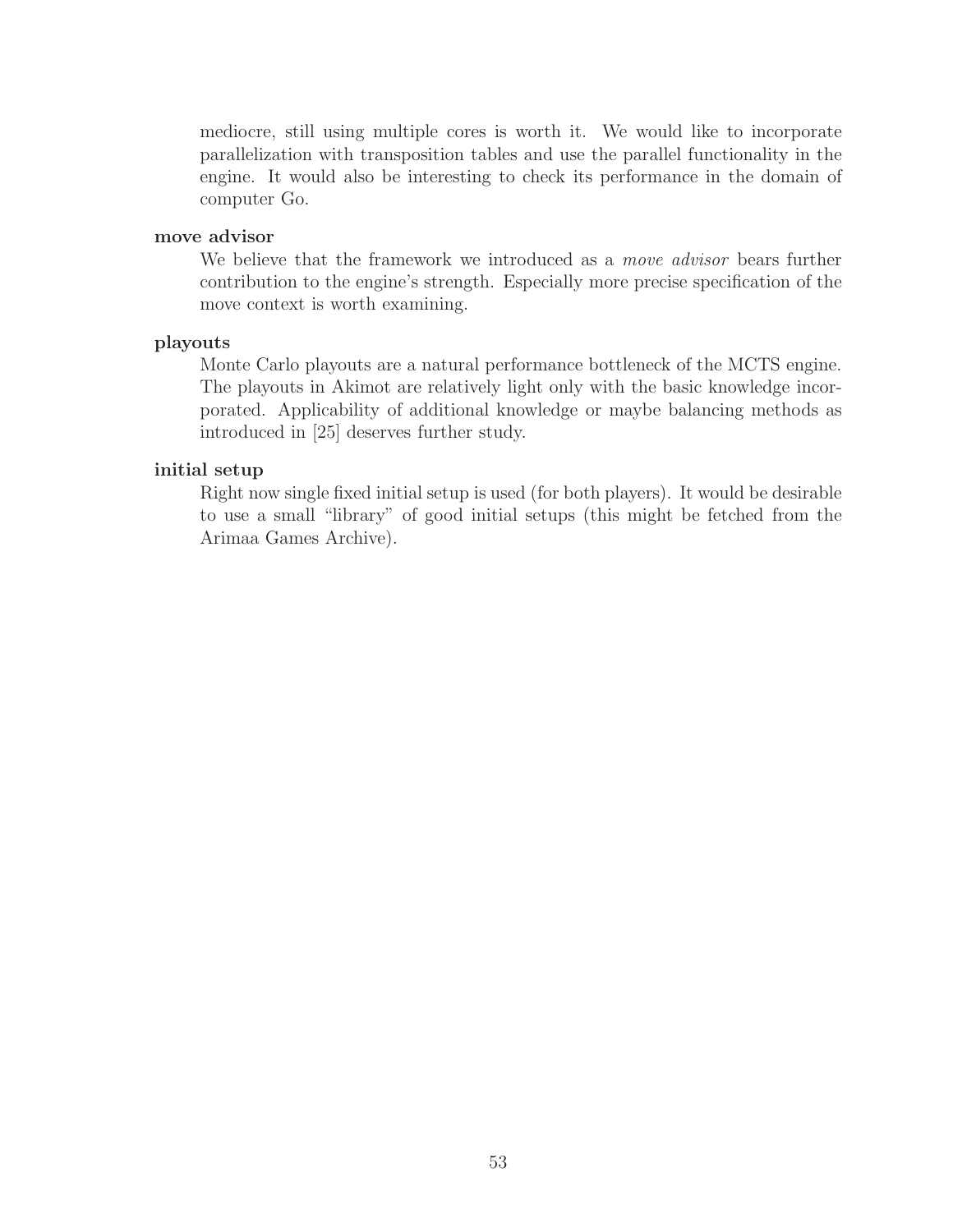## Bibliography

- [1] Kasparov deep blue match 1997. http://www.research.ibm.com/deepblue/home/html/b.shtml.
- [2] Omar Syed. Arimaa: A new game designed to be difficult for computers. *Journal of the Internation Computer Games Association*, 26(2):138–139, 2003.
- [3] Arimaa homepage. www.arimaa.com/arimaa.
- [4] Martin Mueller. Computer go. *Artificial Intelligence*, 134, 2002.
- [5] Martijn C. Schut. *Scientific Handbook for Simulation of Collective Intelligence*. 2007.
- [6] Arimaa branching factor study. http://arimaa.janzert.com/bf study/.
- [7] Introduction to arimaa strategy. http://en.wikibooks.org/wiki/Arimaa/Introduction\_to\_Strategy.
- [8] Haizhi Zhong. Building a strong arimaa-playing program. Master's thesis, University of Alberta, 2005.
- [9] David Fotland. *Building a World-Champion Arimaa Program*. Smart Games, 2004.
- [10] Bernd Brugmann. Monte carlo go. Technical report, 1993.
- [11] Guillaume M. Chaslot, Mark H. Winands, and H. Jaap Herik. Parallel montecarlo tree search. In *CG '08: Proceedings of the 6th international conference on Computers and Games*, pages 60–71, Berlin, Heidelberg, 2008. Springer-Verlag.
- [12] Peter Auer, Nicolò Cesa-Bianchi, and Paul Fischer. Finite-time analysis of the multiarmed bandit problem. *Mach. Learn.*, 47(2-3):235–256, 2002.
- [13] Levente Kocsis and Csaba Szepesvari. Bandit based monte-carlo planning. In *In: ECML-06. Number 4212 in LNCS*, pages 282–293. Springer, 2006.
- [14] Sylvain Gelly and Yizao Wang. Exploration exploitation in Go: UCT for Monte-Carlo Go, December 2006.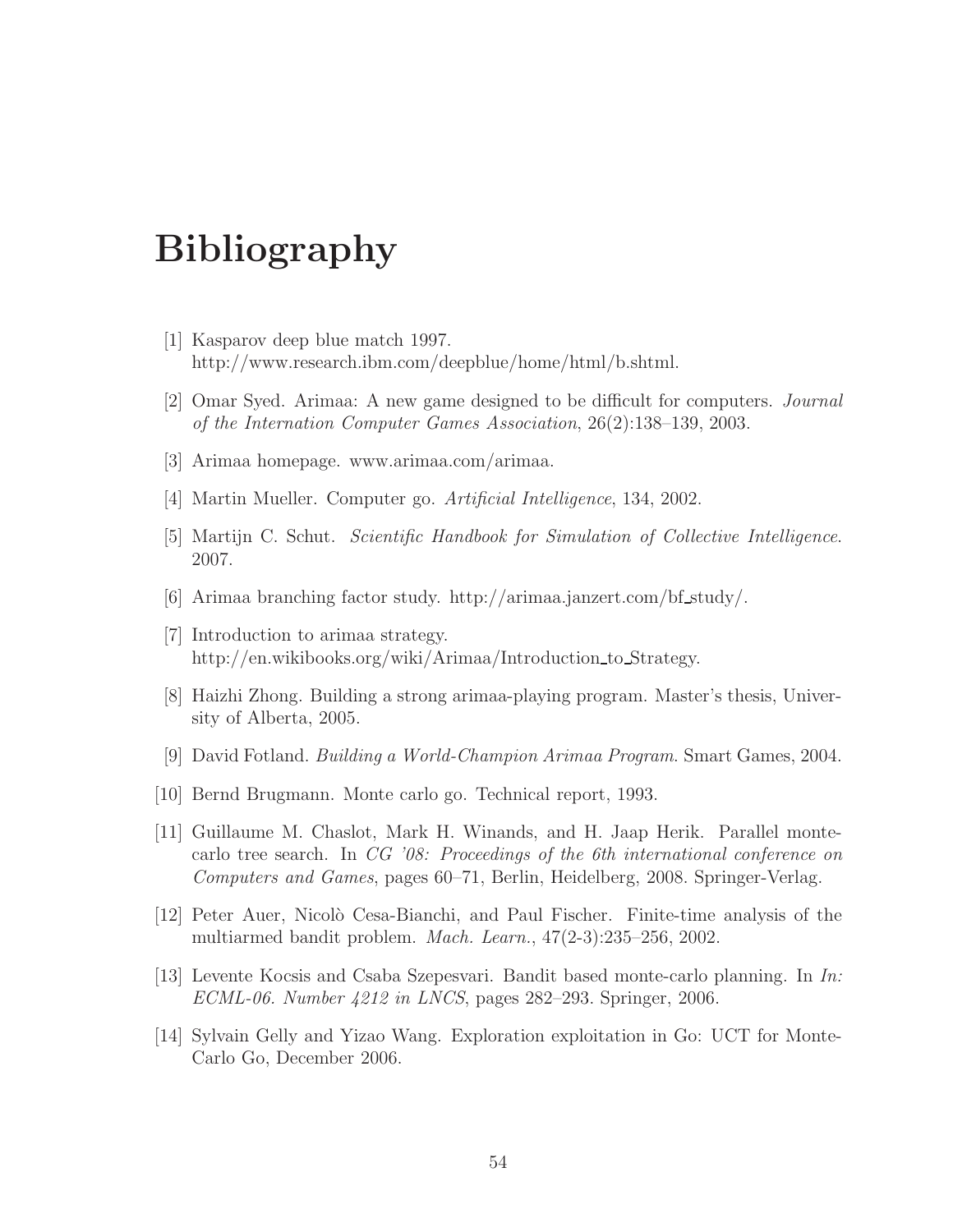- [15] Guillaume Chaslot, Mark Winands, Jaap H. van den Herik, Jos Uiterwijk, and Bruno Bouzy. Progressive strategies for Monte-Carlo tree search. In *Joint Conference on Information Sciences, Salt Lake City 2007, Heuristic Search and Computer Game Playing Session*, 2007.
- [16] Peter Drake and Steve Uurtamo. Move ordering vs heavy playouts: Where should heuristics be applied in Monte Carlo Go? In *Proceedings of the 3rd North American Game-On Conference*, 2007.
- [17] Sylvain Gelly, Yizao Wang, R´emi Munos, and Olivier Teytaud. Modification of UCT with patterns in Monte-Carlo Go. Technical Report 6062, INRIA, France, November 2006.
- [18] Sylvain Gelly and David Silver. Combining online and offline knowledge in uct. In *ICML '07: Proceedings of the 24th international conference on Machine learning*, pages 273–280, New York, NY, USA, 2007. ACM.
- [19] R´emi Coulom. Computing Elo ratings of move patterns in the game of Go. *ICGA Journal*, 30(4):198–208, December 2007.
- [20] Jonathan Schaeffer. The history heuristic and alpha-beta search enhancements in practice. *IEEE Trans. Pattern Anal. Mach. Intell.*, 11(11):1203–1212, 1989.
- [21] Peter Drake. Heuristics in monte carlo go. In *In Proceedings of the 2007 International Conference on Artificial Intelligence, CSREA*. Press, 2007.
- [22] Bruno Bouzy. History and territory heuristics for monte-carlo go. *New Mathematics and Natural Computation*, 2(2):1–8, 2006.
- [23] Humans no match for go bot overlords. http://www.wired.com/wiredscience/2009/03/gobrain.
- [24] Humans computers go challenge. http://www.computer-go.info/h-c/index.html.
- [25] David Silver and Gerald Tesauro. Monte-carlo simulation balancing. 2009.
- [26] Stefano Carlini. Arimaa: From rules to bitboard analysis. Technical report, December 2008.
- [27] Albert L. Zobrist. A new hashing method with applications for game playing. *ICGA Journal*, 13(2):69–73, 1990.
- [28] James H. Brodeur Benjamin E. Childs and Levente Kocsis. Transpositions and move groups in monte carlo tree search. 2008.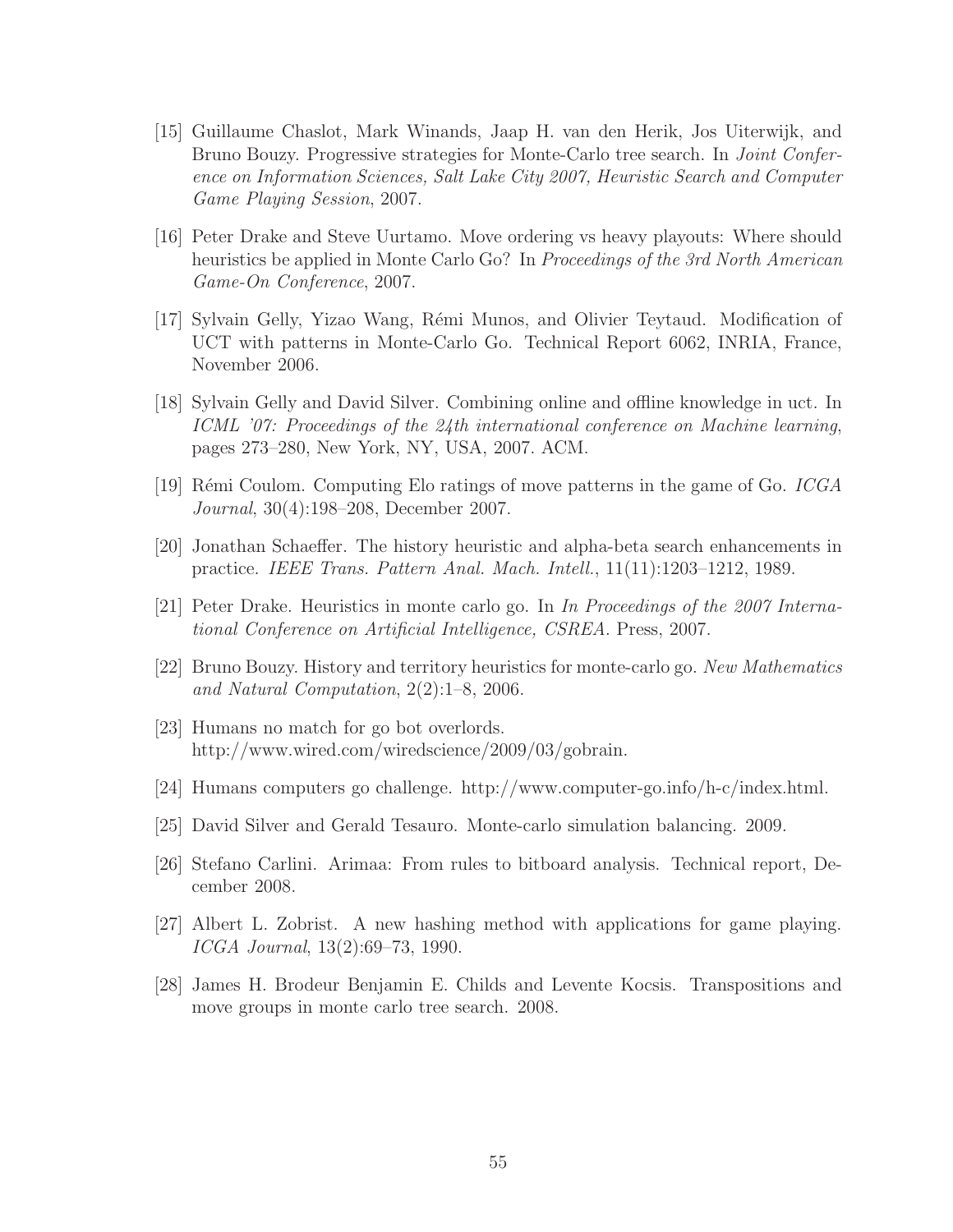# Appendix A User manual

## A.1 About

Akimot is an engine for the game of Arimaa. The very core function of the program is to take a valid Arimaa position and produce a suggested move. The program is command line oriented, highly configurable and supporting communication in both traditional *getMove interface* and relatively new *Arimaa Engine Interface*. There are several support applications delivered together with the program. The whole project is distributed under the GNU GPL license.

## A.2 Background

The program is written in C++ programming language. The target platform are the *Linux* systems. Building the program at *Windows* machines hasn't been tested. For development we used the *Vim* integrated development environment together with *Scons* software build system. As a source version control tool we used the *Git* software. As a unit testing module we used the *cpptest* library. We used *gdb* for debugging and *gprof* for profiling. Moreover we programmed several external testing tools. For instance to verify that our search extension for finding goal works properly we harvested all the positions where rabbit can score a goal from all the games ever played online. And through *AEI* we tested the ability of our program to find the goal moves in these positions ( $>$  50000).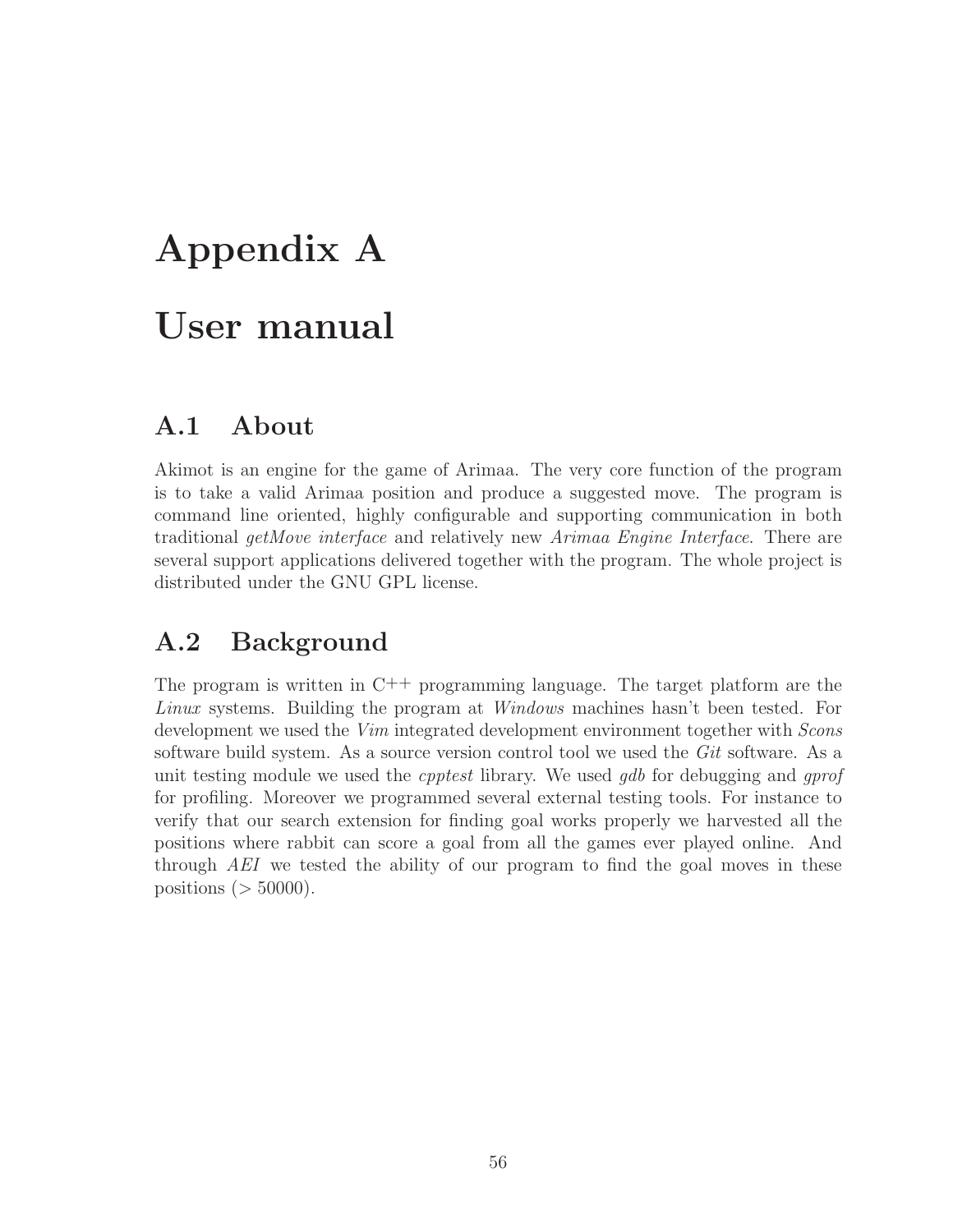## A.3 Installation

Project is distributed as a snapshot of the development version. This snapshot is included on the attached CD. The rough organization of the project is following:

#### akimot

source files - *\*.h*, *\*.cpp a* - shortcut for akimot -e -a init *AUTHORS* - authors information *COPYING* - license information *default.cfg* - an example akimot's configuration file doc - Doxygen generated reference documentation *Doxy* - configuration file for documentation generator *init* - file with initial commands for the AEI session with the program *INSTALL* - installation and compilation instructions other - Support software aei - Arimaa Engine Interface source codes match - Match environment with example bots ats - Arimaa Test Suite code and tests tagui - Development GUI rabbits - Large scale goal check unit aga - Tools for downloading and filtering the games from online archive *paths.py* - small support file with paths definition *s* - shortcut for scons opt=1 *SConstruct* - configuration file for the build process *TODO* - programming issues TODO list

There are no precompiled binaries therefore the program itself must be built from the source codes. Recommended way for building the binary is to use a *Scons* tool. There is a prepared *SConstruct* configuration file for this job. Following commands might be used :

scons development build

scons opt=1 optimized build (recommended for standard use) scons prof=1 build including profiling information scons dbg=1 build for debugging purpose scons -c clean the build (removes object files and binary)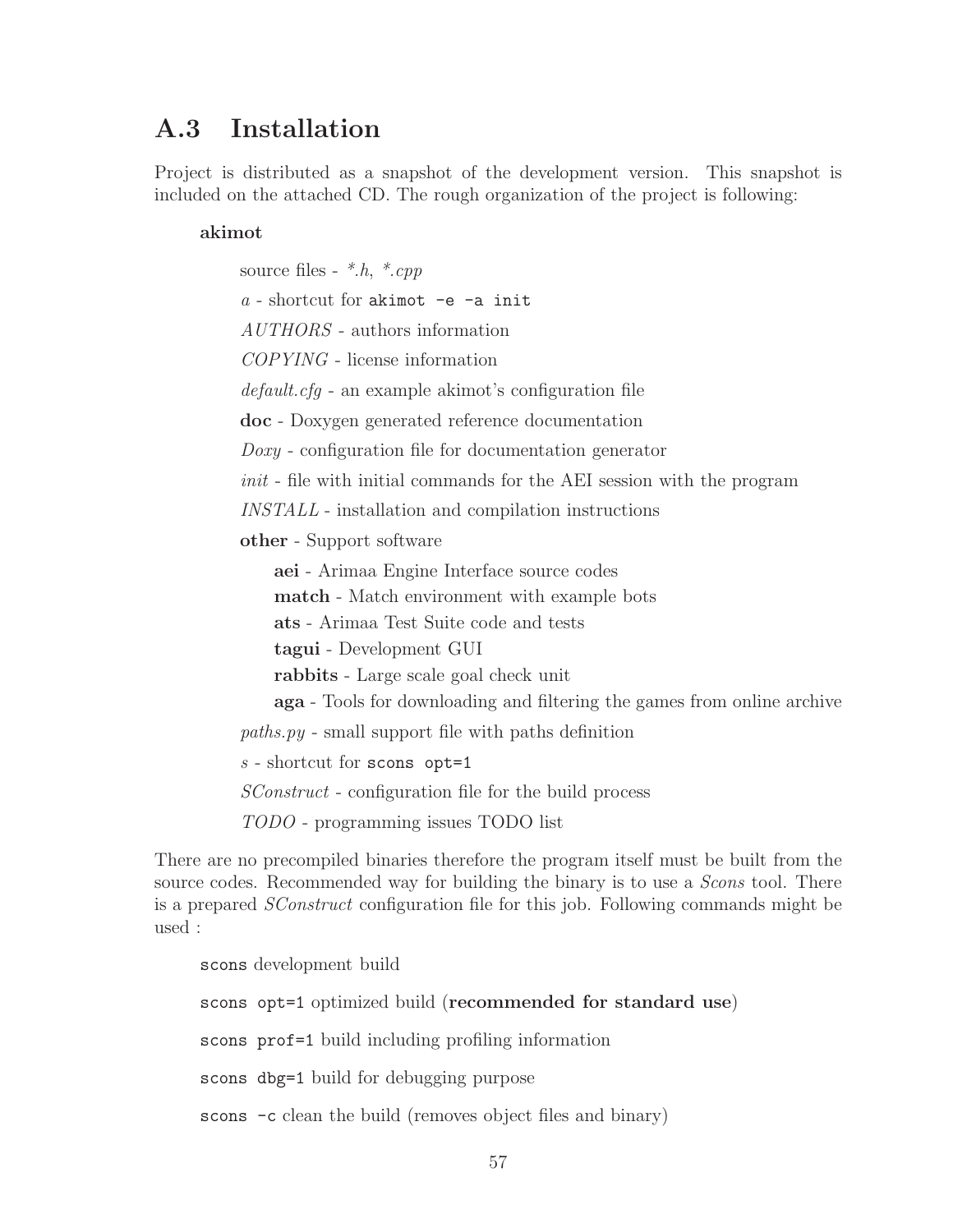scons cfg=1 copies configuration file *default.cfg* to predefined places (e.g. *match* dir, *ats* dir, etc.)

The built program should get automatically installed to the proper destinations in subsequent directories (e.g. match/bot akimot, ats/bot akimot, etc.). You can force the installation as well - for instance to force installation of optimized source to match/bot\_akimot just issue scons opt=1 match.

## A.4 Options and Configuration

Command line options are used to customize the general behavior (mode the program is in, communication protocol to use, etc.). The syntax for running the program is: akimot [options] [position file [game record file]]. The files listed after options are part of prescribed communication via the *getMove interface*. The options are following:

-h prints small help

- -b runs benchmarks
- -e uses extended AEI command set
- -a file uses given file to init the AEI session

 $-g$  runs in getMove mode (position file and/or game record file must be supplied then)

-c file uses given file as a configuration file

Configuration file is used to modify the properties of the search engine. The default configuration file named default.cfg is present in the project's root. This configuration file is used by the program if not specified otherwise in command line options. Moreover, it contains the "best" configuration used for scalability tests and games in the gameroom. Every item in the file is documented and should be easy to understand. Various issues might be influenced in the configuration file, for instance:

- details of the algorithm (time settings, exploration coefficient in UCT, mature level, length of the playouts, etc.)
- various (on/off) extensions (transposition tables, knowledge bias in playouts, search extensions, etc.)
- parallelism degree (number of threads to use)
- weights of the evaluation method (e.g. what are particular pieces worth, how are traps evaluated, what is camel hostage penalty etc.)
- weights of the step evaluation

Little effort was invested to make the program's input processing "dummy proof".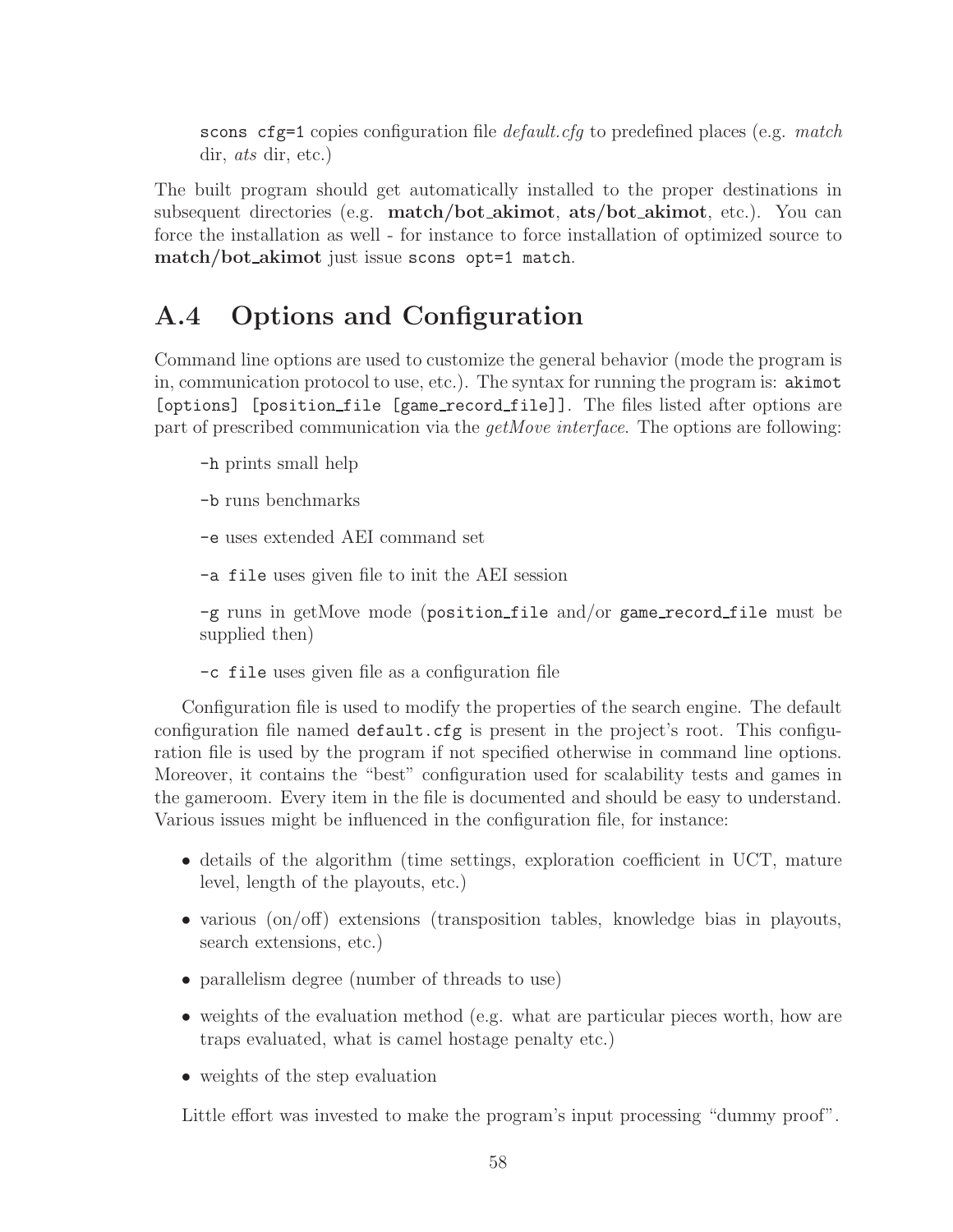## A.5 Session

Program supports two distinct ways of interaction:

### getMove mode

So far, this communication protocol has been recognized as an official protocol for computer challenge Arimaa championships. Program takes three files with *game position*, *game record* and *game state* and outputs a move to be made. For a long time this was an only way how to connect a bot to the online gameroom. In Akimot this mode must be explicitly toggled with  $-g$  option, moreover not all three files must be present (actually information from *game state* file are not used by Akimot at all). Example sessions: load from the position tomik@linda ~/src/akimot \$./akimot -g data/captures/02.ari Ed2n Ed3n Ed4n Ed5n load from the record tomik@linda ~/src/akimot \$./akimot -g data/captures/02.are Ed2n Ed3n Ed4n Ed5n

load from the record (preferred over the position) tomik@linda ~/src/akimot \$ ./akimot -g data/captures/02.ari data/captures/02.are Ed2n Ed3n Ed4n Ed5n

### AEI mode

Akimot implements the textual AEI protocol as described below. This is a preferred way of communication with the program. We also used this model for a connection to the gameroom. Example session<sup>1</sup>:

```
tomik@linda ~/src/akimot $ ./akimot -e
#start the initial opening phase (a handshake)
<aei
>id name akimot
>id author Tomas Kozelek
>id version 0.1
>aeiok
#handskake was performed successfully now ping the engine
<isready
>readyok
#start the new game
<newgame
#set the time for move per sec to 5
<setoption name tcmove value 5
<setpositionfile data/captures/02.ari
```
<sup>&</sup>lt;sup>1</sup>symbol  $\lt$  and  $\gt$  are used only here to emphasize the direction of communication,  $\#$  marks a comment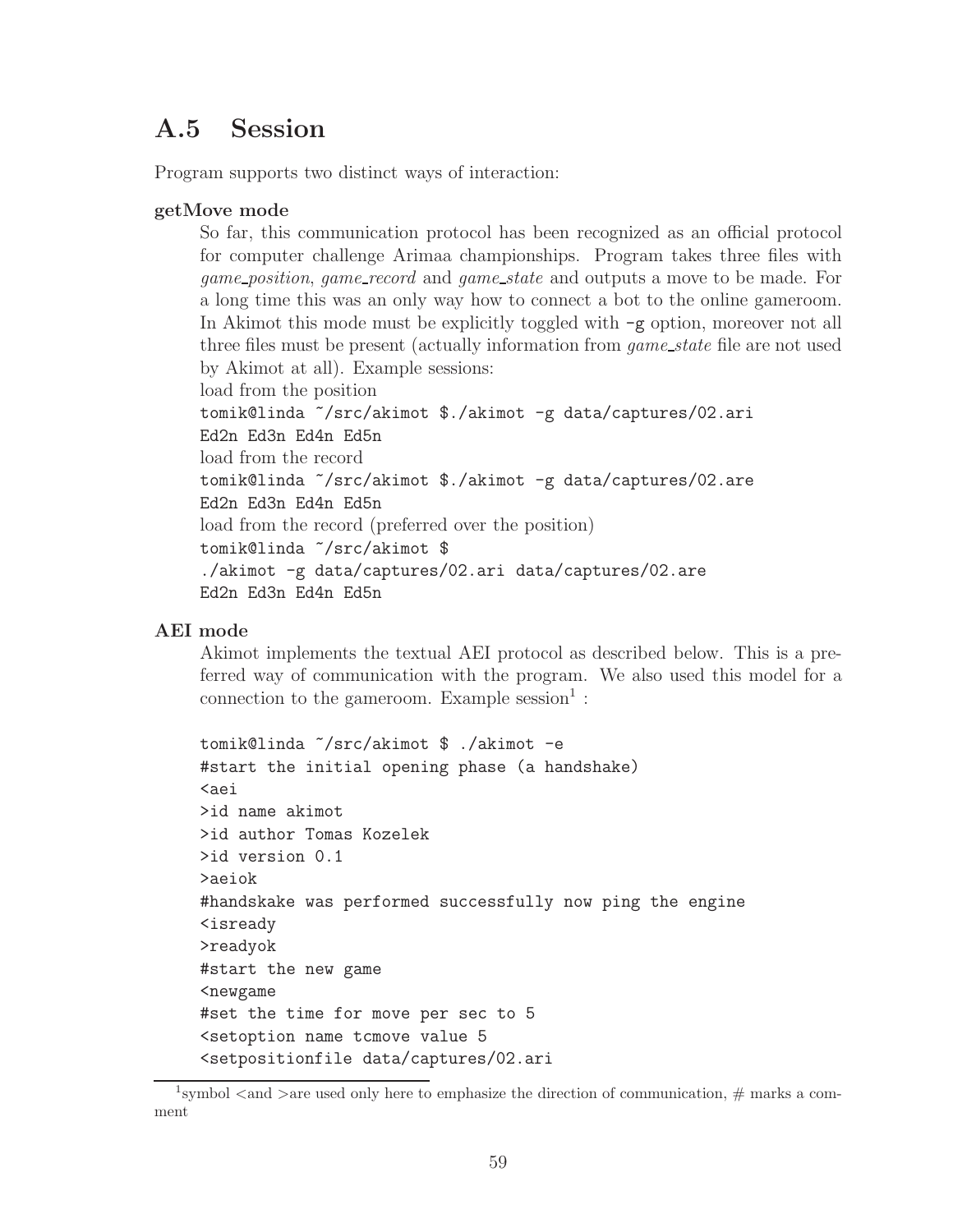```
\zetago
>log Debug: Search finished. Suggested move: Ed2n Ed3n Ed4n Ed5n
>info stat UCT:
>info stat 355069 playouts
>info stat 4.90003 seconds
>info stat 72462 playouts per second
>info stat 449253 nodes in the tree
>info stat 23326 nodes expanded
>info stat 77962 nodes pruned
>info stat 6.76431 average descends in playout
>info stat best move: Ed2n Ed3n Ed4n Ed5n
>info stat best move visits: 113535
>info stat win condidence: 0.436083
>info time 4.90004
>info winratio 0.436083
>bestmove Ed2n Ed3n Ed4n Ed5n
>log Info: over
<quit
>log Info: bye
```
Akimot allows to init the *AEI* session with user defined commands. Commands are written to the init file and given to the program on the command line. Only the beginning of the session (e.g. aeiinit, newgame command, etc.) or the whole session as well might be issued. In the case of whole session being performed from the init file some commands from AEI extended set must be used(i.e. gonothread instead of go otherwise following commands are sent to the engine too early). Example init file called *init* with comments ( $\alpha$ kimot  $-e$  - $\alpha$  init runs the engine with this init file in extended AEI mode):

```
aei
newgame
setoption name tcmove value 6
setpositionfile data/captures/06.ari
gonothread
#view the board and the resulting tree
boarddump
treedump
#make the move proposed by the previous (recent) search
makemoverec
#start new search(now from the other player's view)
gonothread
quit
```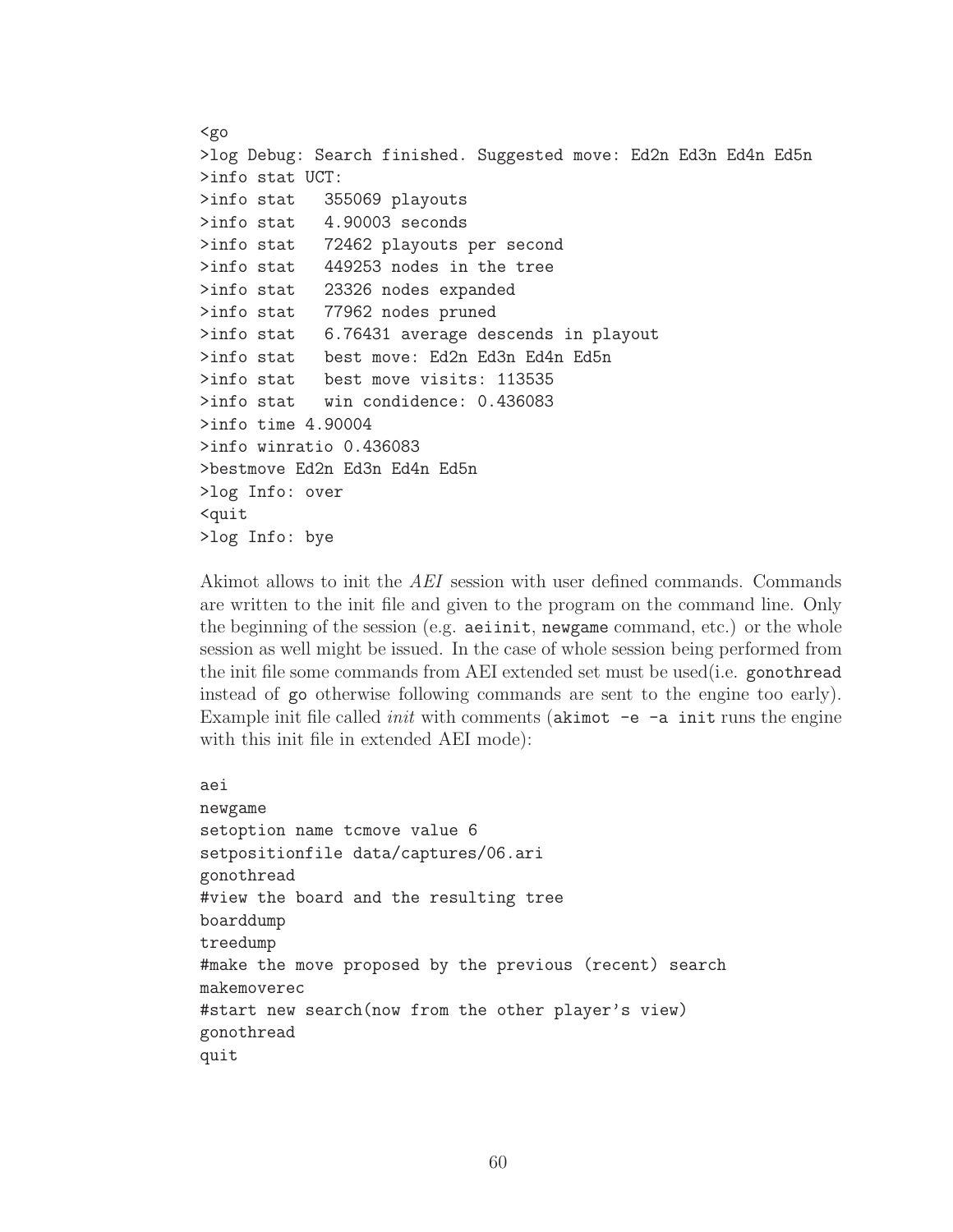## A.5.1 Position formats

Current position might be communicated to program in several ways. All formats are accompanied with representation of example position (see Figure A.1) in given format.



Figure A.1: Example position.

#### standard position format

This format is used for *game position* file in getMove mode as well as in combination with setpositionfile command in AEI mode. Token 8b means this is position in the 8th move with black(silver) to play.

```
8b
```

| +------------       |          |  |  |  |  |
|---------------------|----------|--|--|--|--|
| 8   r r r r         |          |  |  |  |  |
| 7   . r c c . h     |          |  |  |  |  |
| 6   h. xr. xd.      |          |  |  |  |  |
| 5   r               |          |  |  |  |  |
| 4   d . r e         |          |  |  |  |  |
| 3  .D x E M x D .   |          |  |  |  |  |
| 2   H . C m . C . H |          |  |  |  |  |
| 1   R R R R R R R R |          |  |  |  |  |
| -+-------------     |          |  |  |  |  |
|                     | abcdefgh |  |  |  |  |

#### compact position format

Position is given by the side to move  $(w/b)$  followed by a string embraced in '[' ']' and consisting of the piece letter or a space for each of the 64 squares. This format is used only in AEI mode (in combination with setposition command). Information on move number is not included.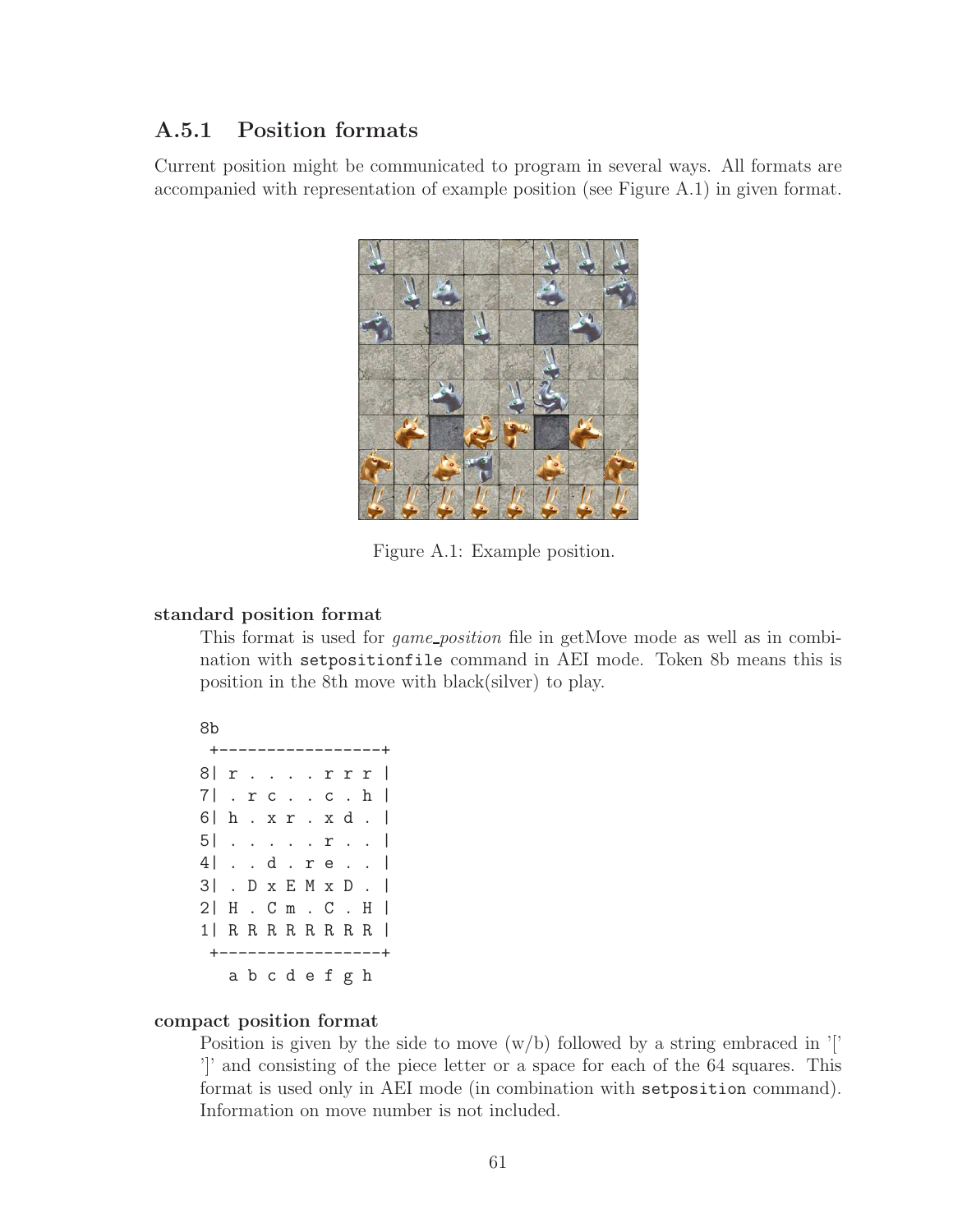b[r rrr rc c hh r d r d re D EM D H Cm C HRRRRRRRRR]

#### game record format

This is an official system of recording the single game of Arimaa. Game recorded in this format might be passed to Akimot in getMove mode as a *game record* file.

1w Ra1 Rb1 Rc1 Rd1 Re1 Rf1 Rg1 Rh1 Ha2 Db2 Cc2 Md2 Ee2 Cf2 Dg2 Hh2 1b ra8 rb8 rc8 rd8 re8 rf8 rg8 rh8 ha7 db7 cc7 ed7 me7 cf7 dg7 hh7 2w Ee2n Ee3n Ee4n Ee5n 2b ed7s ed6s ed5s rd8s 3w Ee6w me7s Db2n Dg2n 3b rc8e re8s dg7s ed4e 4w me6s Ed6e Ee6w re7s 4b db7s ee4e rb8s rd7e 5w re6e Ed6e me5w Ee6s 5b rd8s rd7s re7s rf6s 6w md5s Ee5w md4s Ed5s 6b db6e dc6s re6s dc5s 7w Ed4e dc4e Ee4s dd4e 7b ha7s de4w re5s dd4w 8w Md2e md3s Ee3w Me2n 8b

## A.6 Arimaa Engine Interface

Arimaa Engine Interface is an interface allowing engine to connect to gameroom or other applications. *AEI* is written in Python and was contributed to the Arimaa community by Brian Haskin. AEI defines a textual protocol based on  $UCI<sup>2</sup>$  for communication with the Arimaa engine. AEI is meant to replace older *bot interface* for connecting to the online gameroom. While AEI is not yet a widely adopted communication protocol in the Arimaa programming community, it gains popularity pretty quickly. We used AEI as a primary communication protocol with Akimot and as the only mean of connecting the engine to the gameroom. Moreover we use AEI as a module in related Python applications we wrote during the development process, namely : Arimaa Test Suite, Arimaa Development GUI, Rabbit Goal Tester.

We have implemented most of the commands defined by AEI and even added some more (we call these an *extended AEI set* - for these to be recognized, engine must be started with -e option). The full specification of AEI protocol is given in *aei-protocol.txt* in other/aei directory. The following list is based on this specification and represents a list of commands supported in Akimot. Commands from extended AEI set are marked with \*.

<sup>2</sup>Universal Chess Interface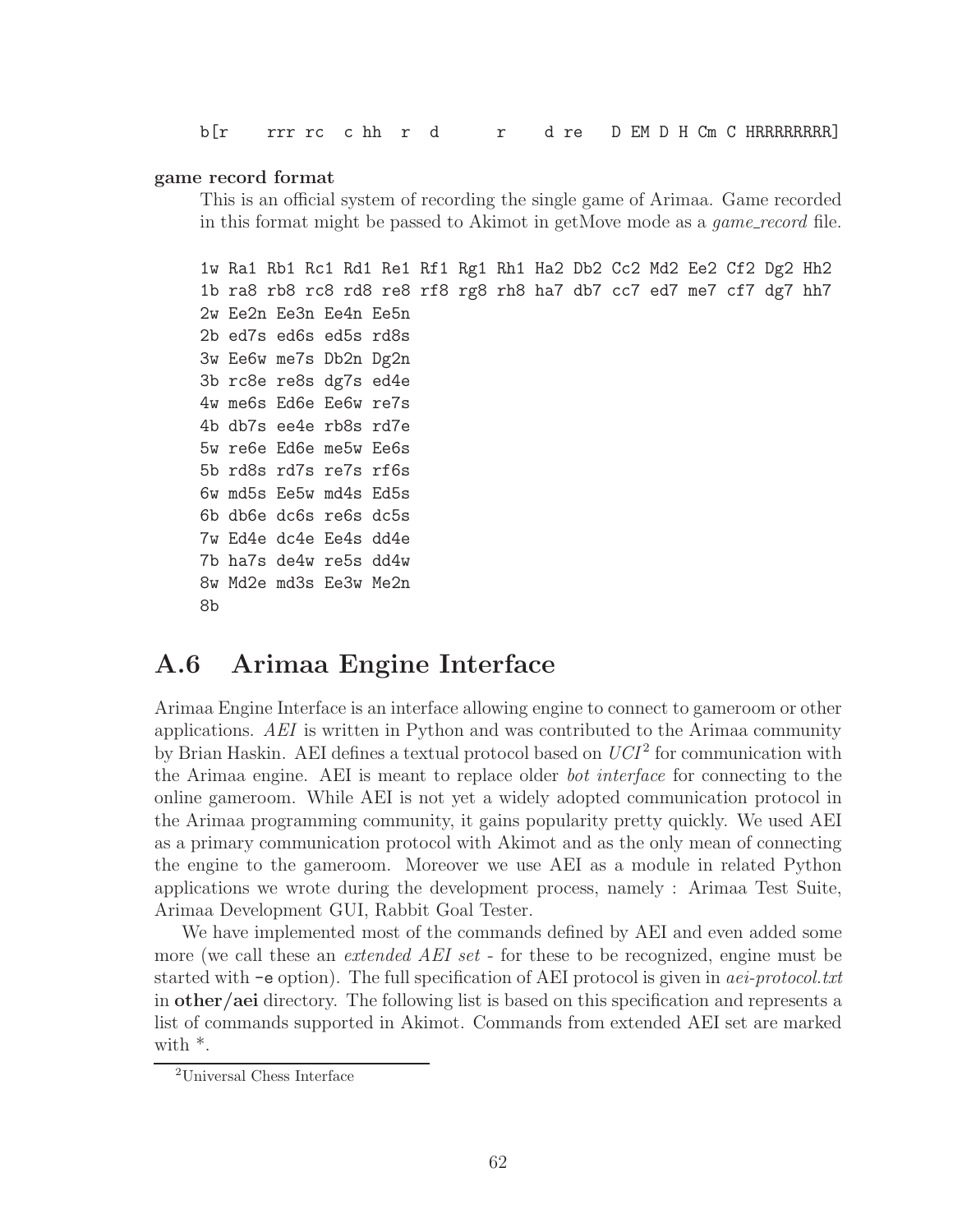#### Controller to Engine Messages

- aei First message sent to begin the opening phase. Waits for id messages and an aeiok message back from the engine to end the opening phase.
- isready Pings engine. Engine responds with readyok.
- newgame Signals the start of a new game.
- setposition <position> Sets the current position from the string in compact position format (see §A.5.1).
- setpositionfile\* <filename> Gives the path to a file with a position in standard position format.
- setoption name  $\langle id \rangle$  [value  $\langle x \rangle$ ] Set further options. Supported options are: tcmove - The per move time for the game.

Other options (see full specification) are parsed and recognized, however they currently have no effect on the program behavior.

- makemove  $\leq$  move > Makes a move. Stops any current search in progress.
- makemoverec\* Makes a move that was found as a bestmove in the last search.
- go [infinite] Performs search according to its time management and responds with the best move found. Further option infinite specifies to search until the stop command is received.
- gonothread\* Analogical to go command. An engine is supposed to search in the current thread (usually current thread is used for performing the AEI communication, while search runs separately). This is useful in batch AEI scripts where commands are given sequentially in advance.
- boarddump\* Prints the current board.
- treedump\* Prints the search tree from the last search.
- eval\* Evaluates current position.
- goalcheck\* Performs goalcheck on current position.
- trapcheck\* Performs a check whether some pieces can be trapped in current position.
- stop Stops the current search. The engine responds with the bestmove found.
- quit Exits the session.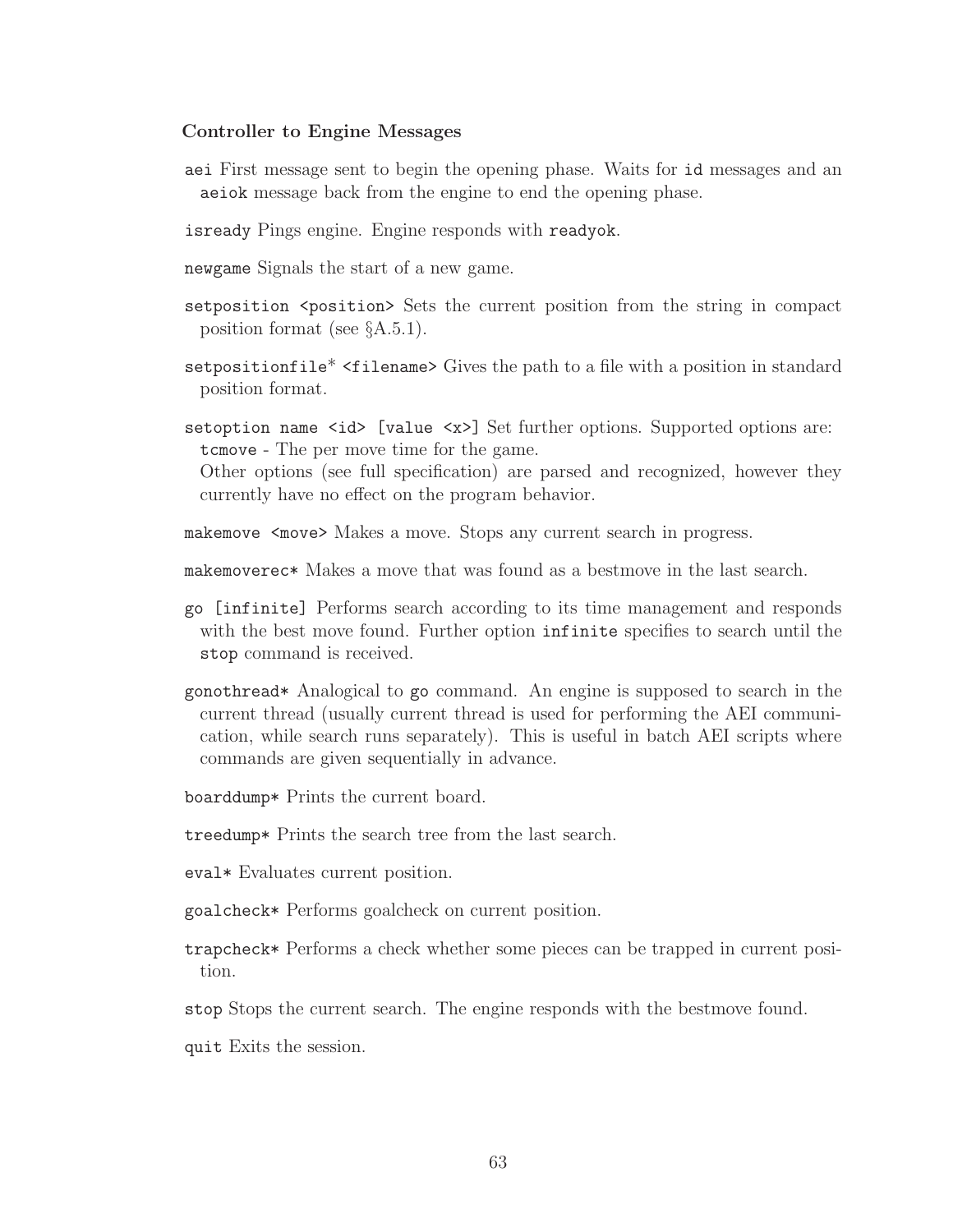#### Engine to Controller Messages

- id <type> <value> Sends identification during the opening phase of the session. Sends information on following identifiers name, author, version
- aeiok Ends opening phase and starts the main phase of the session.
- readyok Answer to isready message after all previous messages from the controller have been processed.
- bestmove <move> Best move found in search
- info <type> <value> Information about the current search. Akimot issues info messages of following types (all bound to previous search):

time How long it took to perform the search.

winratio Expected winratio of the suggested bestmove.

stat Various statistics from the previous search. These include information on number of playouts, playouts per second, number of nodes in the tree (all, expanded, pruned), average descend depth, etc.

goalcheck Information on performed goalcheck.

trapcheck Information on performed trapcheck.

log <string> Logging information. Log messages start with *Error:*, *Warning:* or *Debug:* to indicate special handling by the controller.

## A.7 Arimaa Test Suite

Arimaa Test Suite is a small Python application for testing the strength of an Arimaa engine on predefined Arimaa positions representing particular tactical or strategic maneuvers. This tool can be viewed as a sort of unit test for algorithmic side of the program. The main motivation for creating this framework was a need for quick testing whether algorithmic changes hurt or improve the performance of the program. Even though its accuracy is questionable it proved to be a useful tool to quickly identify clearly bad extensions.

The framework has a given format for defining tests. Every test carries : single Arimaa position, a comment on position, multiple tags and test how well are the criteria fulfilled. Currently implemented criteria are: score goal, prevent opponent's goal and piece position criteria which is basically an *AND-OR* description of position changes with weights. This description (*after piece position* field) is a collection of *blocks* separated by "|" character. Every block consists of *atoms* separated by whitespace and optional weight indication in the end of the block definition separated by ":" character. Atoms express certain assumptions about position of pieces after the move. If the assumption is correct after the particular move we say that atom is *satisfied*. Atom can be of one of the following types: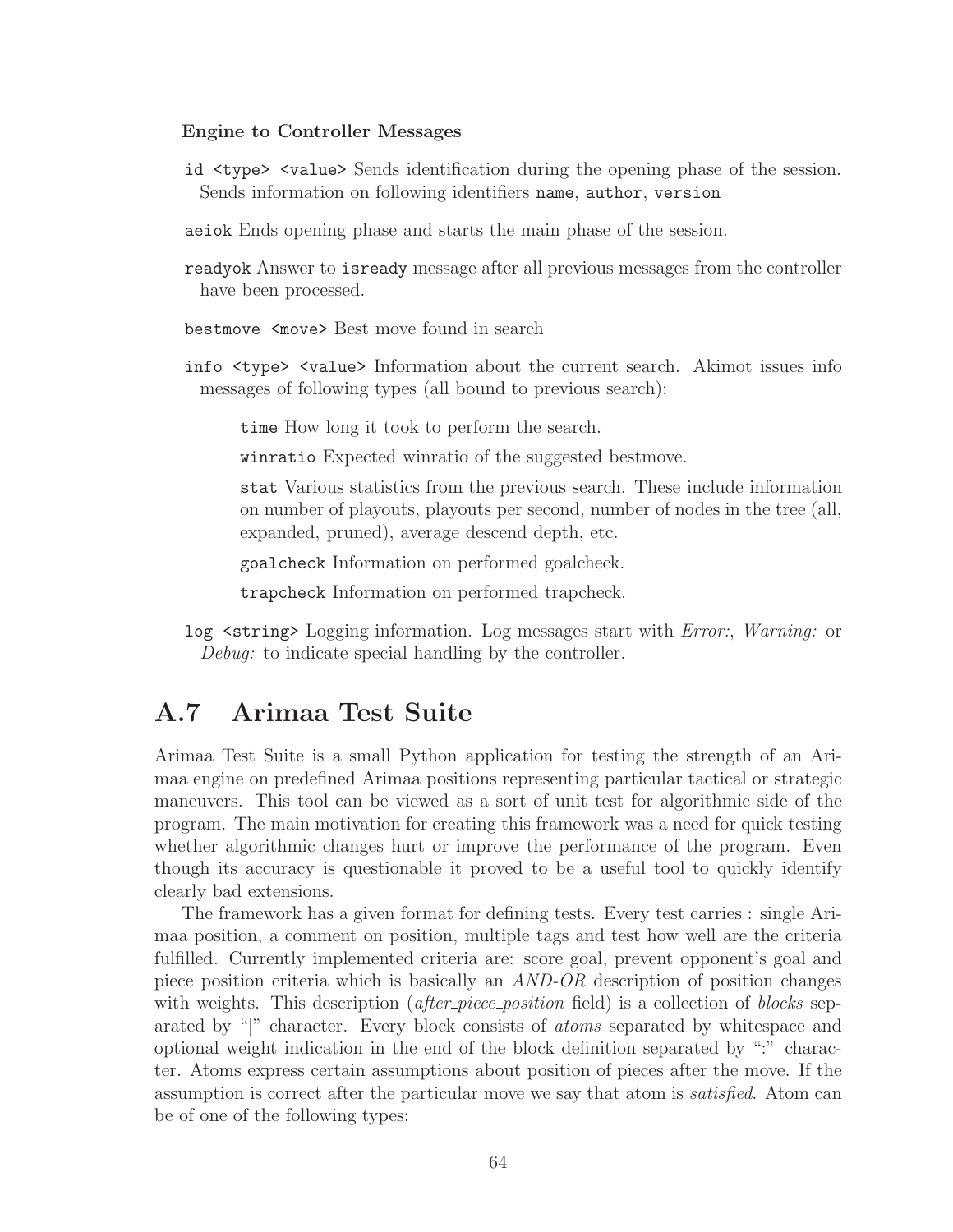- An indication of position e.g. Eb3, this atom is satisfied if after the move there will be gold elephant at b3
- a negation of position indication e.g. ! ce2, this atom is satisfied if after the move there is not a silver cat at e2.
- An indication of trapping e.g. Hf6x, this atom is satisfied if during the move the gold horse is trapped at f6.

A block is *satisfied* if all of its atoms are satisfied. If a block is satisfied it is *evaluated* with its weight (or 1.0 if there is no explicit weight given) otherwise it is evaluated with 0. Weights are meant to provide broader evaluation for possible moves than just passes/fail. The result of the test is the maximum from evaluations of its blocks. Example ATS test file (corresponding to position depicted in Figure A.2):

comment = Elephant blockade at f7. position = 12b +-----------------+ 8| r r r r . c r . | 7| h . c m r E h r | 6| . d X . . X d . | 5| . . . . . r . . | 4| . . . . . . . . | 3| . H C e . X D . | 2| . D . M . C . H | 1| R R R R R R R R | +-----------------+ a b c d e f g h tags = elephant, blockade [criteria] condition = piece\_position after\_piece\_position = re8 re7 cd7 me6 | re8 re7 md7 ce6 : 0.8 | re8 re7 md7 de6 : 0.85 | re8 cd7 me7 re6 : 0.7

[settings]

When started (python ats.py), *ATS* reads from its configuration file (default is *ats.cfg*) information on: time per test, tests to use, how often repeat every test, engine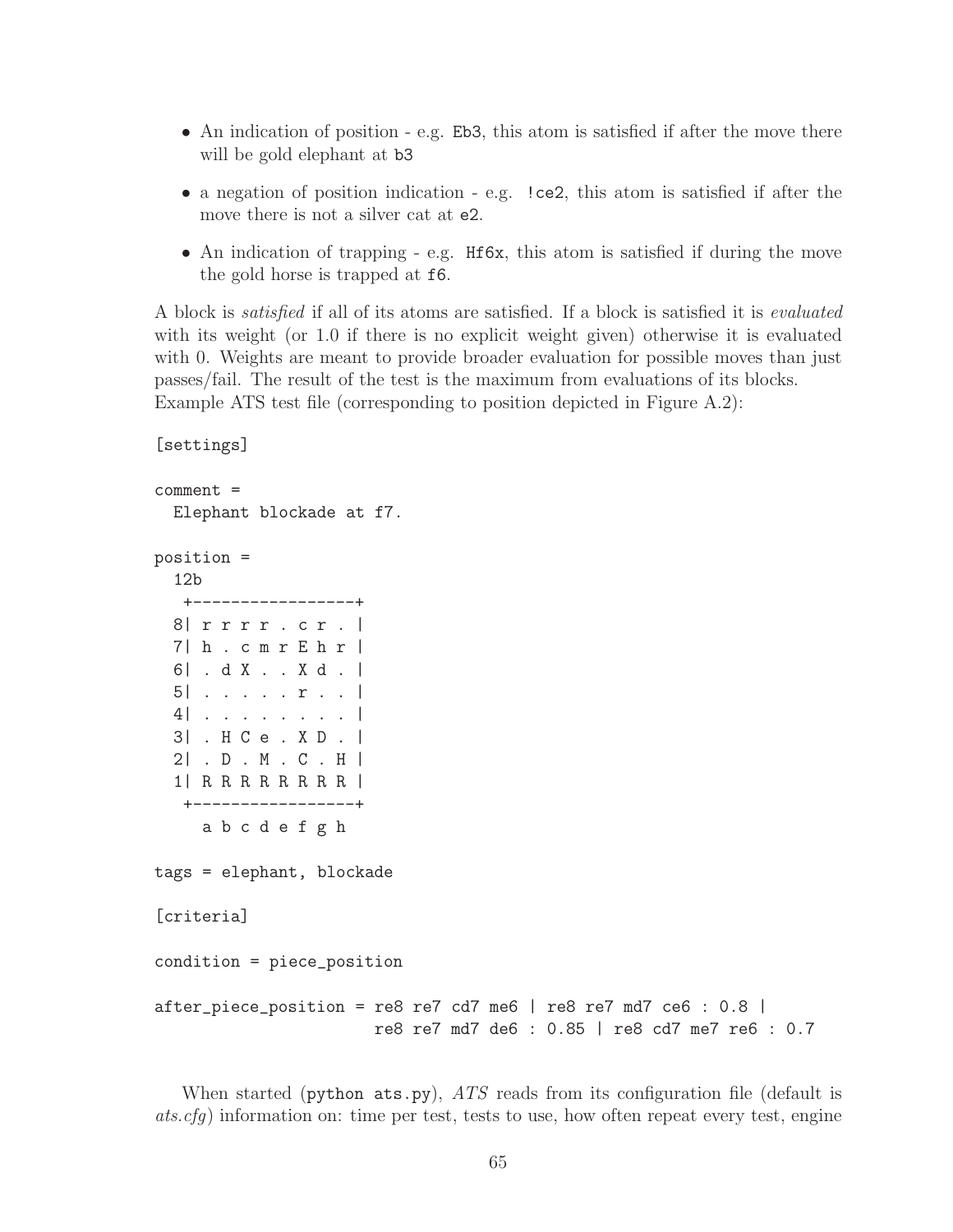

Figure A.2: ATS example position.

to connect, where to log. The engine is connected through AEI and selected tests are sequentially presented to it. This is accompanied with logging information. In the end, statistics on performance are given to the user. For more examples please see tests in akimot/other/ats/tests directory.

Example configuration file:

```
[global]
engine = akimot/akimot -c akimot/akimot.cfgtests = 15time_per_test = 5
cycles = 1
```
## A.8 Gameroom

There is an online gameroom (created by Omar Syed) accessible to both human players and bots at *http://arimaa.com/arimaa/gameroom/*. Akimot engine uses AEI to connect to the gameroom. A bot's account must be created online in the gameroom first. Such a bot is then identified by its name and password for connection to the gameroom. There is a script called *gameroom.py* in **other/aei** directory for connecting the bot to the gameroom. Attributes of a session (bot's name, password for connection, engine to use, number of games to play, time settings, etc.) are specified in the configuration file called *gameroom.cfg* in the same directory.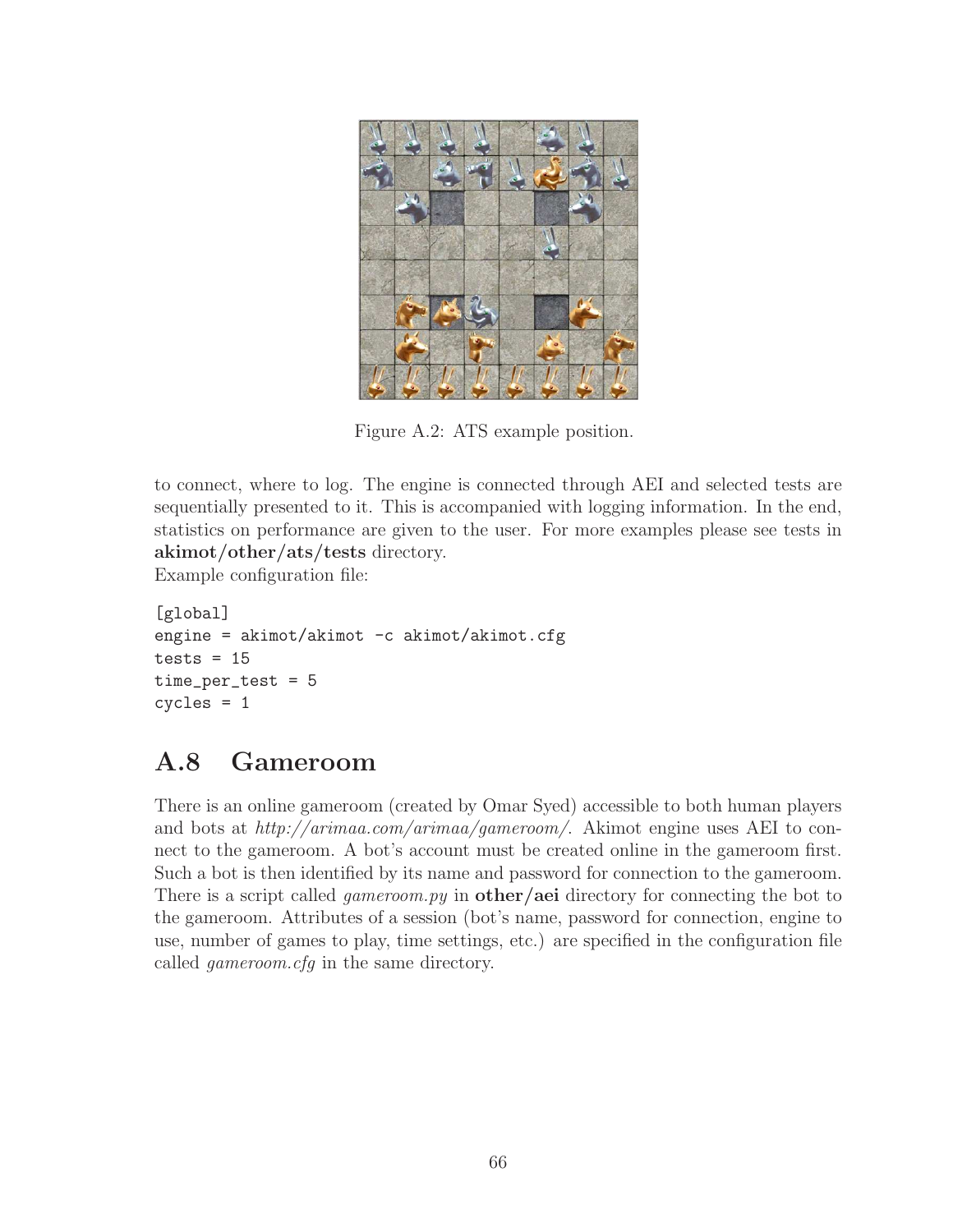## A.9 Match environment

Besides connecting the engine to the online gameroom it is naturally possible to let it play against other engines offline. There are several freely downloadable engines at Arimaa homepage for this purpose - for instance *bot sample* by Don Dailey or *bot fairy* by Mika Ole Hansson. There is an AEI extension for offline match as well, however the mentioned engines don't support the AEI. For this reasons we sticked with using the *match environment* based on getMove interface also created by Omar Syed. The match environment is positioned in **other/match** directory. Every bot is supposed to have its own directory (e.g. other/match/bot akimot). The alias names for bots (with possibly various command line arguments) are listed in configuration file *bots*. The script conducting the game is called *match*. A game between two bots is performed by issuing match bot 1 alias bot 2 alias where aliases must be defined in *bots* file.

For our purposes we have created a *tour.py* script to perform a tournament between two engines consisting of specified number of games. The *tour.py* script iteratively performs the match between specified bots by calling the *match* script itself. It makes the process of organizing the results more convenient. Configuration files for bots (if available), setup notice and record of every match played in the tournament are stored in the tournament's directory. Moreover result of the tournament is written to file *list.txt* on the same level as tournament's directory.

The syntax is following: python tour.py bot\_1\_alias bot\_2\_alias [options] Where options are:

--game\_dir dirname Tournament's directory (default matches/some\_number).

--games num number Number of games in the tournament (default 100).

--comment comment Comment on a tournament.

--silent Ignore the bots log output (otherwise written to appropriate log file in the final directory).

--mode Running mode - default is *standalone*, other options are *master, slave, finish\_only*. This option served a very specific purpose during the development and is not recommended to use. For more details see below.

For effectively running the large number of games we have devised the *tour.py* script with ability to run simultaneously on (potentially) multiple machines (aka cluster). This was quite specific demand in the development process and is meant for interested and experienced users (won't work out-of-the-box). The principle is following. The code and configuration files that the games should be run with, must be present on the cluster machines. Moreover it is advisable if the cluster machines have a shared filesystem (i.e. AFS). On the controlling machine the *tour.py* script is invoked in *master* mode. The script connects to predefined computers (via ssh using the *psshlib.py* script based on the *pexpect* library) and starts its instances in *slave* mode, these run only a single game and finish. After which the controlling script starts the next instance. In the end final log entry to the *list.txt* is made by a single instance in *finish only* mode. The *psshlib.py*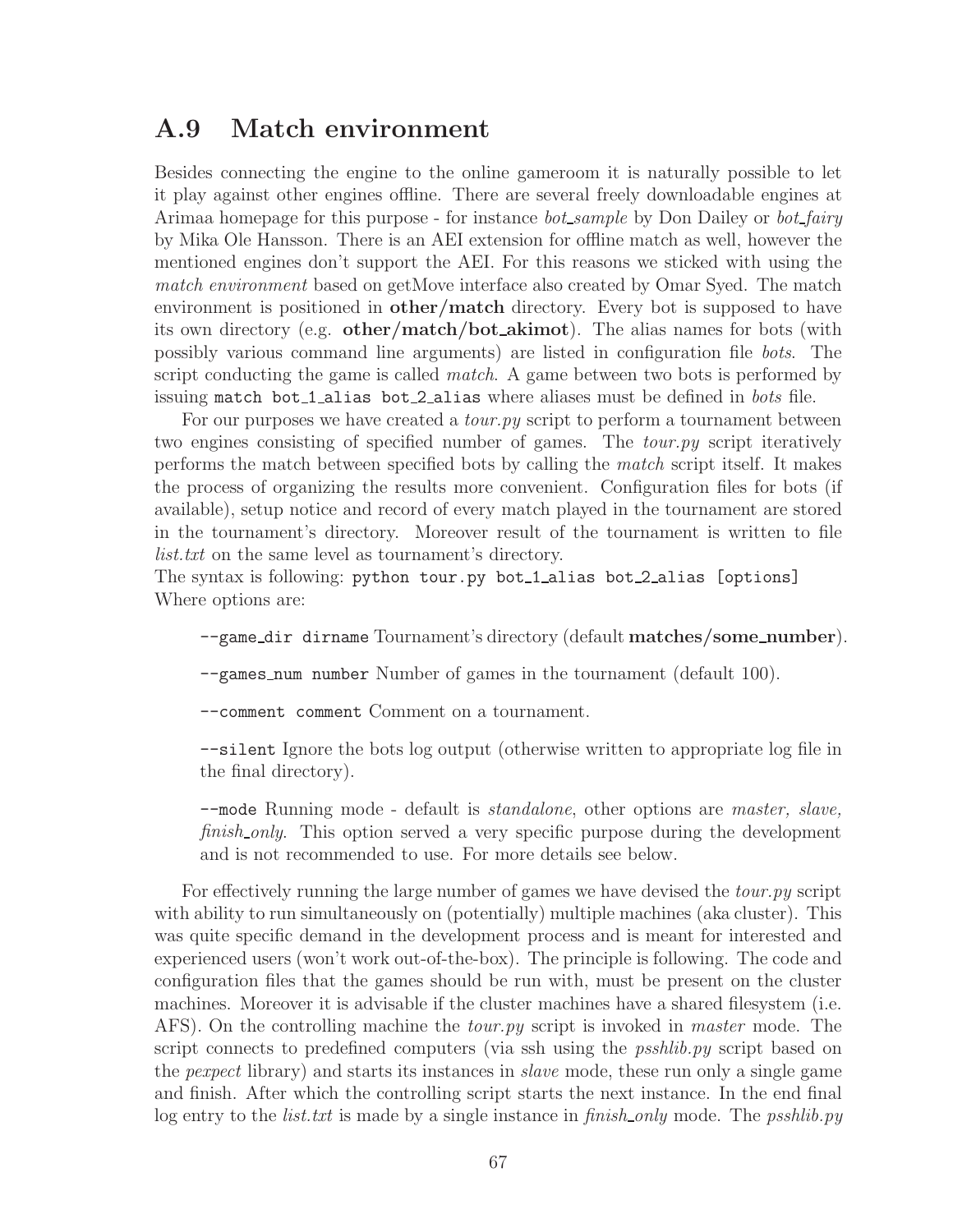script is included in the package. Users interested in this feature should study this script and define their login credentials (if any) in there.

## A.10 Simple Arimaa Development GUI

During the process of development we strongly missed a simple-to-use Arimaa game viewer. While it is possible to view the game records online through a Java applet this was quite slow and sometimes unreliable. For this reason we have developed a very simple GUI for Arimaa developers. The GUI is written in *Python* using *Qt4*. It's capable of:

- Loading a game record and replaying the game with possibility to jump back and forth in the record.
- Loading a position from the standard position format (see  $\S$ A.5.1).
- Dumping a position to the standard position format.



Figure A.3: The development GUI.

The picture of the GUI is given in the Figure A.3.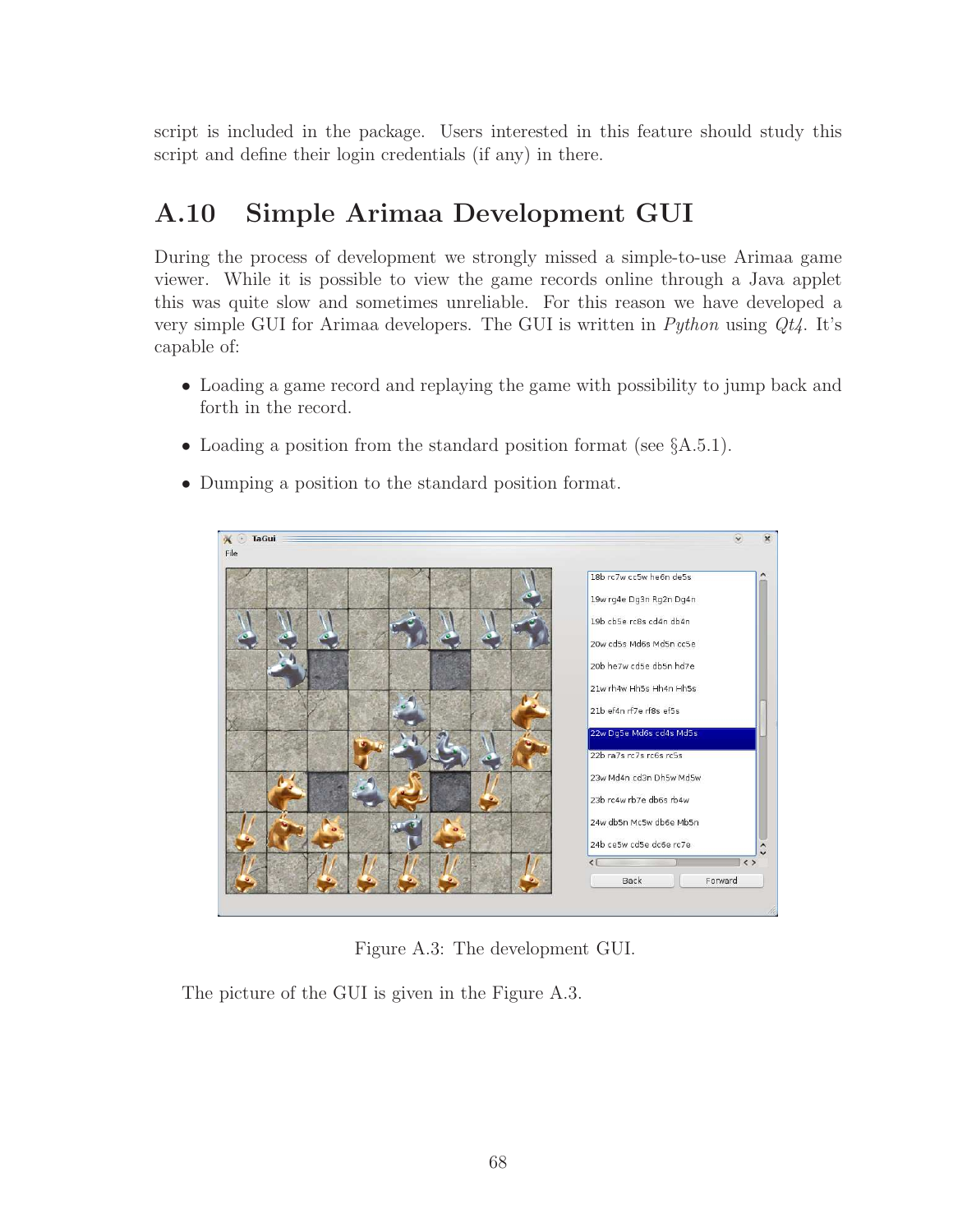## Appendix B

## Glossary

For further information on terms regarding Arimaa strategy and tactis with example diagrams see [7].

#### atari

Term from the game of Go. It is a move which threatens to capture some opponent's block of stones in the next move. This block thus has the last liberty after atari move.

#### blockade

Situation when the piece cannot move at all (or can move very locally and is denied access to the other parts of the board) is called a blockade. Example situation is an elephant blockade. Even though many pieces must be dispatched to block the elephant it might be well worth it when blocking player manages to free its elephant from the blockade giving him the strongest mobile piece on the board.

#### eye

Term from the game of Go. It is an empty intersection surrounded by the group of stones and securing life for this group if there is at least one more eye point in the group (opponent cannot play into the both eye points simultaneously).

#### frame

A piece standing on the trap square unable to move away is said to be framed. Typical situation is that framed piece is surrounded from three sides by opponents pieces and from one side by friendly supporting piece.

#### goal

A move that gets one of the player's rabbit on the last row of the board (from his point of view).

#### hostage

Situation when a piece is frozen and threatened to be trapped. This typically happens in the sphere of influence of the owner of a freezing piece. The point is to force the opponent to dispatch some of his forces to protect the trap in question